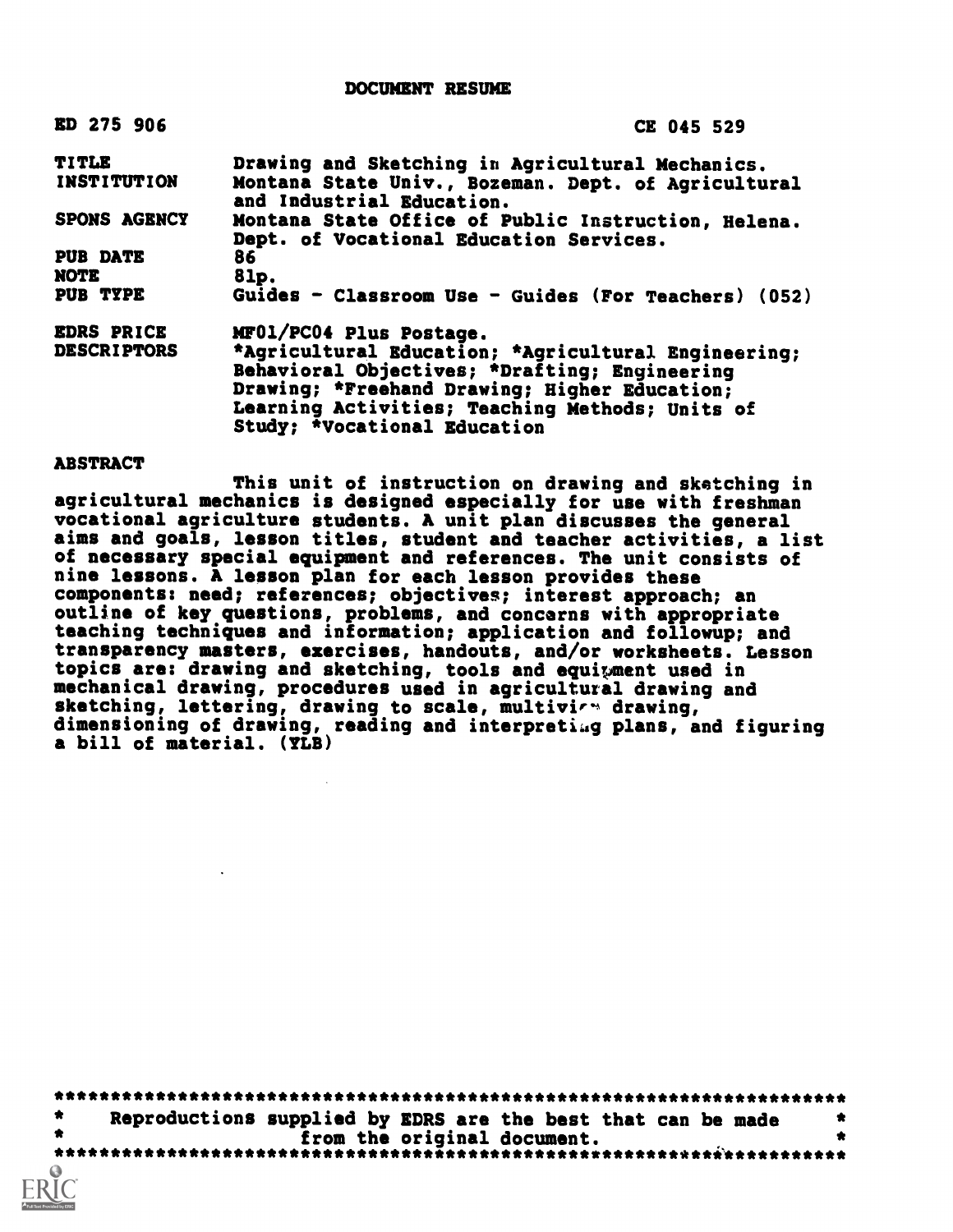# Montina 86 - CD003<br>Accosion No. 13399 MT8613304 **TJAN 05 1987** SKETCHING L MECHANICS

, Nt 1

U.S. DEPARTIIIENT OF EDUCATION<br>Office of Educational Research and Improvement EUCATIONAL HESOURCES INFORMATION<br>CENTER (ERIC)

- This document has been reproduced as received from the person or orgenizetbn originating it.
- 0 Minor changes have WW1 made to improve reproduction quality
- $\mathbb{R}^n$   $\bullet$  Points of view or opinions stated in this docu-PI: ' rnent do not necessanty represent othciel OERI position or policy 4.,

 $\mathcal{L}$  in the set of  $\mathcal{L}$ 

ette bestehet der den staats

 $\sim$ 

' uf general services

44

 $\mathbf{F}_{\mathbf{A}}$  , and the set of the set of the set of the set of the set of the set of the set of the set of the set of the set of the set of the set of the set of the set of the set of the set of the set of the set of th

,, .1., ,',.i

 $\sum_{i=1}^n$ 

 $\mathbb{R}$  . And  $\mathbb{R}$ 

 $k$  is the state of  $\mathbf{u}_i$ i..,1 .. i,t-it

. ',.

"PERMISSION TO REPRODUCE THIS MATERIAL HAS BEEN GRANTED BY

notiagaser

TO THE EDUCATIONAL RESOURCES ନ୍ତ<sub>ି ।</sub> INFORMATION CENTER (ERIC),''<br>ନନ୍ଦ୍ରା

**AVANUE DE L'A** 

gricultural & Industrial Education, Montana State University, Bozeman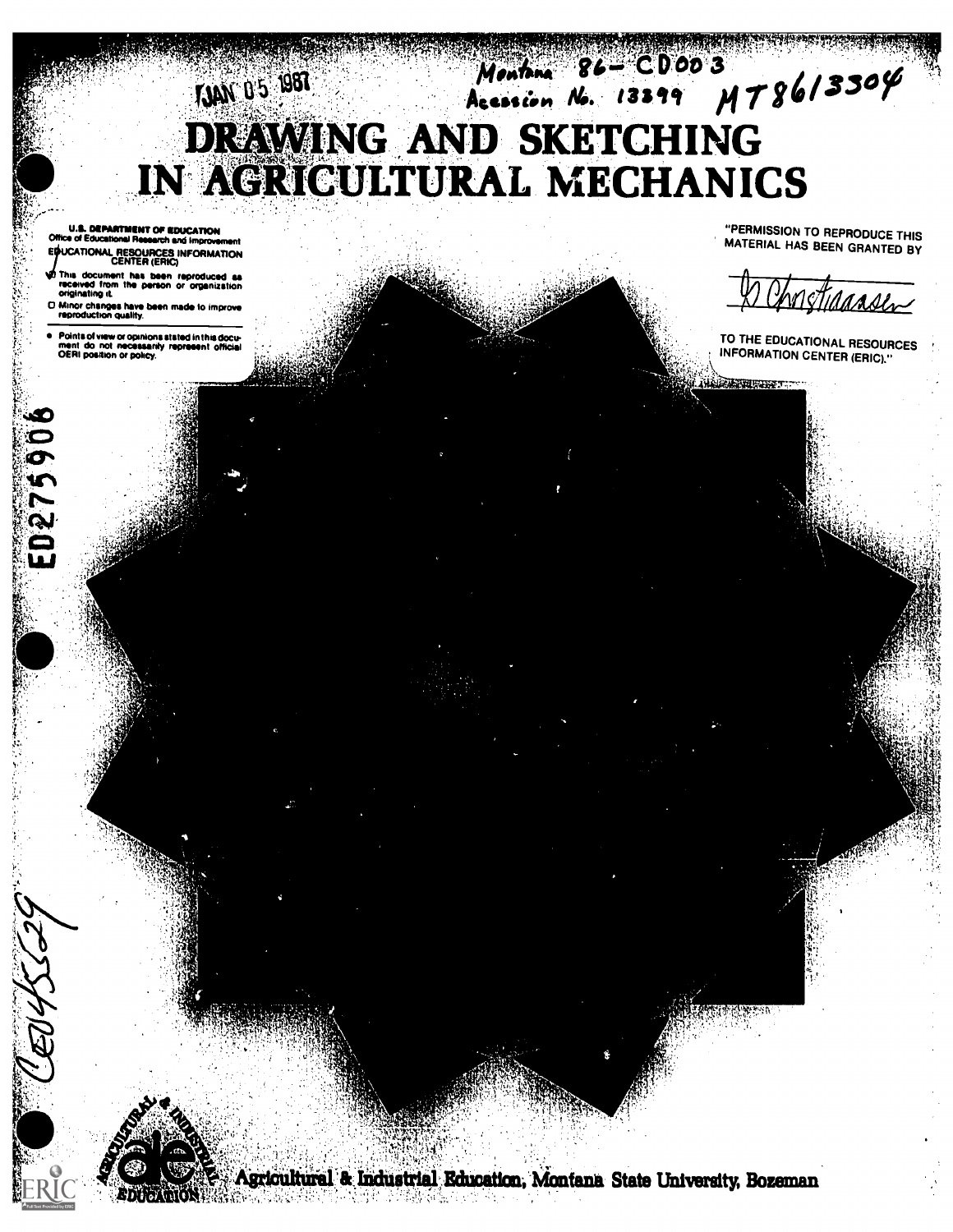#### DRAWING AND SKETCHING

### IN AGRICULTURAL MECHANICS

#### The work presented here was supported by the Montana Office of Public Instruction Department of Vocational Education Services

 $\sim 10^{11}$ 

Montana State University Department of Agricultural & Industrial Education Room 126, Cheever Hall, Bozeman, Montana July, 1986

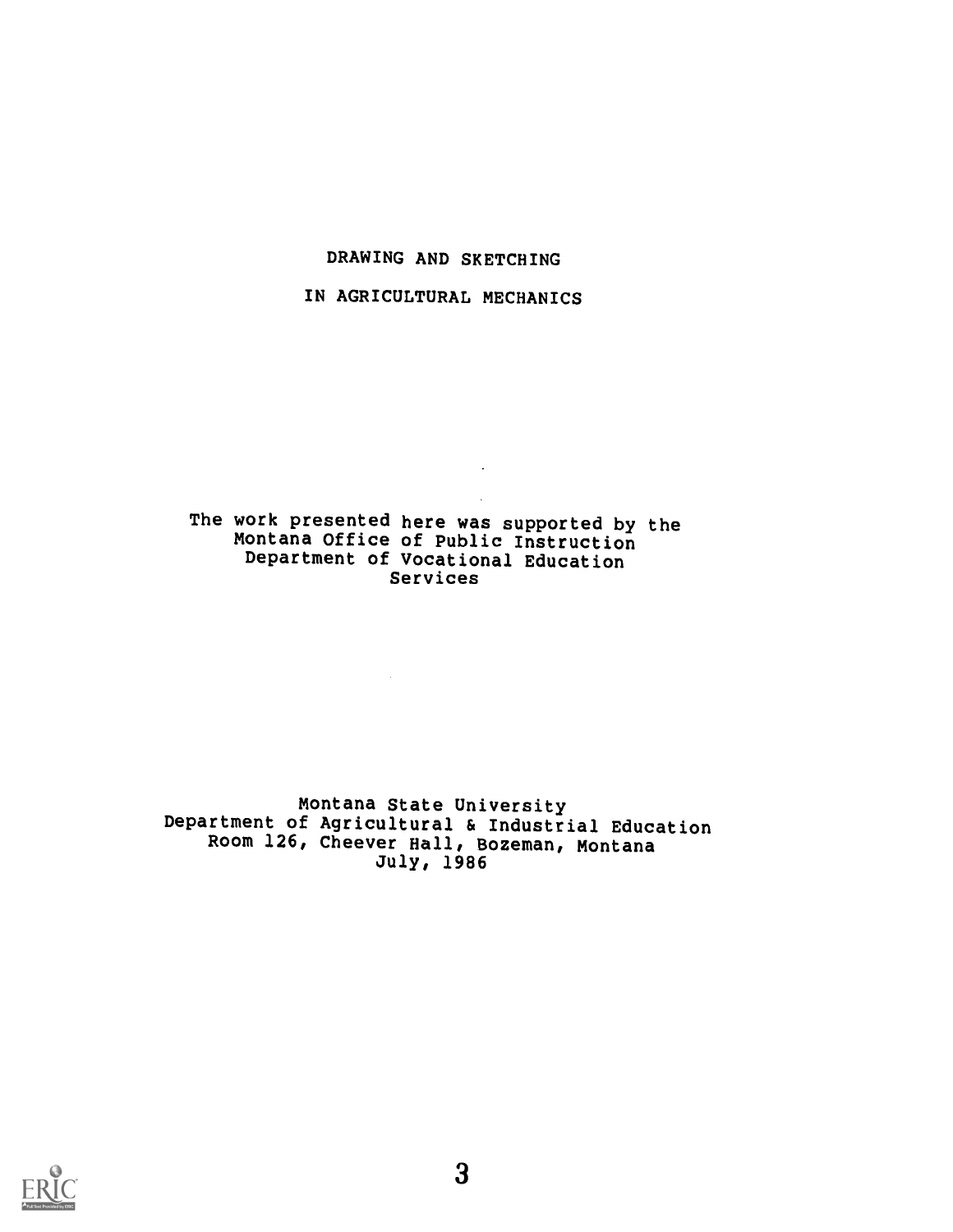#### FOREWORD

This unit of instruction has been designed especially for use with freshmen vocational agricultural students. For your convenience, the material has been prepared to fit into a threering, loose-leaf notebook. Other material that is developed to accompany this unit of instruction will be prepared in a similar manner.

The instructor should study the entire unit carefully before<br>pting to teach any of the lessons. The key concepts that attempting to teach any of the lessons. should be presented to meet the objectives of the core curriculum are included. However, all material that would be applicable may not be provided. Each instructor should look for ways to include other activities and examples where possible and appropriate.

Some handouts and visual materials are included with each<br>lesson. Here again, each teacher may have additional each teacher may have illustrative material that would be appropriated or similar.

It is important to have several references available. Some references are listed with each lesson, but there are many other references that could be used with this instructional material.

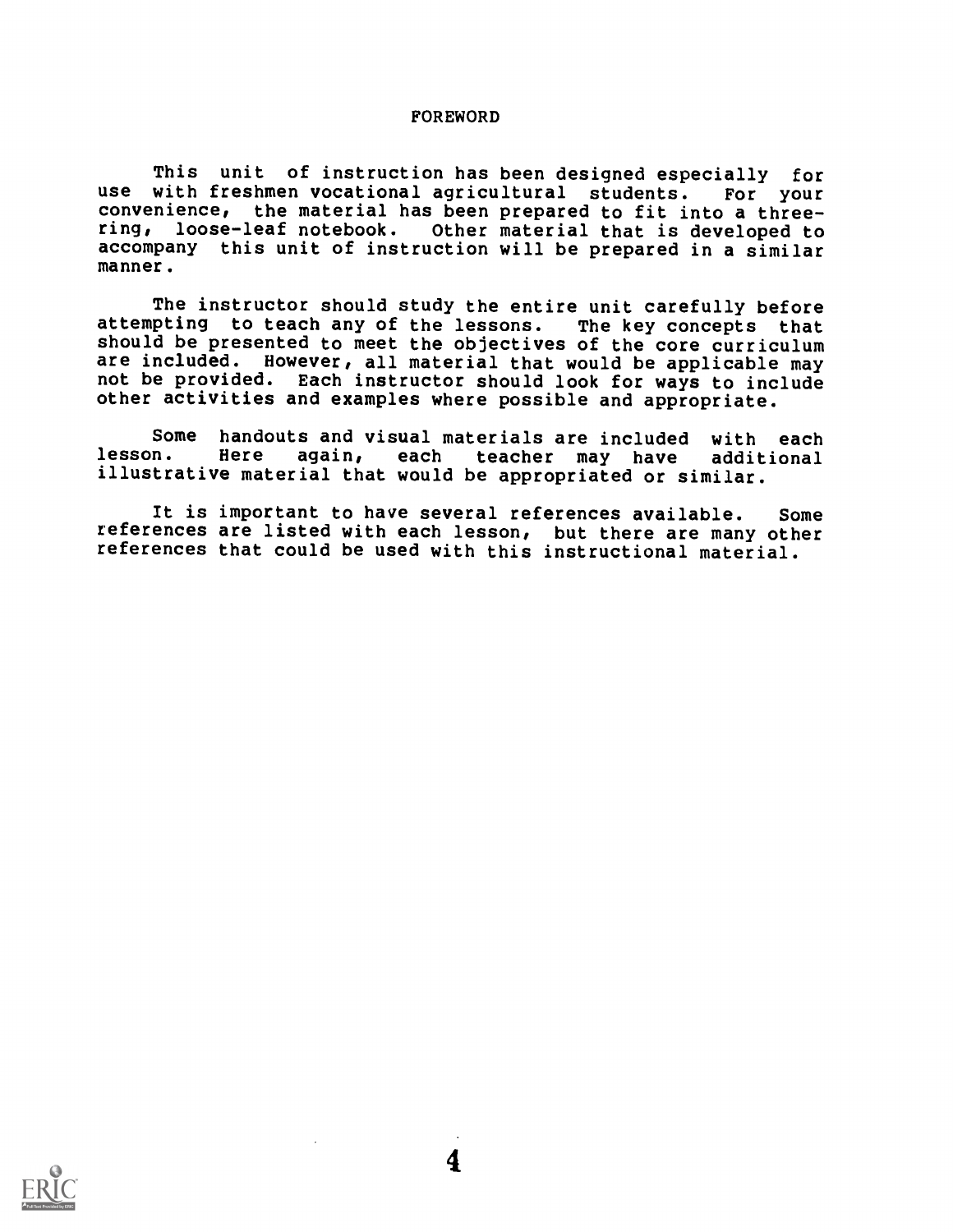### TABLE OF CONTENTS

|                                                | Page           |
|------------------------------------------------|----------------|
| Drawing and Sketching.                         | $\mathbf{1}$   |
| Tools and Equipment Used in Mechanical Drawing | $\overline{7}$ |
| Procedures Used in Agricultural Drawing        |                |
|                                                | 15             |
|                                                | 21             |
|                                                | 28             |
|                                                | 38             |
| Dimensioning of Drawing.                       | 48             |
| Reading and Interpreting Plans                 | 63             |
| Figuring a Bill of Material.                   | 68             |

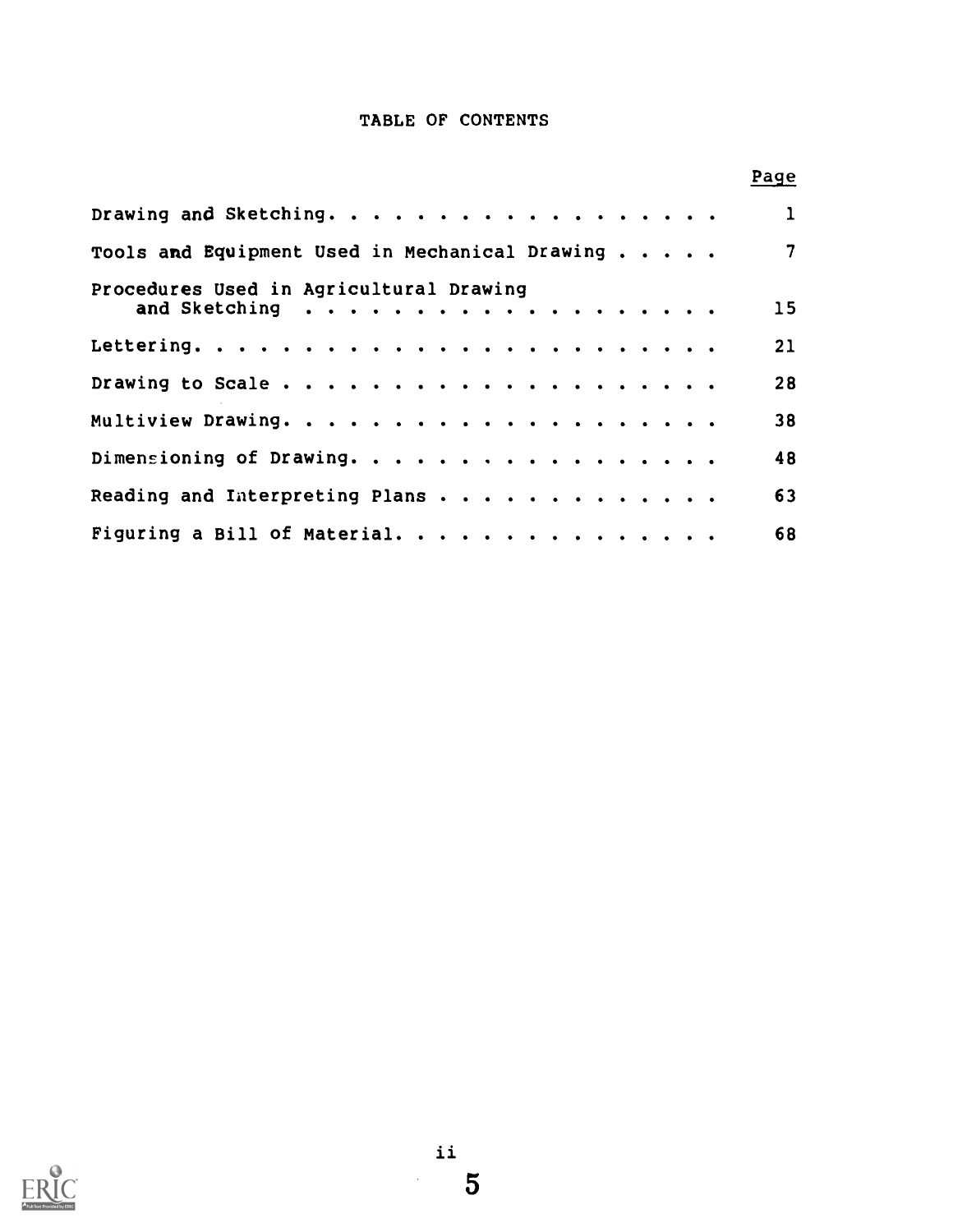#### UNIT PLAN

#### Unit: Drawing & Sketching in Agricultural Mechanics

#### Situation:

Construction projects have been a part of vocational agriculture since the beginning of the program. The construction project has been used to teacli numerous skills as well as support the student's SOE program or improve the operation of the home, farm, ranch or agribusiness.

Planning for these projects, drawing or sketching the project and figuring the amount and cost of materials required are<br>important skills to be taught early in the student's important skills to be taught early in the vocational program. With the cost of materials continuing to rise, these activities become a more critical part of the student's basic knowledge and skill.

#### Aims and Goals:

- 1. To understand the steps to take in planning for a construction project.
- 2. To identify resources useful in planning a project.
- 3. To determine project costs.
- 4. To understand the principles of drawing and sketching.
- 5. To demonstrate the use of drawing and sketching equipment.
- 6. To understand lettering.
- 7. To read and interpret simple plans.
- 8. To calculate bills of materials.
- 9. To use and explain the reasons for different types of drawings.
- 10. To understand dimensioning.
- 11. To recognize the common symbols used in drawing and sketching.

#### Lessons:

- 1. Drawing and Sketching
- 2. Tools used in Drawing and Sketching
- 3. Procedure used in Mechanical Drawing
- 4. Lettering



iii

6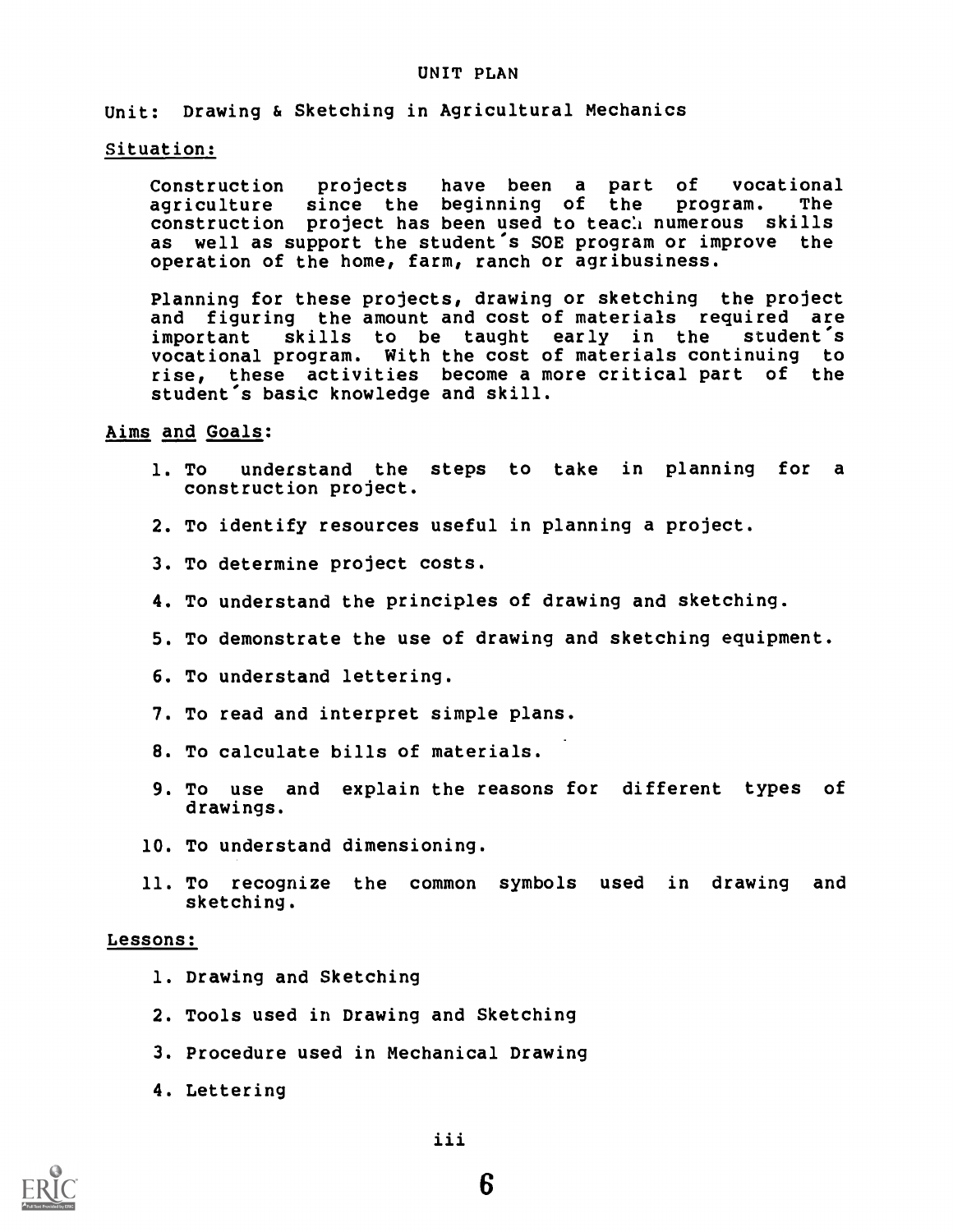#### Lessons, Continued:

- 5. Drawing to scale
- 6. Multiview Drawing
- 7. Dimensioning
- 8. Reading and Interpreting Plans
- 9. Bill of Materials

#### Student Activities:

- 1. Demonstrate the proper use of tools and equipment used in drawing and sketching.
- 2. Complete lettering exercises.
- 3. Complete scaling problems.
- 4. Draw multiview drawings.
- 5. Prepare a bill of materials.
- 6. Identify dimensions from a blue print.

#### Teacher Activities:

- 1. Gather drawing equipment needed.
- 2. Obtain blueprints of some common objects.
- 3. Prepare small wood blocks of varying shapes for drawing practice.

#### Special Equipment

- 1. Drawing boards and t-squares.
- 2. Various types of drawing pencils.
- 3. Masking tape, erasers, protractors, dividers, triangles and architect's scale.
- 4. Numerous wooden blocks of different shapes.

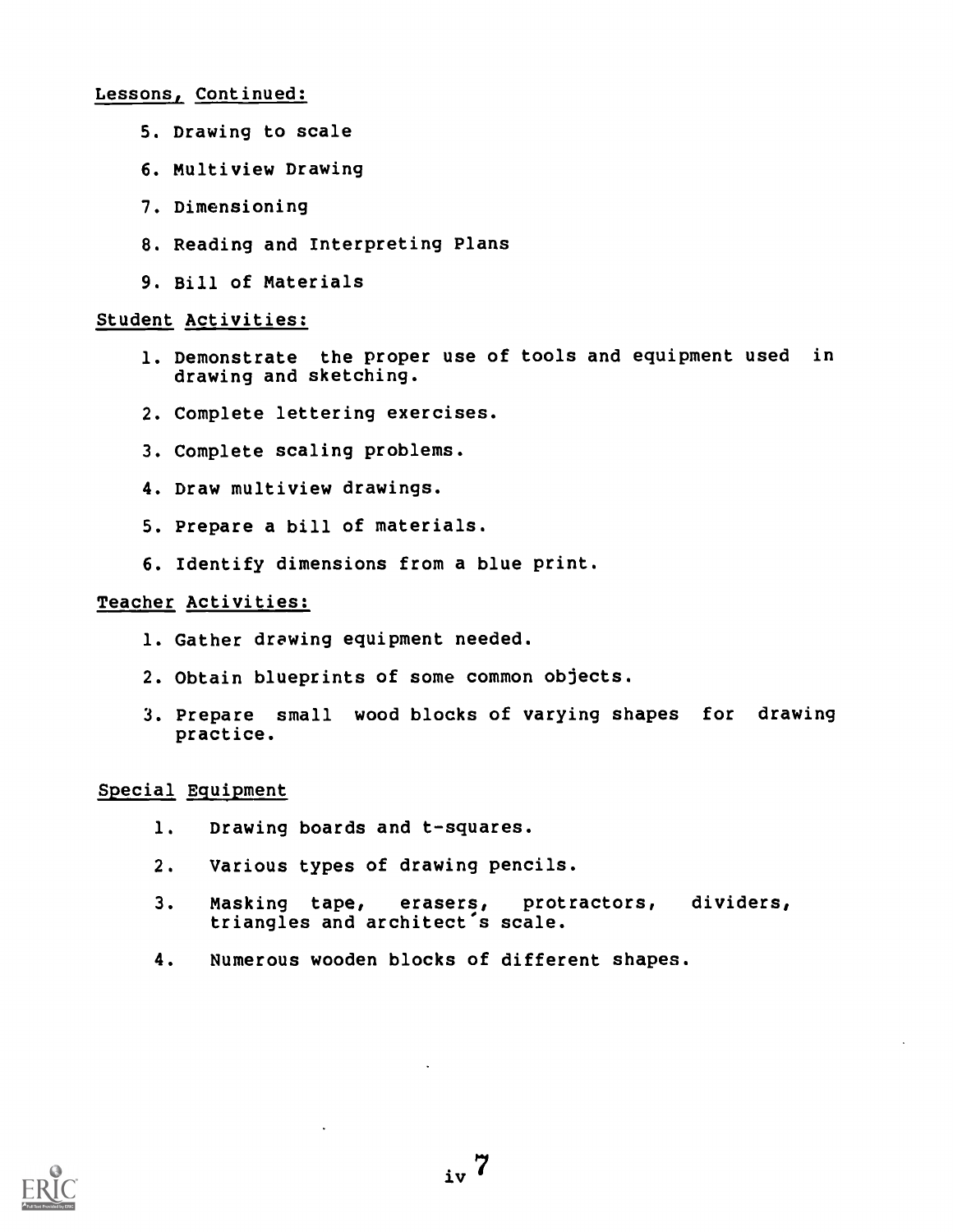#### References:

- Jones, Mark W., Shopwork on the Farm, McGraw Hill Book Company, Inc.
- Phipps, Lloyd J., Mechanics in Agriculture, The Interstate Printers and Publishers, Inc.
- Shinn, Glen C., and Weston, Curtis R., Working in Agricultural Mechanics, Gregg Division, McGraw-Hill Book Company, 1978.
- Wakeman, T.J., Modern Agricultural Mechanics, The Interstate Printers & Publishers, Inc.



8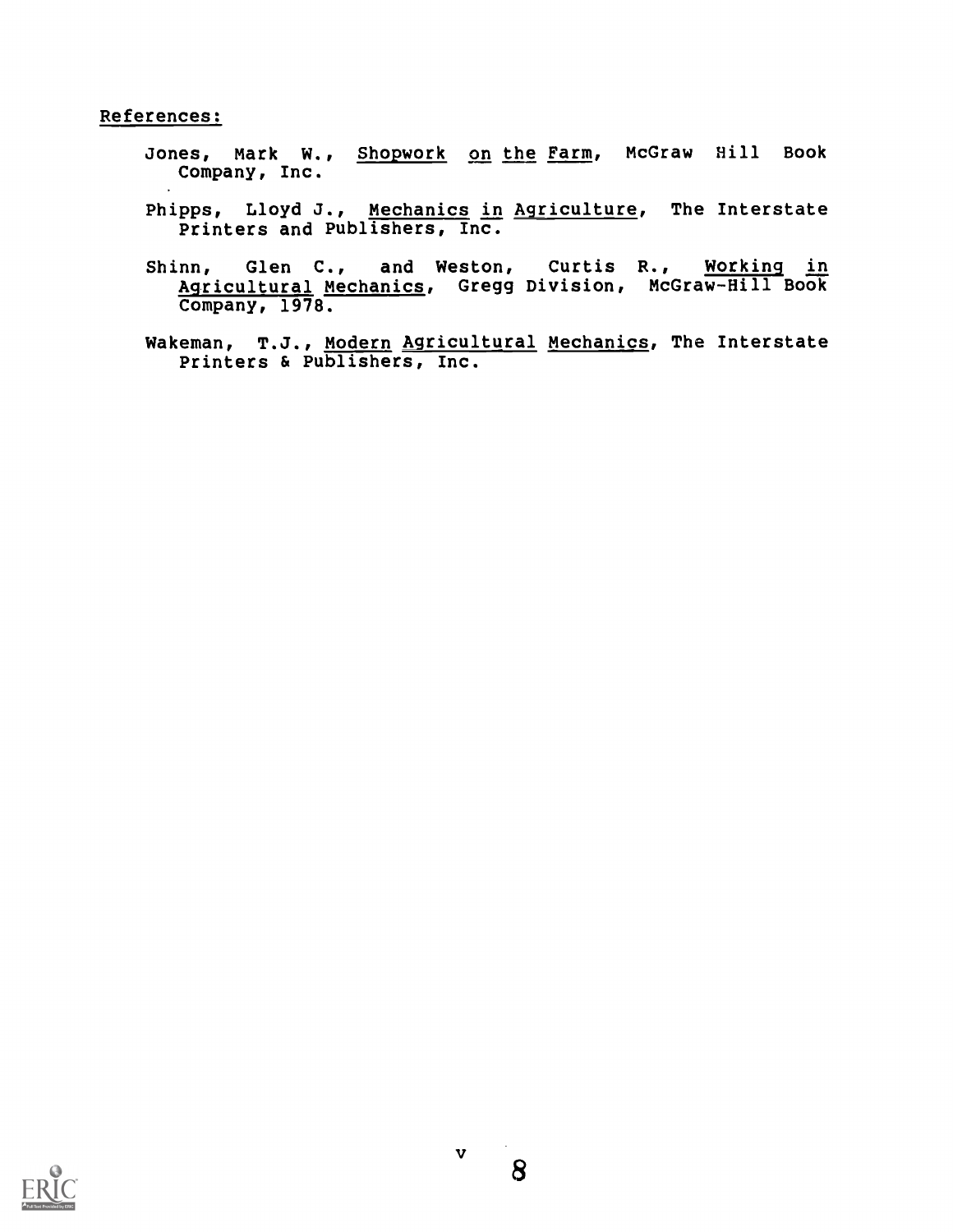UNIT: Drawing and Sketching in Agricultural Mechanics

Lesson 1: Drawing and Sketching

#### Need:

No one can do an efficient jou of project construction unless they have a good idea of what the final project will<br>look like. This is particularly true if the project has This is particularly true if the project has some unique design features. A good plan on paper will help a worker overcome mechanical and construction problems while helping save time, money and material. A good plan becomes a guide throughout the project. Thus, it becomes important to learn the basic skills used in mechanical drawing.

### References:

Modern Agriculture Mechanics, Wakeman. Working in Agricultural Mechanics, Shinn and Weston

#### Objectives:

1. Given an example of a drawing and a sketch, the students will be able to identify the characteristics and uses of each and tell when each will be used.

#### Interest Approach:

Provide a plain, unlined sheet of paper for each student and<br>a common object found in the department such as a a common object found in the department such as a<br>screwdriver. Ask the students to sketch the screwdrivers.<br>Discuss with them the problems they might be having. Then Discuss with them the problems they might be having. give the students a sheet of paper such as graph paper with small squares already drawn. Then have them sketch the same object. Does it make the task easier?

| Key Questions, Problems<br>or Concerns | Teaching Techniques and<br>Procedures                                                  |
|----------------------------------------|----------------------------------------------------------------------------------------|
| 1. Why learn to sketch?                | a. A means of expressing your<br>ideas.                                                |
|                                        | b. An aid to verbal language.                                                          |
|                                        | c. Helps to clear up our ideas.                                                        |
|                                        | d. Show others what you have in<br>mind.                                               |
|                                        | e. Can be used when time is not<br>available to make a finished<br>mechanical drawing. |

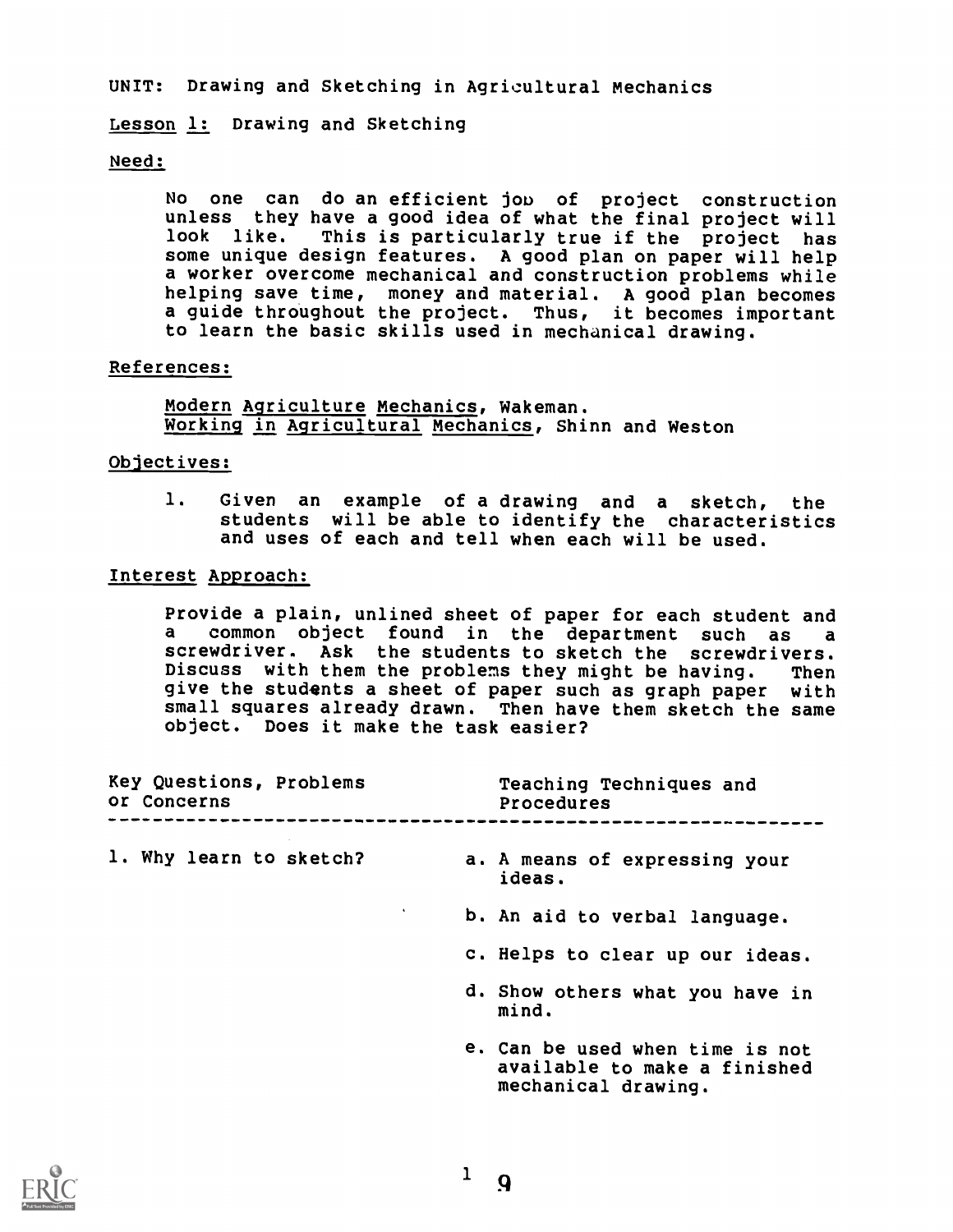- 2. What equipment is needed? a. Pencil.
- 3. How do you sketch horizontal lines?

4. How do you sketch vertical lines?

5. How do you sketch inclined lines?

- 
- b. Soft eraser.
- c. Paper (Cross-section paper).
- a. Mark off two points. Make the dots parallel to the top or bottom edge of the paper.
- b. Move your pencil back and forth to connect the dots with a construction or guide line.
- c. Start from the left and draw an object line over to the construction line.
- d. Have the students practice. It may be helpful to use OH 1.
- a. Make two dots spaced a distance equal to the length of line to be drawn. Make the lines parallel to the right or left edge. Move the pencil back and forth to make a construction line.
- b. Start from the top point and sketch down to produce an object line over the construction line.
- c. Vertical lines can be sketched by rotating the paper from a vertical to a horizontal position.
- d. Have the students practice. It may be helpful to use OH 2.
- a. Mark off two points at the desired angle. Connect the points by moving the pencil back and forth from left to right.
- b. Sketch an object line over the construction line. Sketch up when the line is inclined to the right. Sketch down when the line is inclined to the right.



 $1<sub>n</sub>$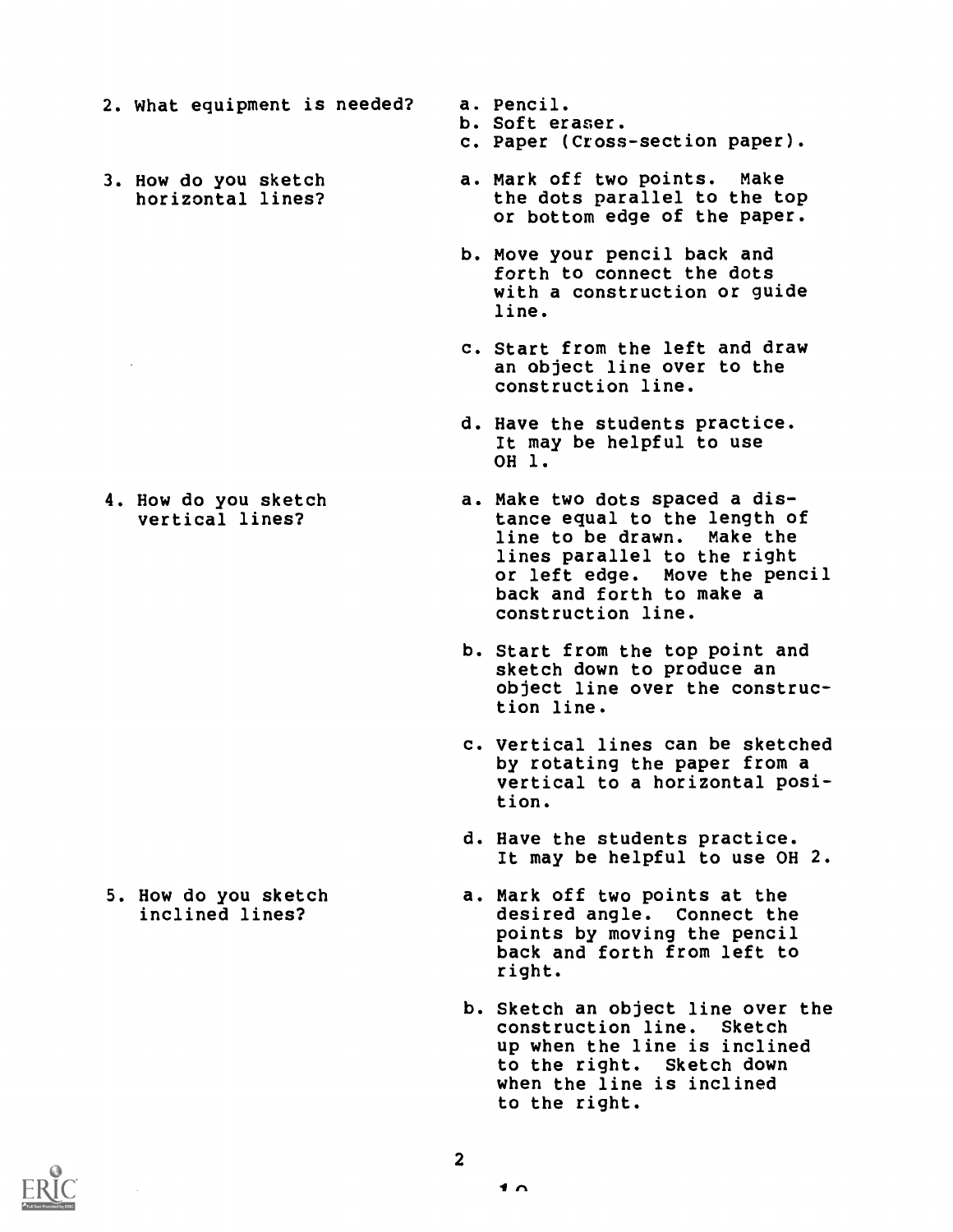- c. You may want to rotate the paper until the points are in a vertical position.
- 6. What is Mechanical a. The drawings are made with<br>Drawing? drawing instruments. drawing instruments.
	- b. The lines are scaled to the dimensions of the actual objects.
	- c. Drawings are made up of: 1. Lines
		- 2. Dimensions or sizes
		- 3. Symbols

#### Application and Followup:

Provide the students with some sectional paper and some simple objects to practice sketching. Remind the student that it is easier for some persons because of varying artistic ability. It might be helpful for the students to make freehand sketches of some of the required projects they will be completing.



3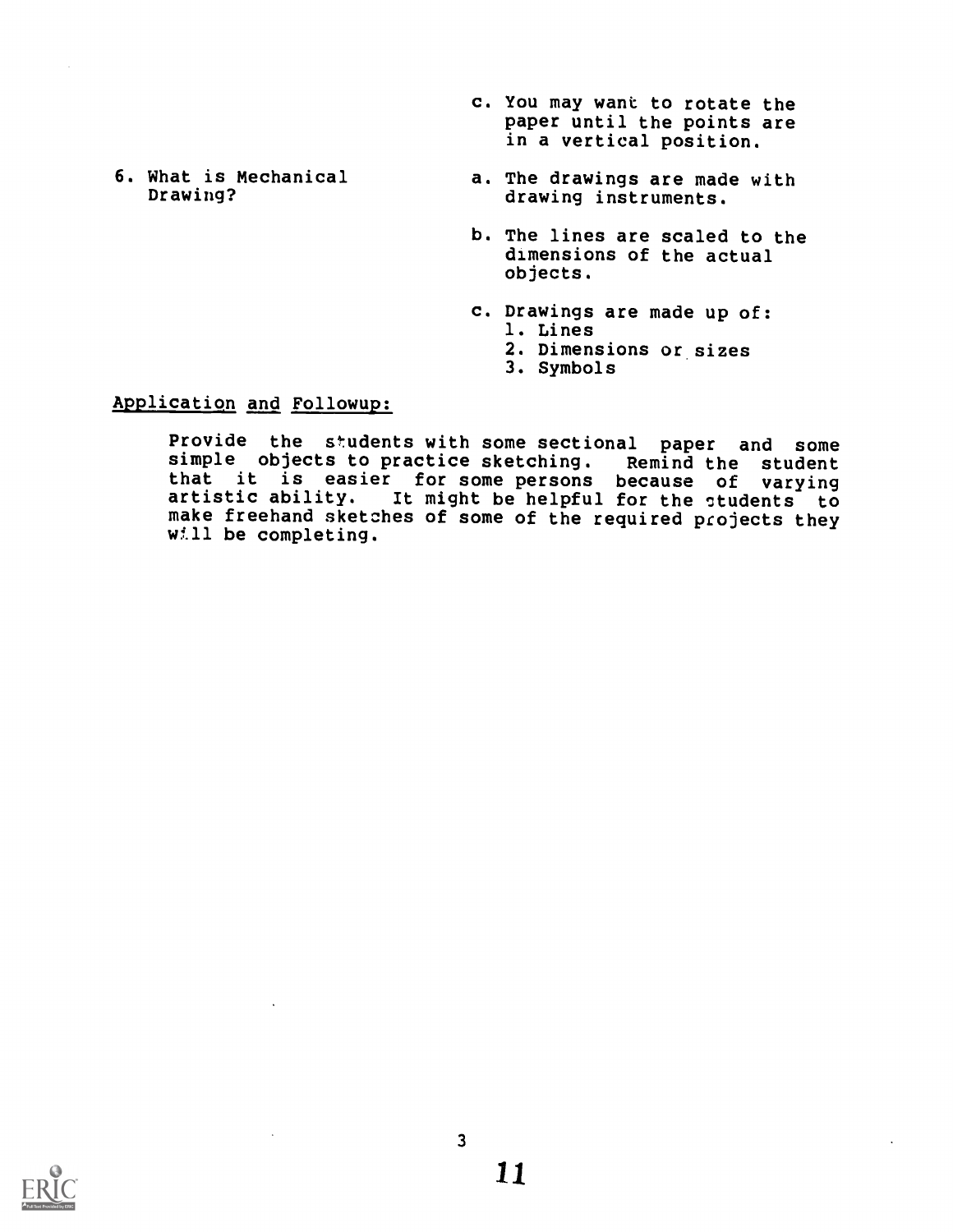## HOW TO SKETCH A HORIZONTAL LINE







4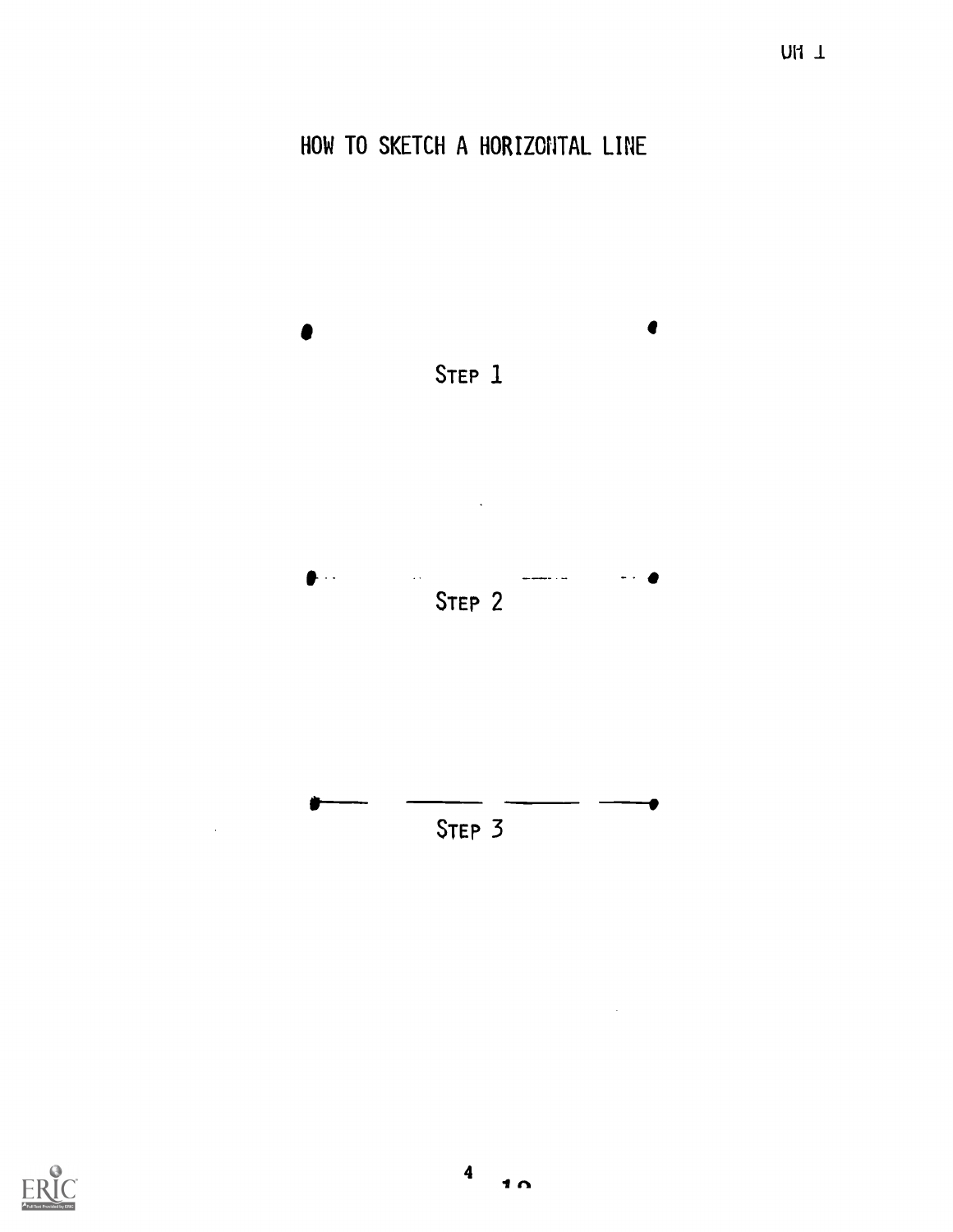OH 2

## HOW TO SKETCH A VERTICAL LINE



<sup>5</sup> 13

ERIC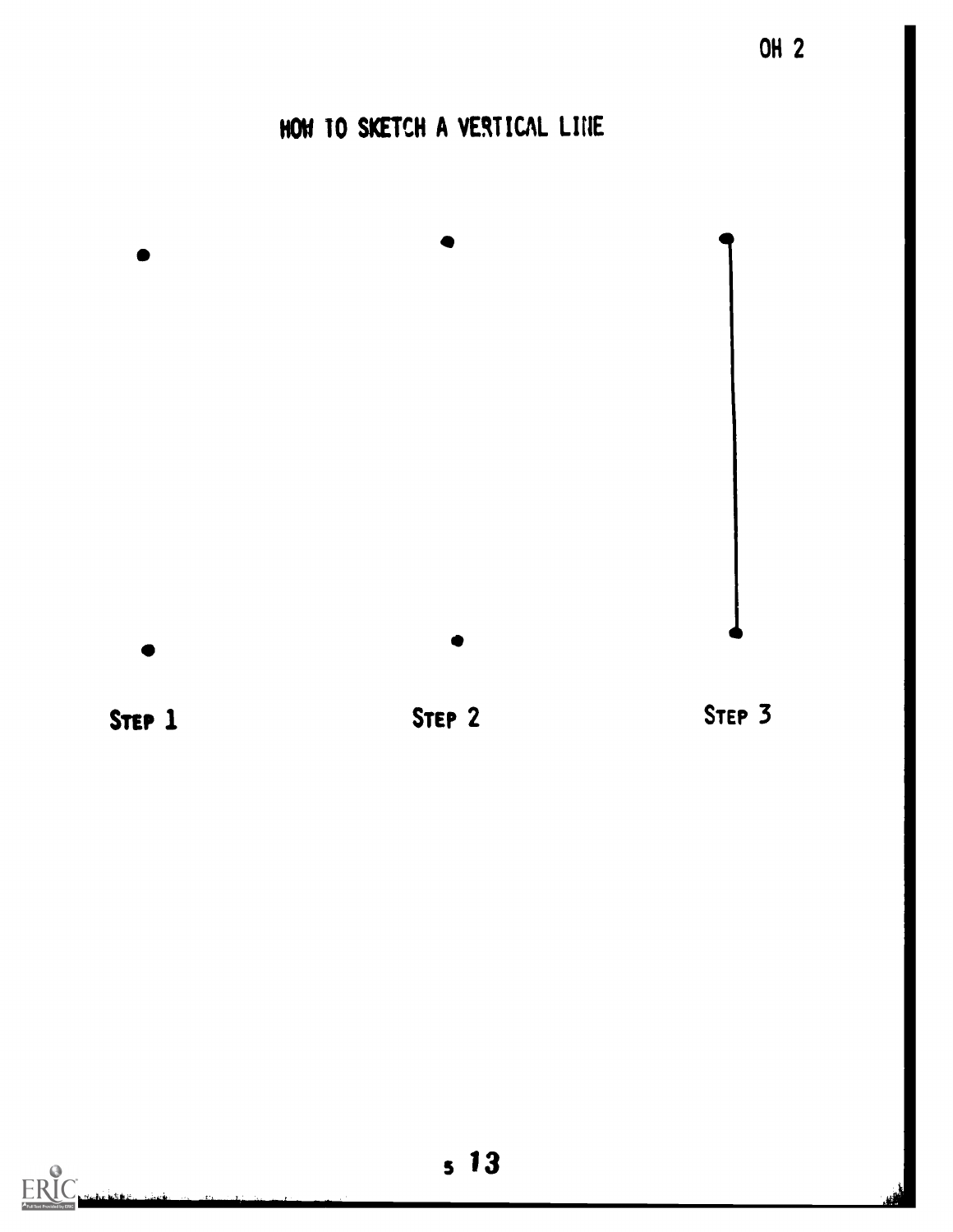# HOW TO SKETCH AN INCLINED LINE



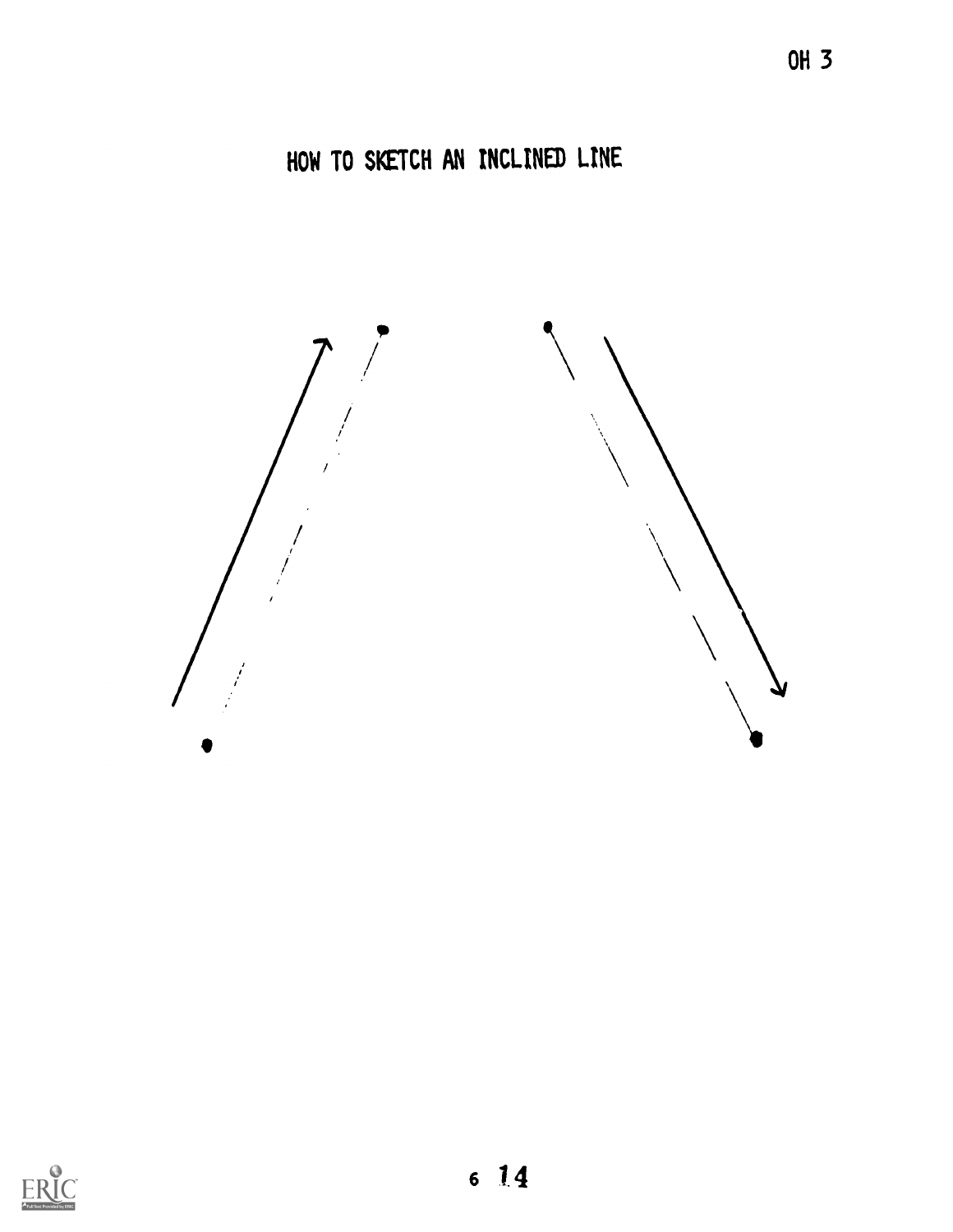UNIT: Drawing and Sketching in Agricultural Mechanics

Lesson 2: Tools and Equipment Used in Mechanical Drawing

#### Need:

To be good at doing anything one must be able to use tools and equipment properly. One does not have to be an artist to prepare excellent drawings. However, it is important to know when, how, and where to use the tools properly. Because the tools are quite fragile they must be handled with care if they are to be used to make accurate drawings.

#### References:

Modern Agricultural Mechanics, Wakeman Working in Agricultural Mechanics, Shinn and Weston Shopwork on the Farm, Jones

#### Objectives:

Given the actual tool or piece of equipment or a picture, the students will name the tool or piece of equipment and describe how it is used when doing mechanical drawing.

#### Interest Approach:

Show the students how much easier it is to make a straight line with a T-square than it would be freehanded. It may be interesting to have a student draw a 45 degree angle freehanded and then check it with a protractor. Be sure all tools and equipment are available to be shown during the lesson.

and Concerns

Key Questions, Problems, The Teaching Techniques and Techniques and Techniques and Techniques and Techniques and

- 1. What are the most common a. Drawing board (OH 1)<br>tools used in mechanical 1. Made of softwood
- - tools used in mechanical 1. Made of softwood which is<br>drawing. The smooth and will retain its smooth and will retain its shape.
		- 2. A 20" by 26" board is suitable for most drawing.
		- 3. The edges of the board must be straight.
		- 4. A piece of heavy paper may be taped to the board to protect the surface.

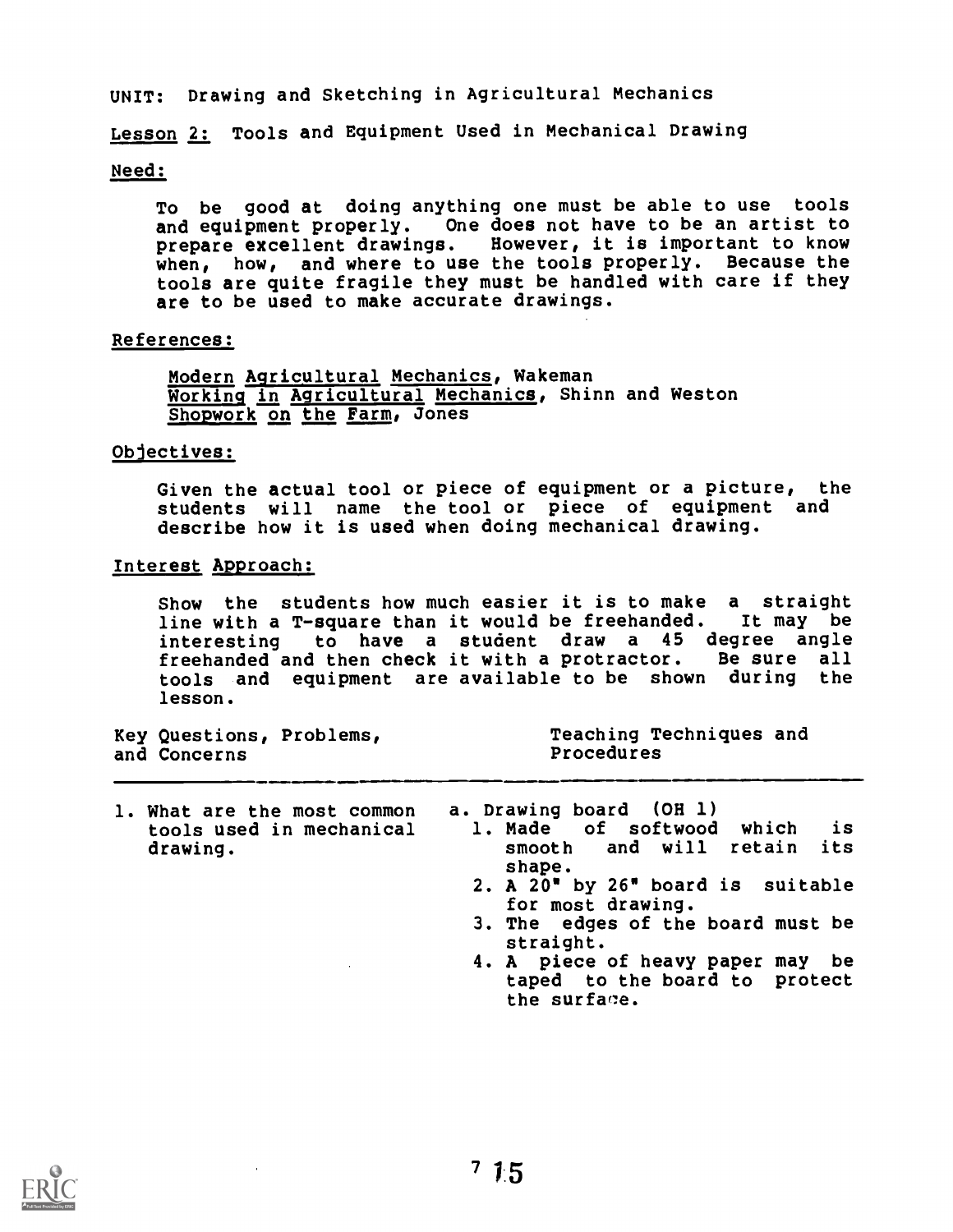- b. T-square (OH 1)
	- 1. This square is made in two parts.
	- 2. The better quality squares have plastic embedded in the blade.
	- 3. The head of the T-square slides along the edge of the drawing board.
	- 4. It is used to draw horizontal lines and support triangles used to draw vertical lines.
	- 5. The head of the square must be held firmly against the drawing board.<br>6. Note:
	- Illustrate and have the students use the T-square.
- c. Triangles
	- 1. When supported on the blade of the T-square they are used to<br>draw vertical and inclined vertical and lines.
	- 2. They are made of transparent plastic.
	- 3. You can purchase a 30-60 degree triangle and 45 degree triangle.<br>4. By comb
	- combining the triangles, different angles can be drawn.
	- 5. Use OH-2 to illustrate the use of the triangles.
- d. Compass, Dividers (OH 3)
	- 1.Used to draw circles and areas.
	- 2. The compass can be used as a divider by replacing the pencil with a pin.
	- 3. Dividers are used to transfer measurements and spacing from<br>one part of a drawing to part of a drawing to another.
	- 4. To set, draw a line equal to<br>the length of the desired length of the desired radius.
	- 5. Be sure to illustrate how to hold and use the compass.
- e. Protractor (OH 3)
	- 1. Used to measure angles.<br>2. It has degree gra
	- graduations around its circumference.
	- 3. To measure:
		- a. Place flat edge on the blade of the T-square.

 $\sim 200$  km s  $^{-1}$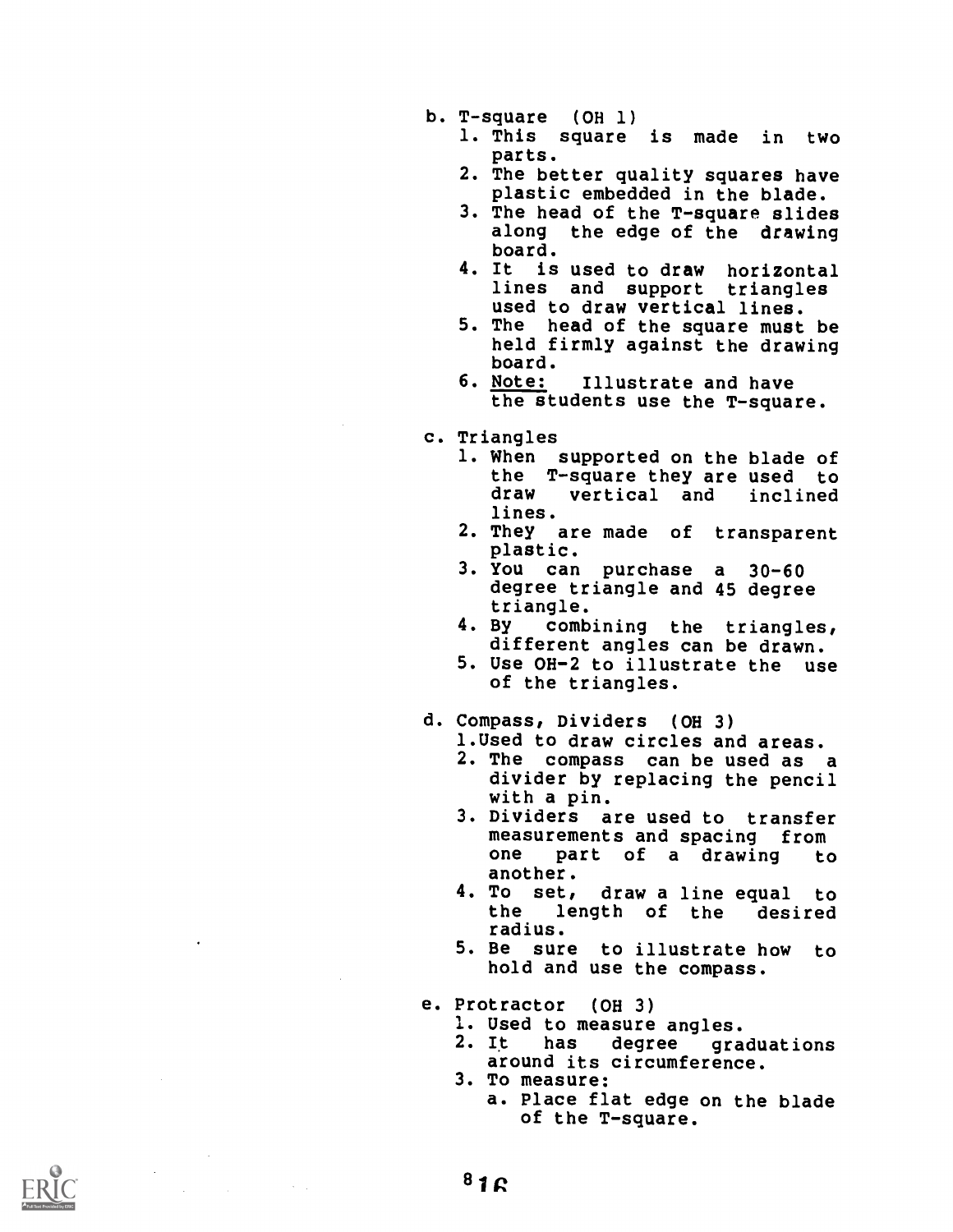- b. Place the center line of the protractor on the point of the desired angle.
- c. Mark the proper degree from the graduations.

Note: Give the students the practice sheet in determining angles.

- f. Other items needed. (OH 4)
	- 1. Pencil pointer
		- a. Used to keep pencils sharp.<br>b. They usually have fine
		- b. They usually have sandpaper on one side and felt on the other.
		- c. The felt is used to wipe off graphite.
	- 2. Masking tape
		- a. To attach paper to drawing board.
		- 2. Use sparingly
	-
	- 3. Erasing Shield<br>
	a. Can erase small mistakes a. Can erase small without soiling large areas.
		- b. Available in metal and plastic.
	- 4. Dusting brush
		- a. To remove rubber crumbs or loose dirt particles from the drawing.
		- b. Don't brush anything else in that might damage the bristles.
	- 5. Erasers
		- a. Art gum and rubber erasers are most commonly used.
		- b. After erasing, always brush crumbs away before drawing.
	- 6. Pencils
		- a. Available in 17 degrees of hardness from 6B (very soft) to 9H (very hard).
		- b. Soft pencils smear easily.
		- c. Use 4H or a 5H for layout work and dimension lines.
		- d. Use an H or 28 to darken the lines and for lettering.
		- e. Illustrate the effect of using different pencils
	- 7. Scaler (Discussed in Lesson 5)

9'''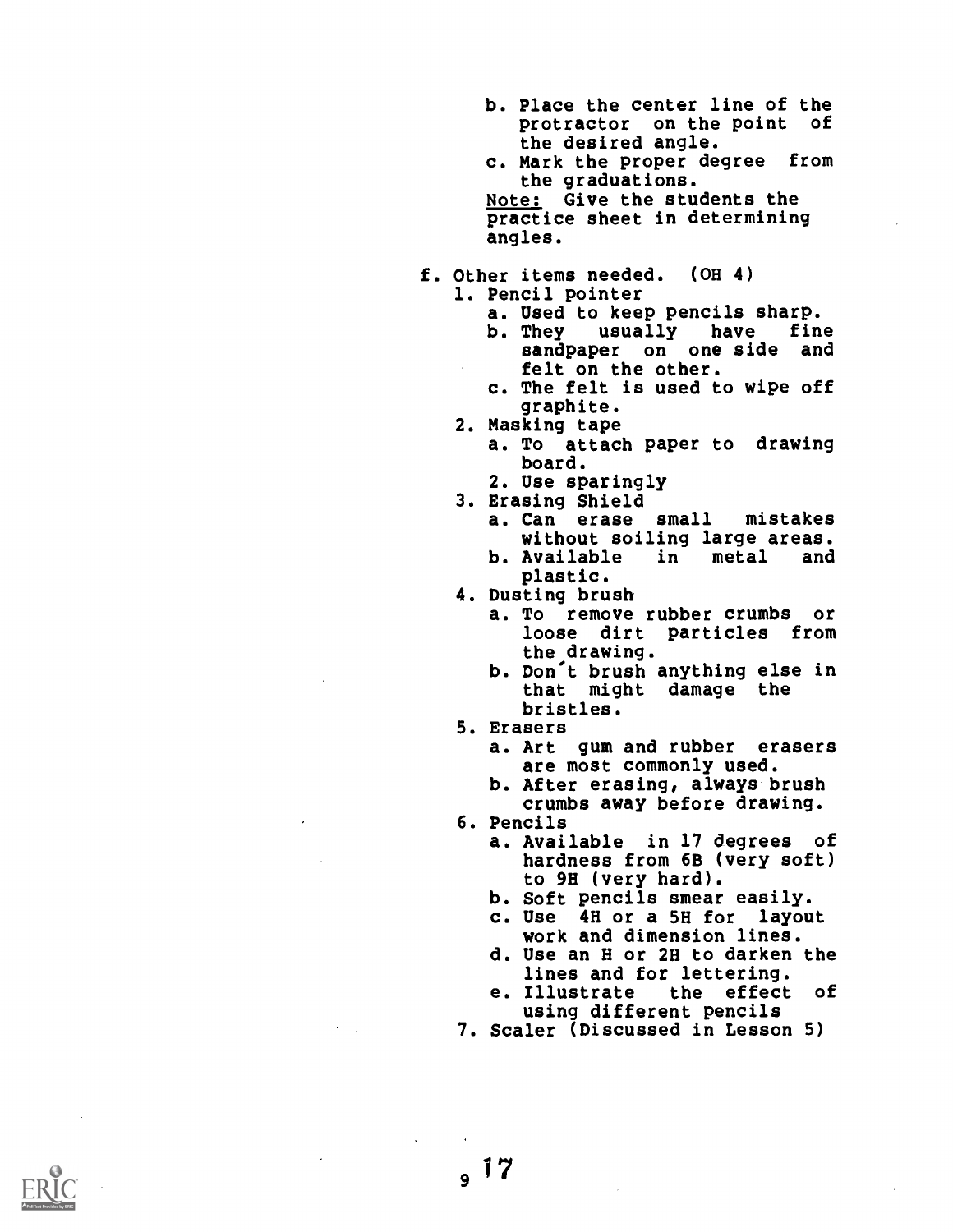### Application and Followup:

Place the name of the drawing tool in a container. Have the students draw out the name of a tool. Ask them to explain and demonstrate the use of the tool in drawing.

 $\sim 10^{11}$ 

 $\sim$ 



 $\hat{\mathcal{A}}$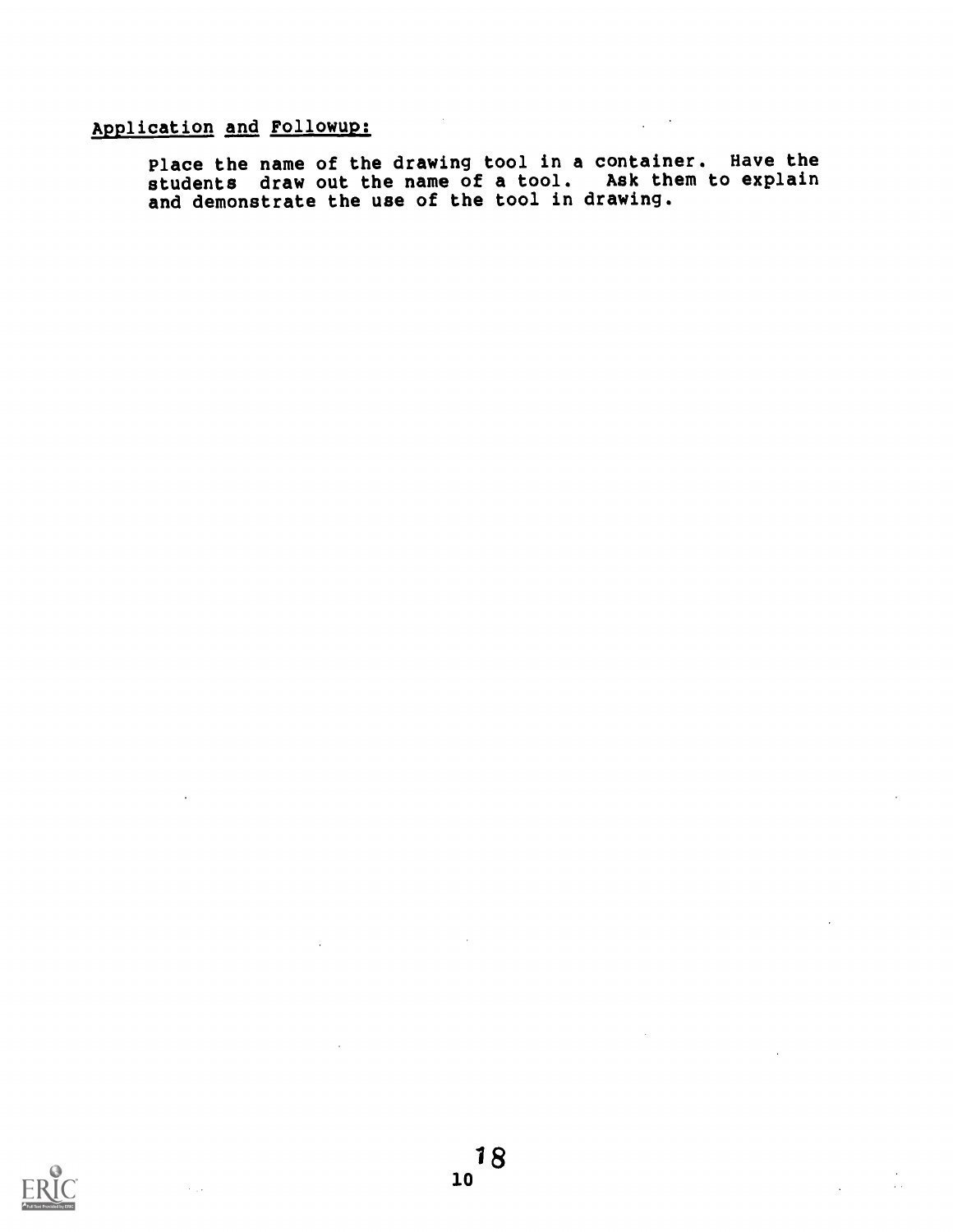

T-SQUARE

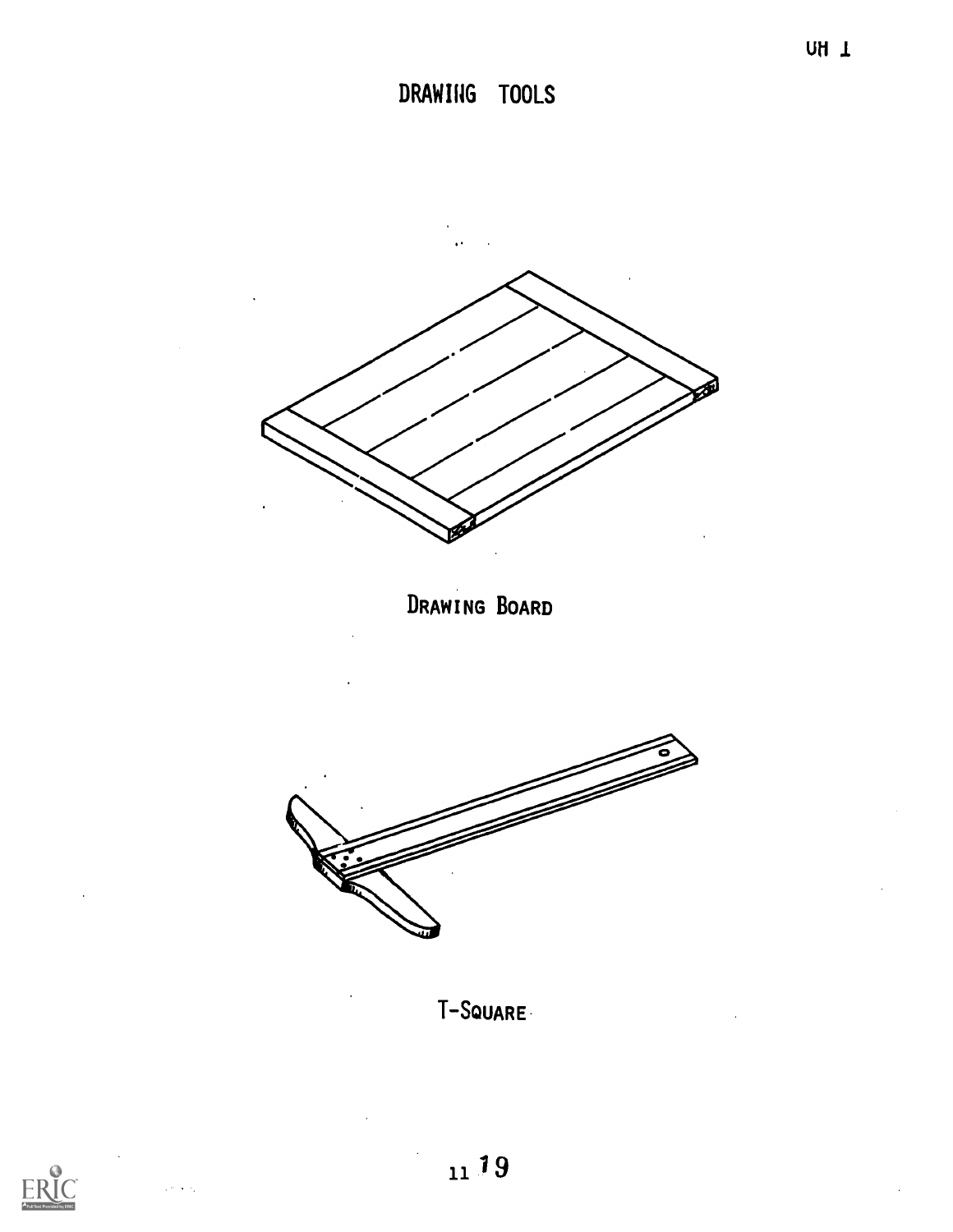# DRAWING TOOLS







ANGLES USED IN COMBINATION

 $20$  and  $20$ 12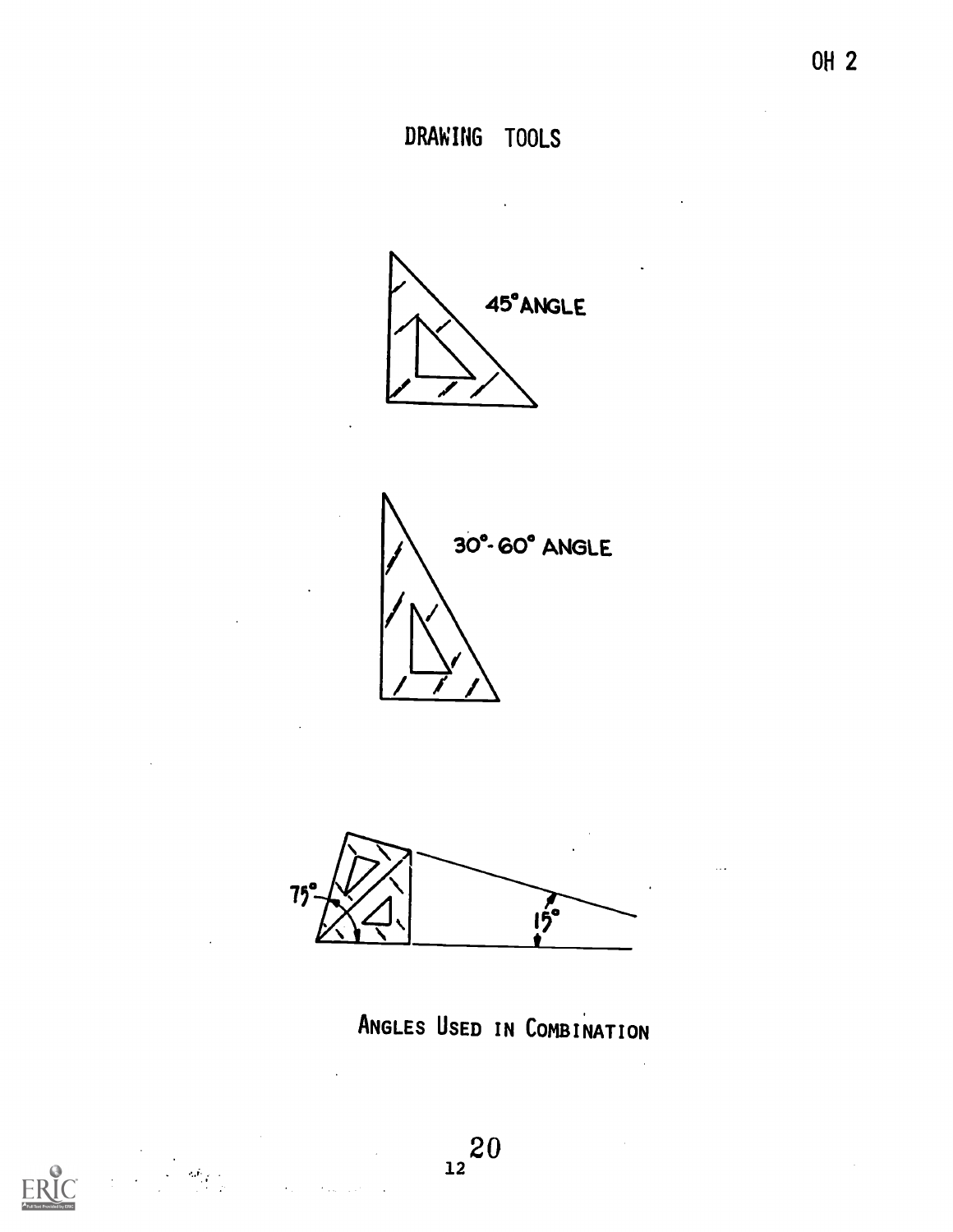



 $\sim$   $\sim$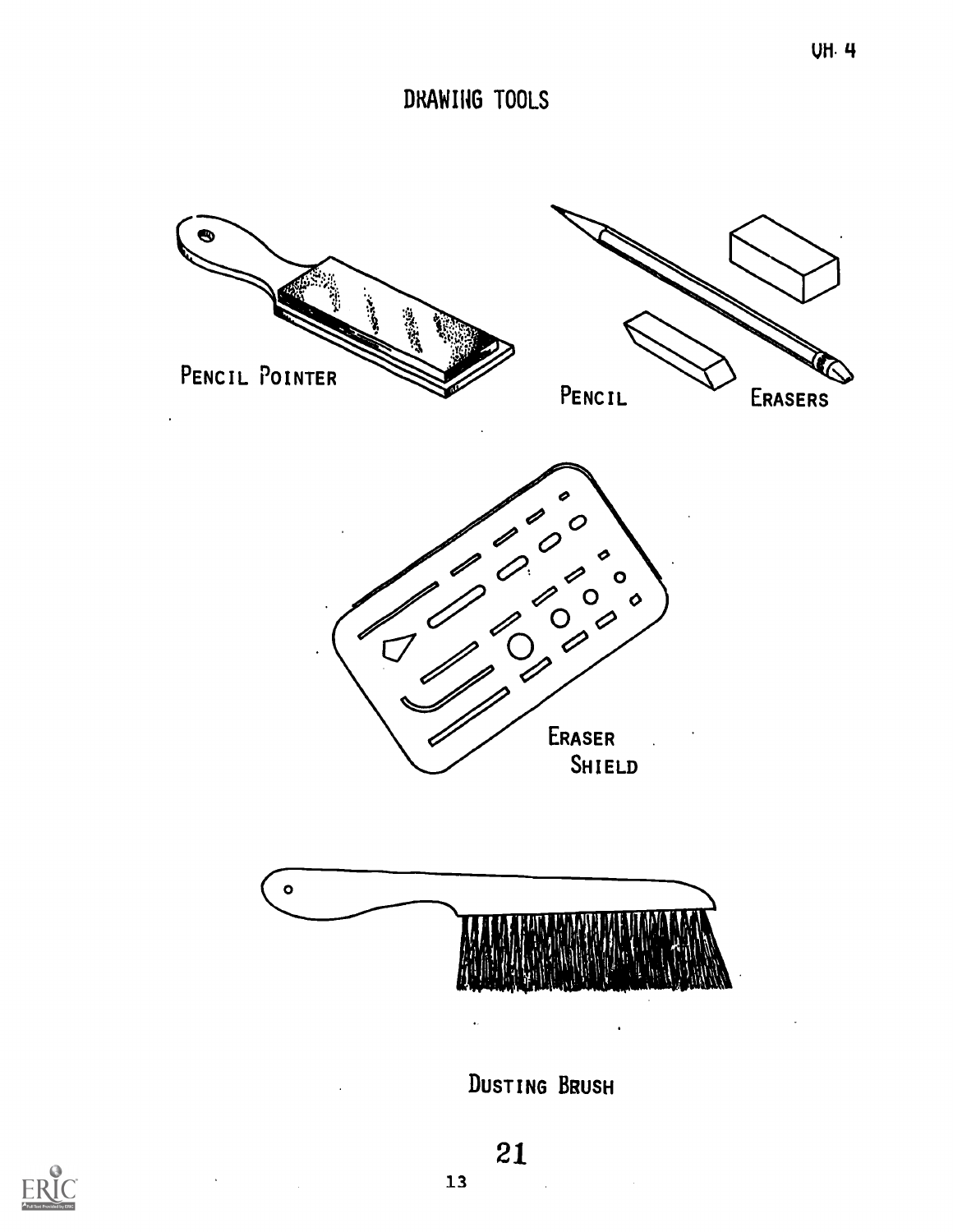## DRAWING TOOLS

 $\sim$   $\sim$ 



COMPASS



PROTRACTOR

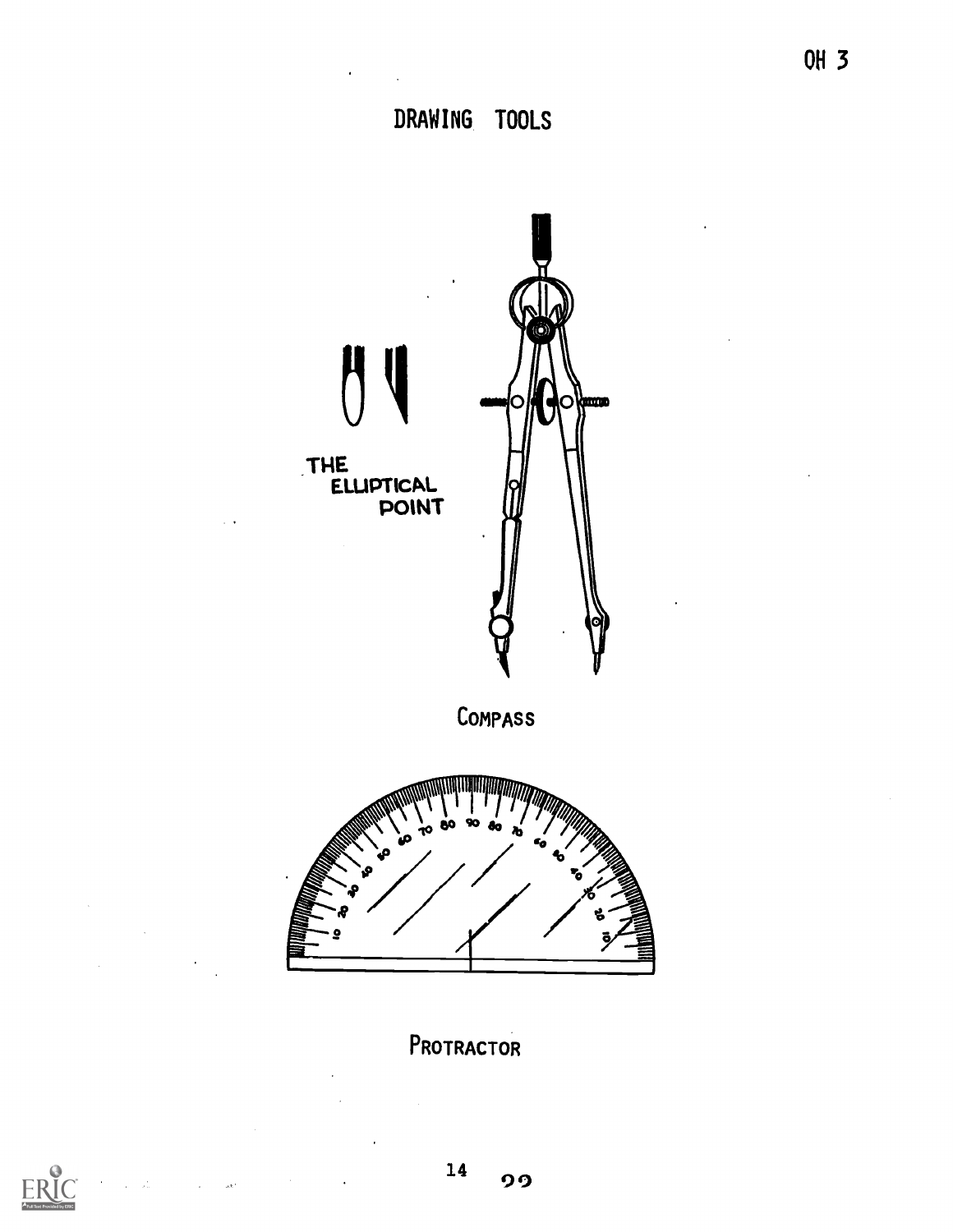UNIT: Drawing and Sketching in Agricultural Mechanics

Lesson 3: Procedurr Used In Agricultural Drawing and Sketching

#### Need:

There are certain accepted and established procedures that are unique to drawing and sketching. A thorough knowledge of these procedures will enable the student to do quality work. Proper use of the procedures will reduce the chance of error.

#### References:

Modern Agricultural Mechanics, Wakeman Working in Agricultural Science, Shinn and Weston Mechanics in Agriculture, Phipps

#### Objectives:

1. Given the basic drawing and sketching tools the student will be able to: a. Name and draw lines used in drawing and sketching. b. Properly attach the paper to the drawing board. c. Draw in margins. d. Prepare a title block. e. Center a drawing.

#### Interest Approach:

Show the students a drawing of a project that is well done, clean, neat and easy to follow, and a drawing of a project that leaves much.to be desired. Have the students give their perceptions of the two drawings relative to their usefulness in constructing the project.

| Key questions, problems,<br>and concerns                                           | Teaching techniques<br>and procedures                                                                       |
|------------------------------------------------------------------------------------|-------------------------------------------------------------------------------------------------------------|
| 1. What lines are included<br>in the "alphabet" of<br>lines?                       | a. Using the attached form (handout<br>#1) have the student complete the<br>chart on the alphabet of lines. |
|                                                                                    | b. Discuss the chart when they have<br>completed their work.                                                |
|                                                                                    | c. Use OH-1 during the discussion.                                                                          |
| 2. What is the proper<br>procedure for attaching<br>drawing sheet to the<br>board? | a. Use OH-2 while illustrating the<br>procedure for the students.                                           |

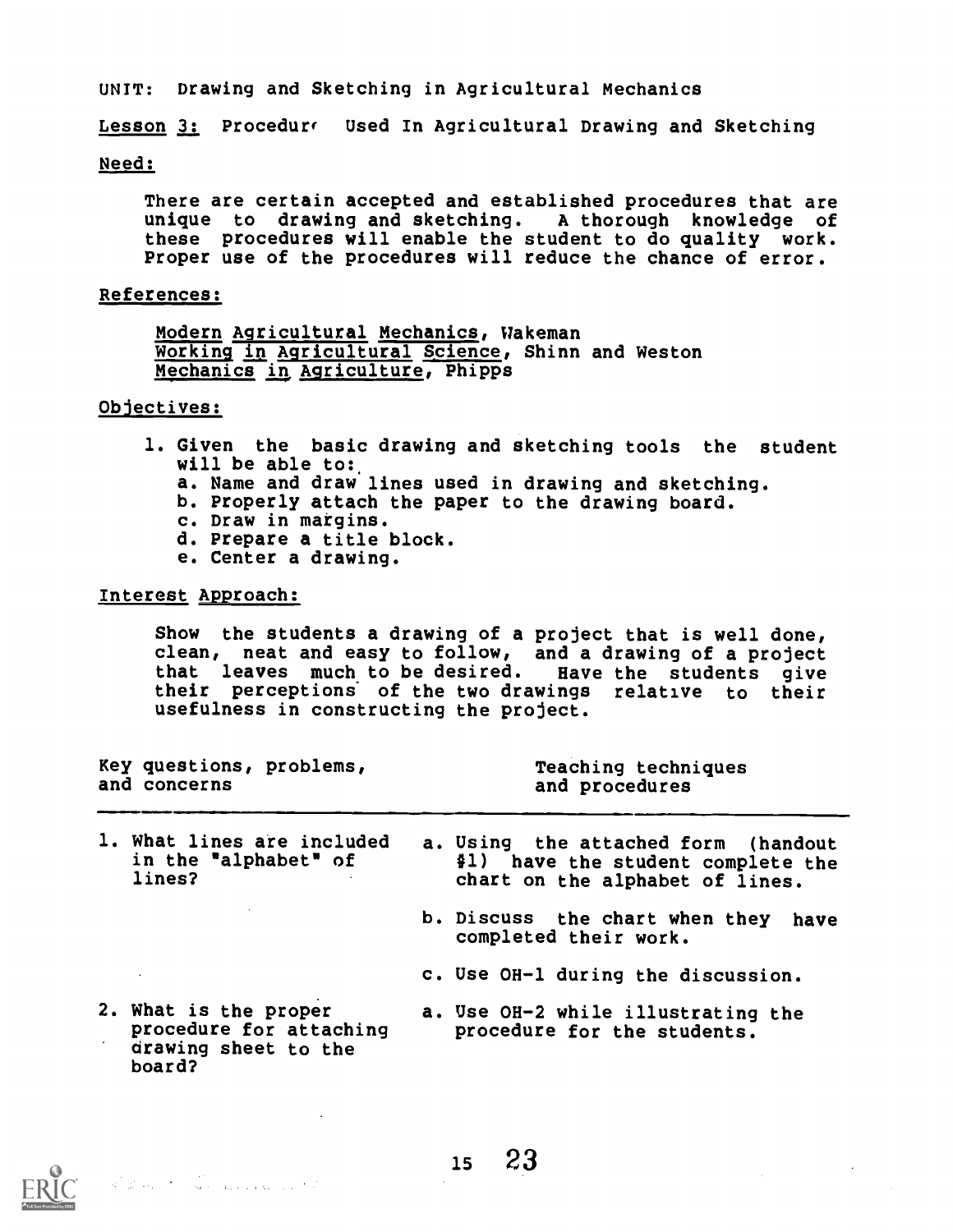4. How do you lay out a border on an 8 1/2" x 11" sheet?

- 3. What are the standard  $a. A 1/4$ " margin is usually used on border dimensions?  $a. B 1/2$ " x  $11$ " sheet. an 8  $1/2$ " x 11" sheet.
	- b. A 1/2" margin is usually used on an  $17"$  x  $22"$  sheet.
	- c. The title block at the bottom of the page is generally 5/8" wide.
	- d. On a 17" x 22" sheet, the title block is usually in the right hand corner and is three inches  $(3<sup>n</sup>)$ long and two inches (2") wide.
	- e. Distribute handout #2.
	- a. Steps in laying out a border
		- 1. Attach the drawing page to the board.
			- 2. Make a short light pencil mark 1/4' in from the edge of the paper.
		- 3. Using a T-square, complete the border around the entire sheet.
		- 4. Draw a 5/8" wide title block on the bottom of the sheet.
		- 5. Divide the title block into 3 equal parts.
		- 6. To do this, place the scale on a diagonal with the first measuring mark on the left vertical line and the 12" mark<br>on the right border line. the right border Lightly mark at 4" and 8" mark. This will divide the area into 3 equal parts.
		- 7. Draw in the guide lines on the title block.

#### Application and Followup

Provide the students with the necessary equipment and materials and have them prepare a rheet to include the borders and the title block.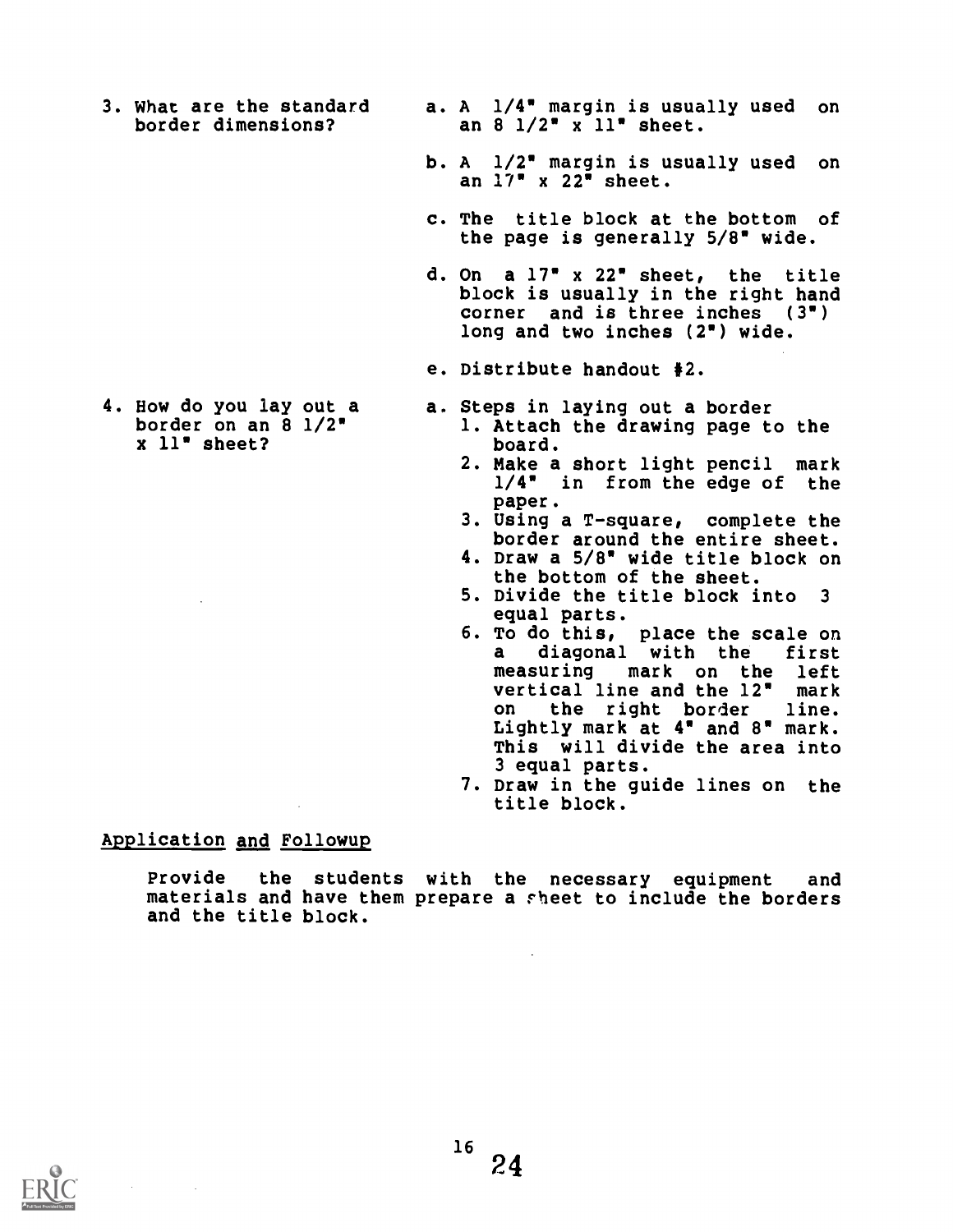

 $\mathcal{S}_{\mathcal{S}}$ 

| Line                         | Example and Description                               | <b>Use</b>                                                                                                                                                                 | Weight                    |
|------------------------------|-------------------------------------------------------|----------------------------------------------------------------------------------------------------------------------------------------------------------------------------|---------------------------|
| Construction &<br>Guide Line |                                                       | Used to block in drawings. Used as<br>a guide for lettering.                                                                                                               | Very light.               |
| Border Line                  |                                                       | Used to draw the border and outline<br>the title block. To frame a drawing.                                                                                                | Heaviest of all<br>lines. |
| Visible object<br>Line       |                                                       | Used to outline the edges of an<br>object that can be seen.                                                                                                                | Heavy                     |
| Hidden object<br>Line        | Short lines 1/8" long separated<br>by $1/16"$ spaces. | Used to represent edges of an object<br>hidden from view.                                                                                                                  | Medium                    |
| Dimension Lines              |                                                       | Capped on each end with an arrowhead.                                                                                                                                      | Light                     |
| Extension Line               |                                                       | Used to extend the dimensions beyond<br>the outline of a view. Starts 1/16"<br>beyond the object and extends about<br>1/8" beyond the last dimension line.                 | Light                     |
| Center Line                  |                                                       | Alternate $3/4$ " and $1/8$ " dashes with<br>$1/16"$ space between.                                                                                                        | Heavy line                |
| Cutting Plane<br>Line        |                                                       | Used to donate where the sectional<br>view will be taken.                                                                                                                  | Heavy line                |
| Short Break Line             | mmuummmmm                                             | To indicate short breaks.                                                                                                                                                  | Heavy                     |
| Long Break Line              |                                                       | To indicate long breaks.                                                                                                                                                   | Light                     |
| Section Lines                |                                                       | Used when drawing inside features of<br>an object. They indicate material<br>cut by the cutting plane line and also<br>indicate the general classification<br>of material. | Fine dark Lines           |

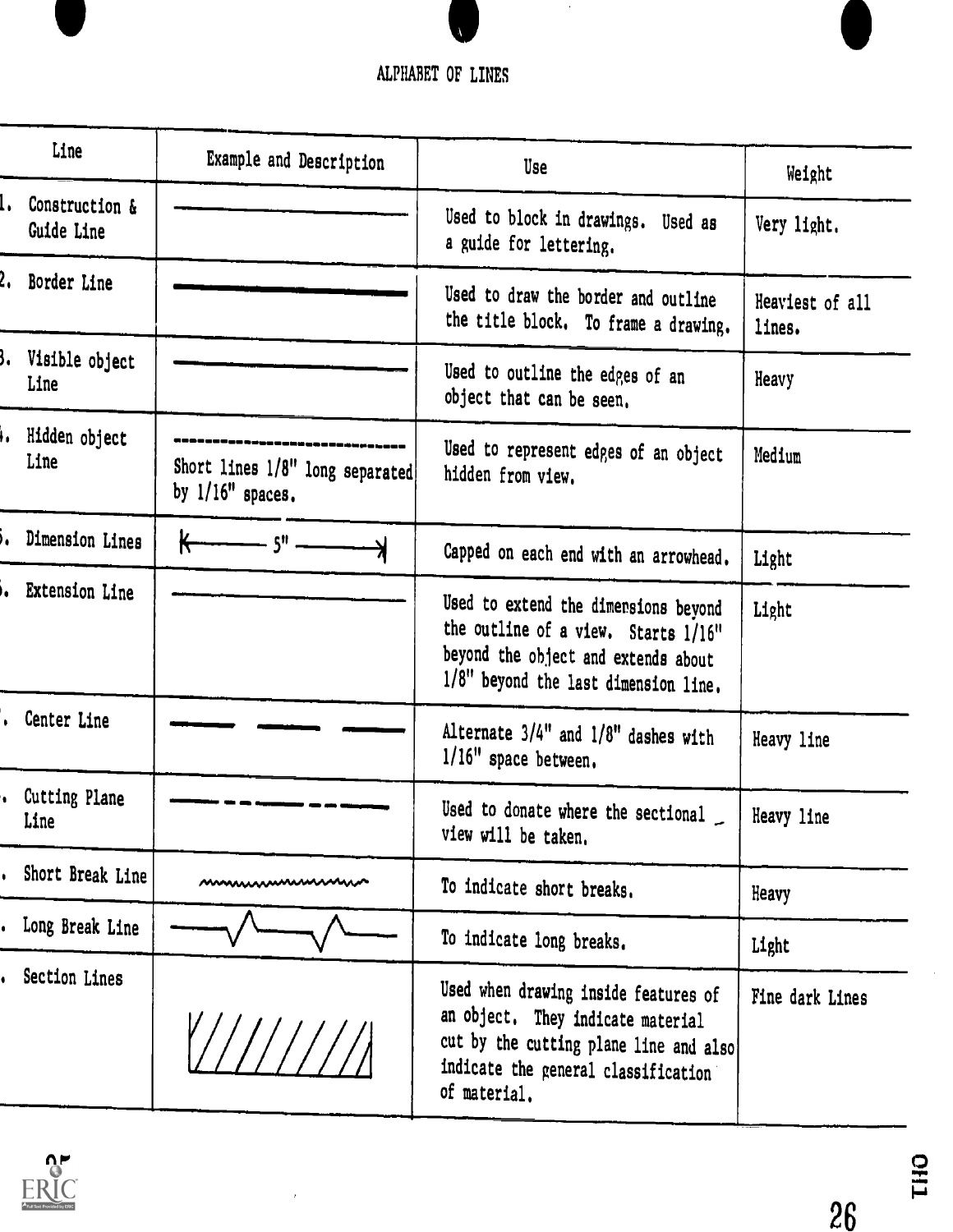|                                                                                                                 | HANDOUT 1 |  |
|-----------------------------------------------------------------------------------------------------------------|-----------|--|
|                                                                                                                 |           |  |
|                                                                                                                 |           |  |
|                                                                                                                 |           |  |
|                                                                                                                 |           |  |
|                                                                                                                 |           |  |
|                                                                                                                 |           |  |
|                                                                                                                 |           |  |
|                                                                                                                 |           |  |
|                                                                                                                 |           |  |
|                                                                                                                 |           |  |
|                                                                                                                 |           |  |
|                                                                                                                 |           |  |
|                                                                                                                 |           |  |
|                                                                                                                 |           |  |
|                                                                                                                 |           |  |
|                                                                                                                 |           |  |
|                                                                                                                 |           |  |
|                                                                                                                 |           |  |
|                                                                                                                 |           |  |
|                                                                                                                 |           |  |
|                                                                                                                 |           |  |
|                                                                                                                 |           |  |
|                                                                                                                 |           |  |
|                                                                                                                 |           |  |
|                                                                                                                 |           |  |
|                                                                                                                 |           |  |
|                                                                                                                 |           |  |
|                                                                                                                 |           |  |
|                                                                                                                 |           |  |
|                                                                                                                 |           |  |
|                                                                                                                 |           |  |
|                                                                                                                 |           |  |
|                                                                                                                 |           |  |
|                                                                                                                 |           |  |
| $\boxed{\frac{\sum_{\mathsf{F}}\mathsf{RUC}^{\mathsf{t}}}{\sum_{\mathsf{F}}\mathsf{LULRMLP}(P)\mathsf{EMLP}}}}$ | 27<br>18  |  |
|                                                                                                                 |           |  |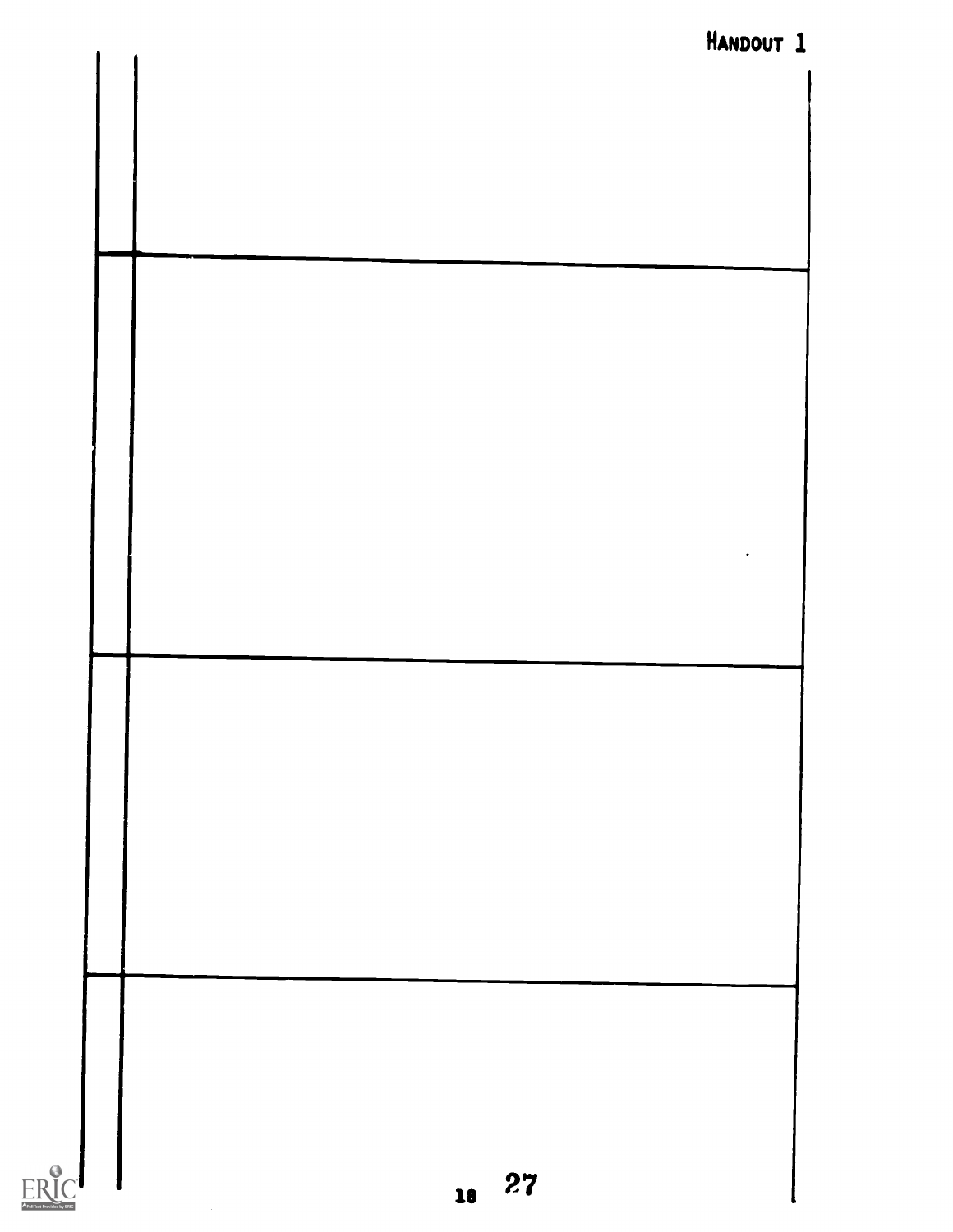### ATTACHING THE SHEET TO THE BOARD

- 11 CLEAN THE BOARD OF ALL ERASER CRUMBS AND DIRT. PLACE THE PAPER IN THE UPPER LIFT HAND CORNER OF THE BOARD ABOUT 2 IN. FROM EACH EDGE.
- 2, CLEAN THE T-SQUARE AND PLACE IT ON THE BOARD WITH THE HEAD PIRMLY AGAINST THE LEFT EDGE OF THE BOARD.
- 3. SLIDE THE T-SQUARE UNTIL THE BLADE IS IN LINE WITH THE TOP EDGE OF THE SHEET. NOVE THE PAPER UNTIL THE EDGE IS PARALLEL WITH THE BLADE AND ATTACH THE SHEET. SOME SHEETS MAY REQUIRE FASTENERS ON THE BOTTOM CORNERS.
- 4. ANOTHER METHOD THAT IS SOMETIMES USED IF THE SHEET IS SMALL ENOUGH, IS TO PLACE THE HEAD OF THE T-SQUARE FIRMLY AGAINST THE LEFT EDGE OF THE BOARD AND SLIDE IT INTO POSITION. THE BOTTOM EDGE OF THE SHEET IS PLACED AGAINST THE BLADE OF THE TOOL. ATTACH THE SHEET TO THE BOARD.



28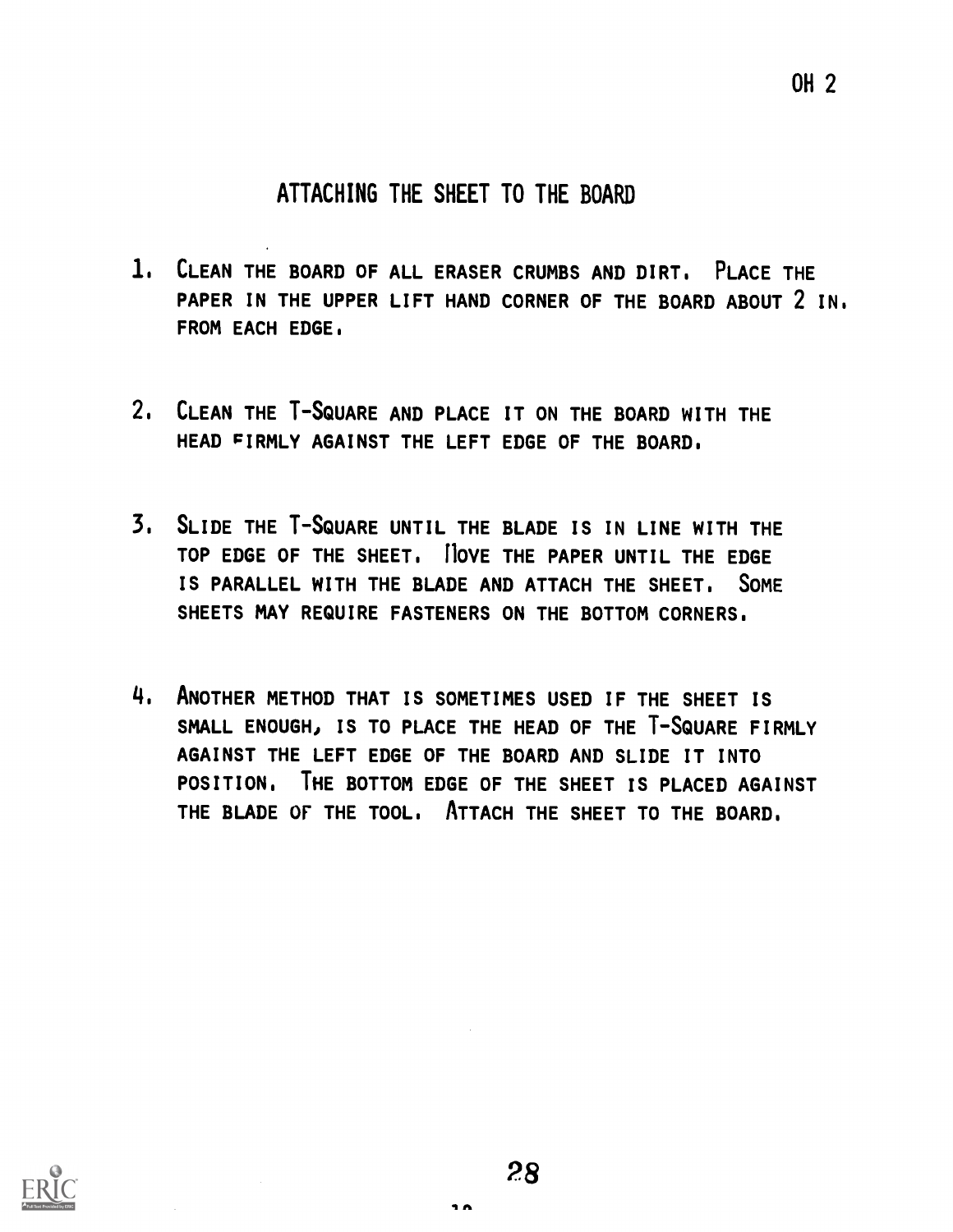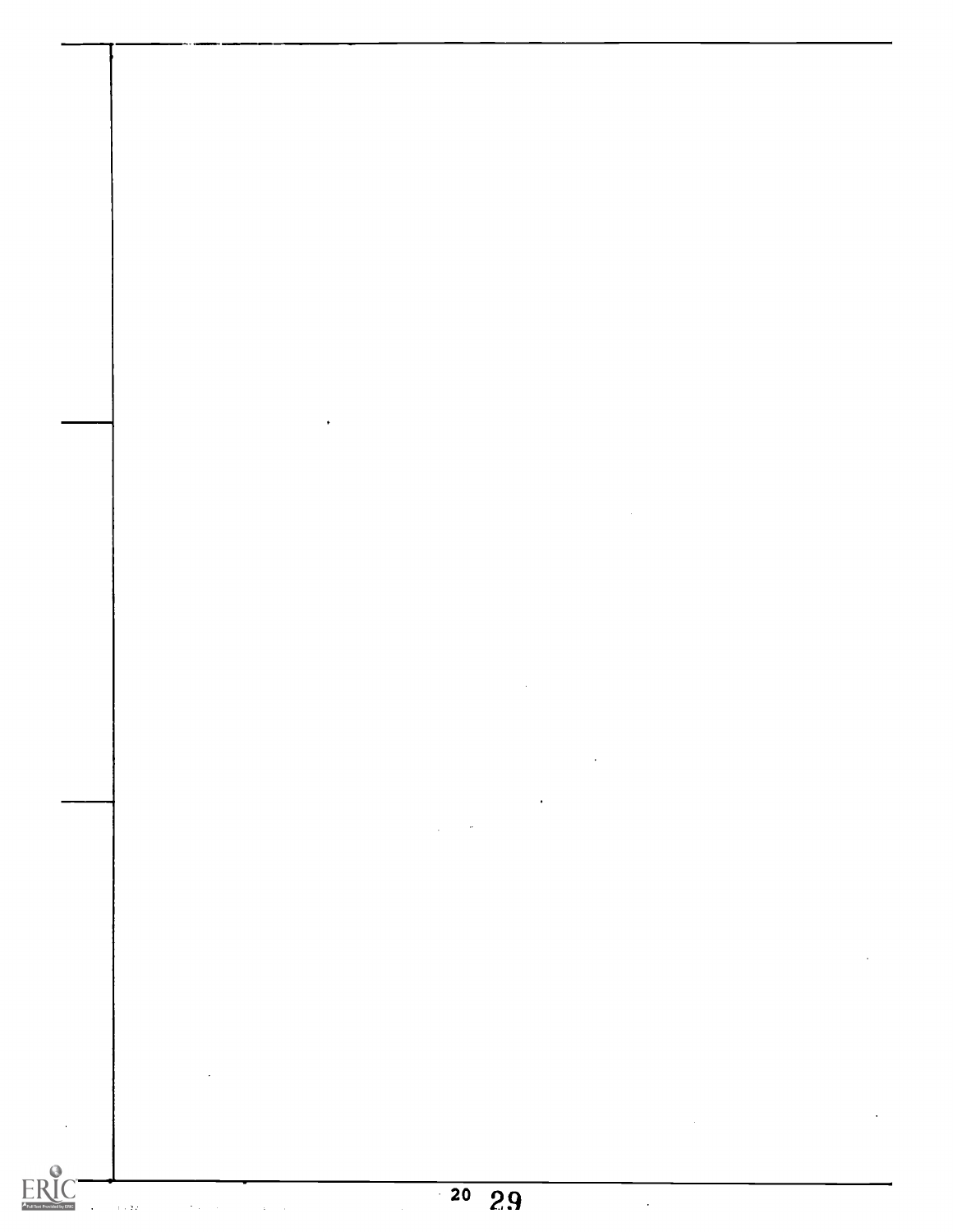UNIT: Drawing and Sketching in Agricultural Mechanics

Lesson 4: Lettering

#### Need:

Neatness, accuracy and clarity are extremely important in sketching and drawing. All three of these characteristics are, to some extent, dependent on neat, uniform lettering. Freehand lettering requires a lot of practice.

#### References:

Modern Agricultural Mechanics, Wakeman.

#### Objectives:

Given a standard size piece of drawing paper with guidelines, the students will draw freehanded, upper and lower case vertical gothic alphabet, numbers and fractions according to the guidelines given.

#### Interest Approach:

Have two or three students draw a series of numbers and letters on the board. No doubt there will be differences. Discuss with the students the importance of uniformity in order to be sure that everyone has the same interpretation. Discuss how a slight misunderstanding could cost a large sum of money and a loss of a great deal of time.

| or Concerns    | Key Questions, Problems                    | Teaching Techniques and<br>Procedures                                                                                                                  |
|----------------|--------------------------------------------|--------------------------------------------------------------------------------------------------------------------------------------------------------|
| so important?  | 1. Why is accurate lettering               | a. Lettering supplements the<br>graphic description.<br>b. It enhances the appearance<br>of a drawing.                                                 |
| lettering?     | 2. What skills must one<br>learn to master | a. Learn the proper strokes.<br>b. Learn the basic shapes.<br>c. Learn the proper spacing.<br>d. Practice.<br>e. Use OH 1 to illustrate the<br>skills. |
| for lettering? | 3. What equipment is needed                | a. H or 2H pencil for lettering.<br>4H or 6H pencil for drawing<br>guidelines, standard ruler,<br>T-square, sandpaper block.                           |

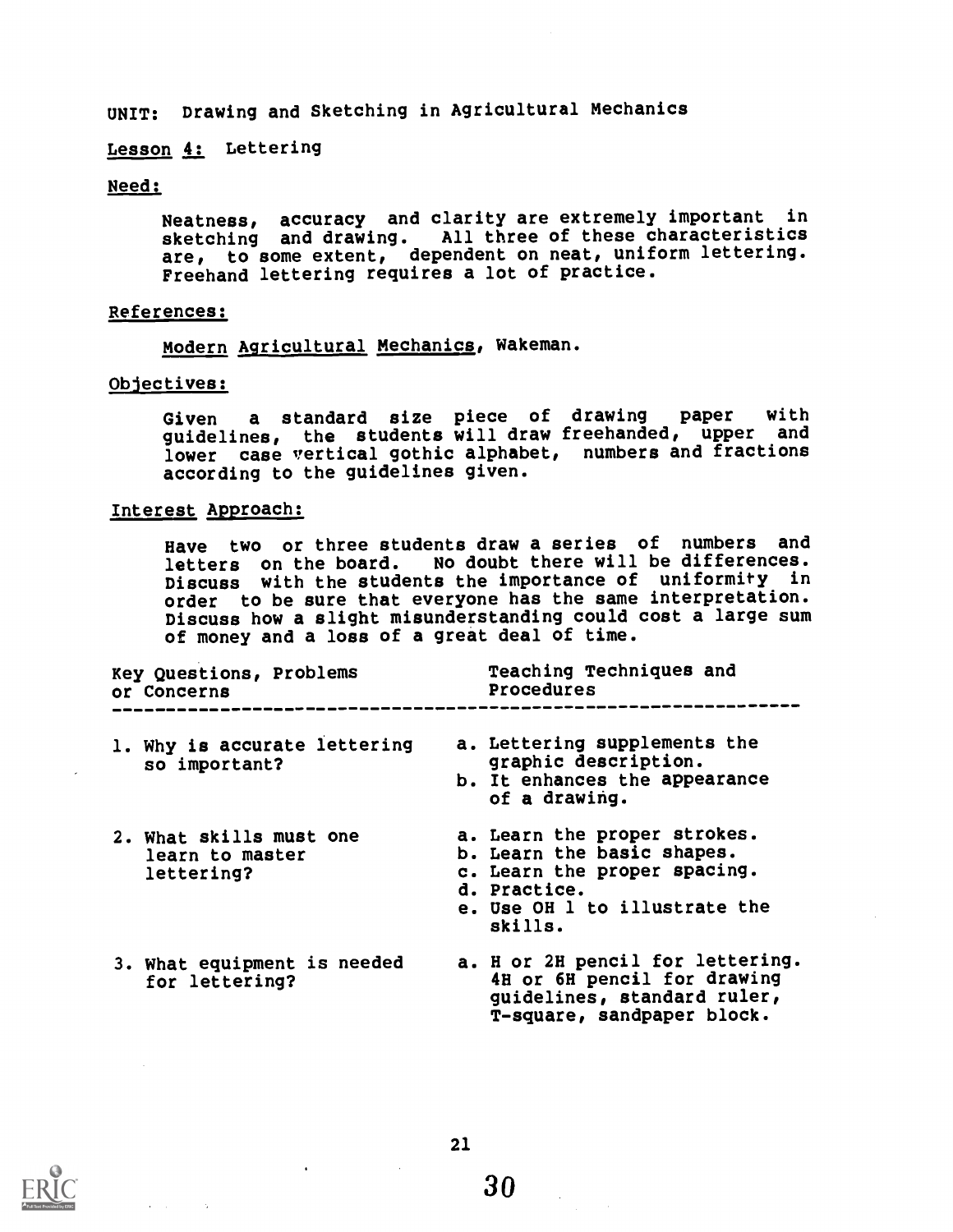- 4. What rules should be followed when lettering?
- a. Guidelines
	- 1. Always use guidelines.
	- 2. They should be drawn with a "needle sharp" 4H or 6H pencil.
	- 3. Draw the lines very lightly.
- b. Spacing
	- 1. There is no hard and fast rule on how far apart to place the letters.
	- 2. The spacing between letters should be judged by the eye.
	- 3. The spacing between words should be equal to the height of the letters.
	- 4. The spacing between sentences should be equal to twice the height of the letters.
- c. Height of the lettering.
	- 1. Letters and numbers are usually 1/8" high with 1/8" spacing between lines.
	- 2. Titles are usually 3/16" to 1/4" high.
	- 3. Numbers are the same height as letters.
	- 4. Fractions are twice the height of the letter.
	- 5. Use OH 2.
- d. Uniformity.
	- 1. The main requirement for good lettering.
		- a. Never mix capitals and lower-case letters.
		- b. Use guidelines to prevent irregularities.
		- c. Avoid thick and thin strokes.
		- d. The background area between letters should appear equal.
		- e. The space between words should not be too small but should be about equal.
	- 2. Use OH 3.



 $31<sub>1</sub>$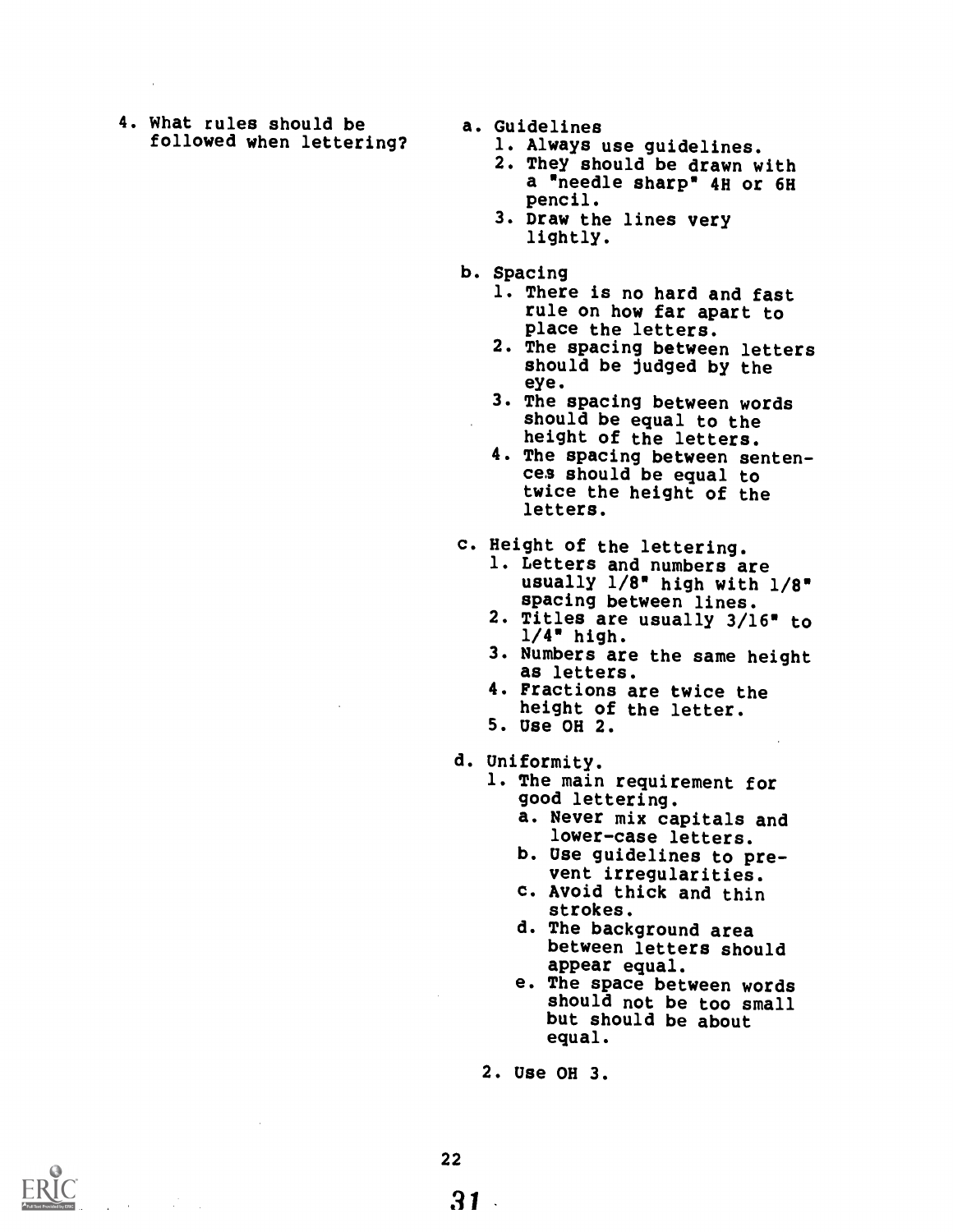#### Application and Followup:

Provide the students with the necessary materials in order that they might practice making letters, numbers and fractions. Have the students mnke both upper and lower case letters. To get the students started, you might want to provide them with proper paper on which the guidelines are already drawn. A lettering exercise is attached to this lesson.

 $\sim$ 



 $\hat{\mathcal{A}}$ 

 $\label{eq:1} \frac{1}{\sqrt{2\pi}}\int_{0}^{\infty}\frac{1}{\sqrt{2\pi}}\left(\frac{1}{\sqrt{2\pi}}\right)^{2\alpha}d\mu.$ 

 $\mathcal{F}_1$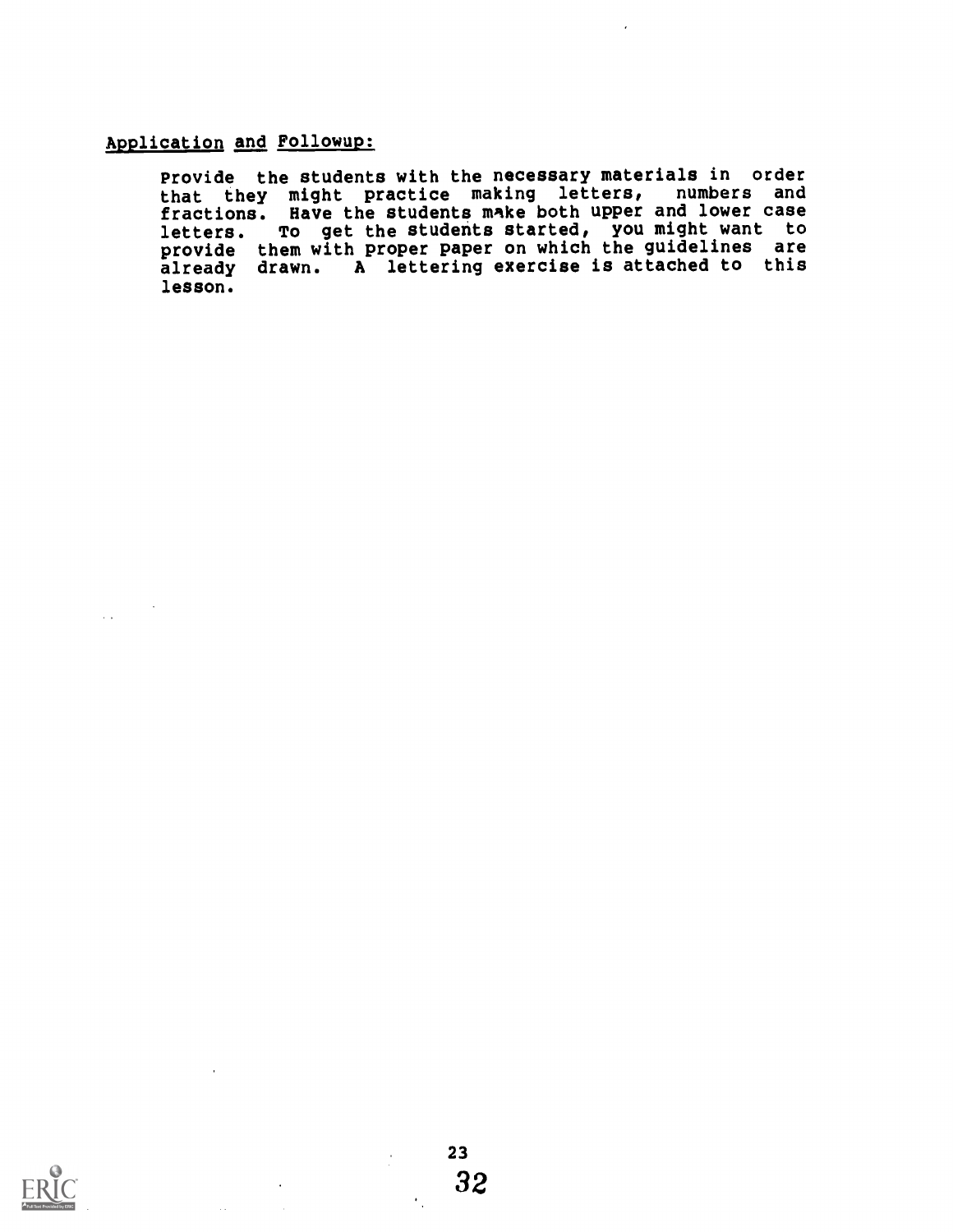### LEARN THE PROPER STROKES

 $\frac{1}{\sqrt{\frac{2}{\pi}}}\frac{1}{\sqrt{\frac{2}{\pi}}}}$ 



 $\frac{1}{2}$ 





33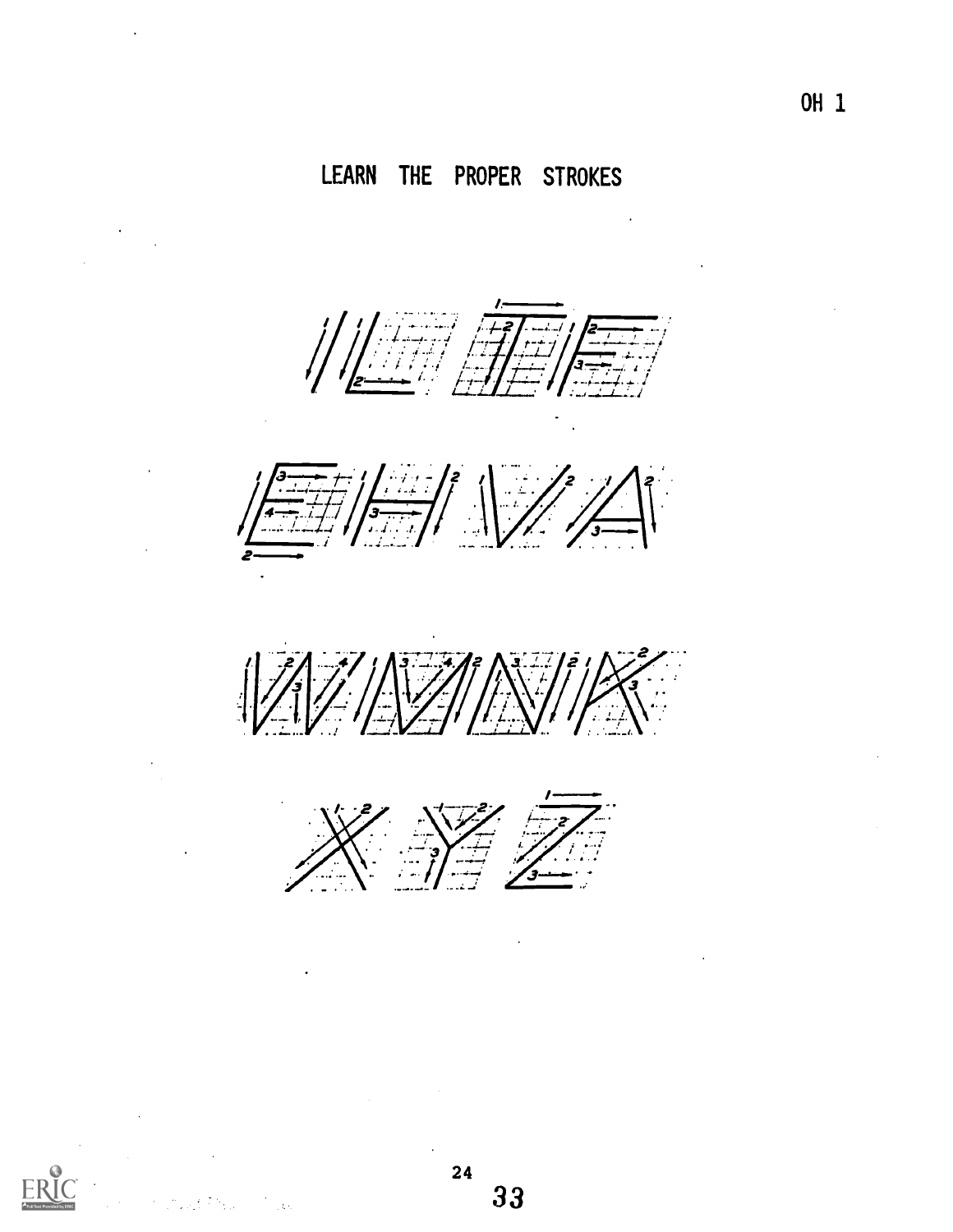## DRAW YOUR FRACTIONS CORRECTLY







 $\alpha$ 

SHOULD I GH NOT IZ LINE UP  $\angle 4$  SL (C) WRONG 1 zatrould and the set of the set of the set of the set of the set of the set of the set of the set of the set o  $\frac{1}{4}$  SLANT (d) WRONG



 $\sum_{i=1}^N \frac{1}{2\pi i}$ 

an Salah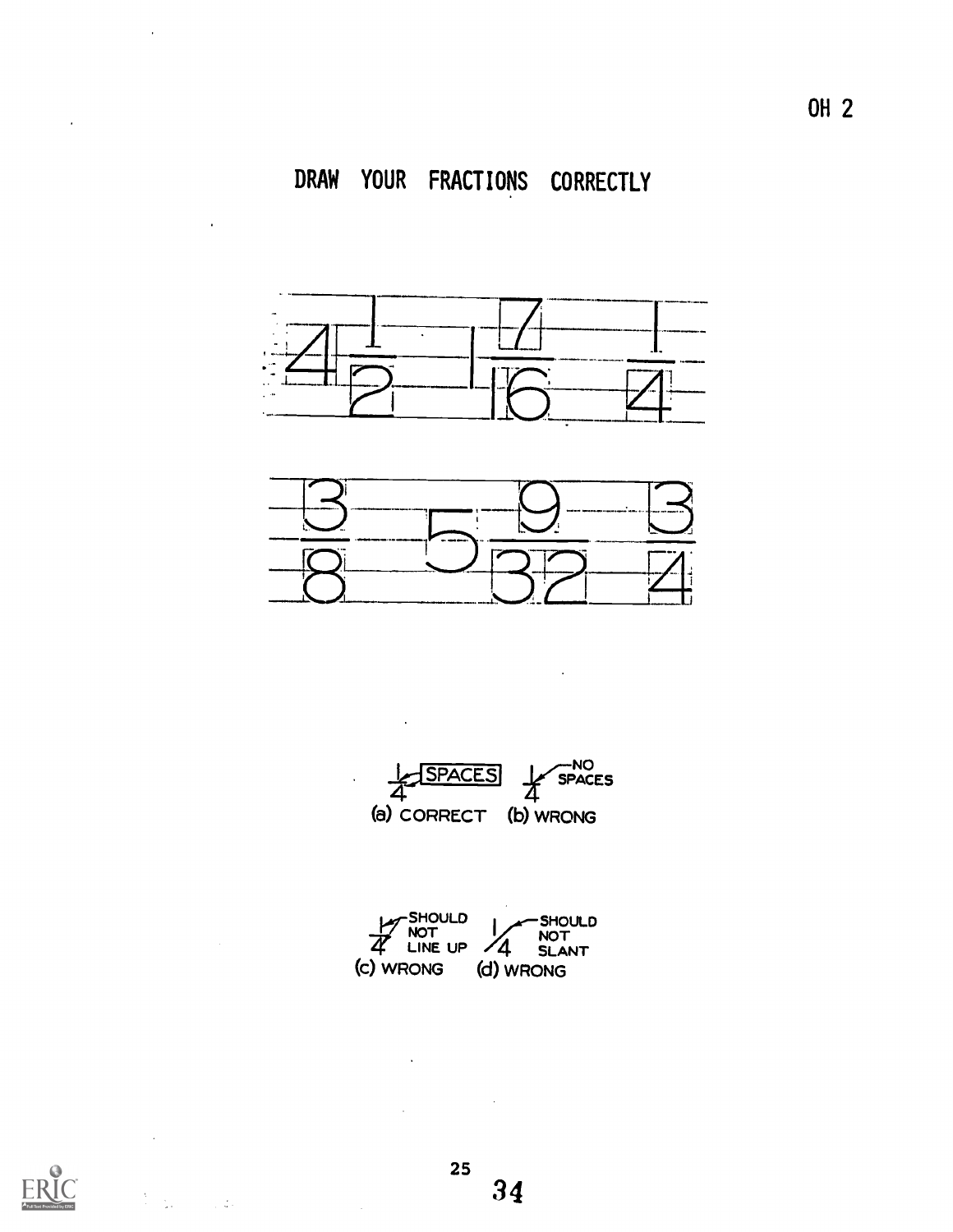## UNIFORMITY IN LETTERING

# RELATIVELY

REIGTIVELY

Letters not uniform in style.

RELATIVELY RELATIVE LY

Letters not uniform in height.

**RELATIVELY** RELATIVELY.

Letters not uniformly vertical or inclined.

RE LAT IVE LY RELATIVELY

Letters not uniform in thickness of stroke.



NOW IS THE TIME FOR EVERY GOOD MAN TO COME TO THE AID OF HIS COUNTRY

Areas between letters not uniform.

Areas between words not uniform.

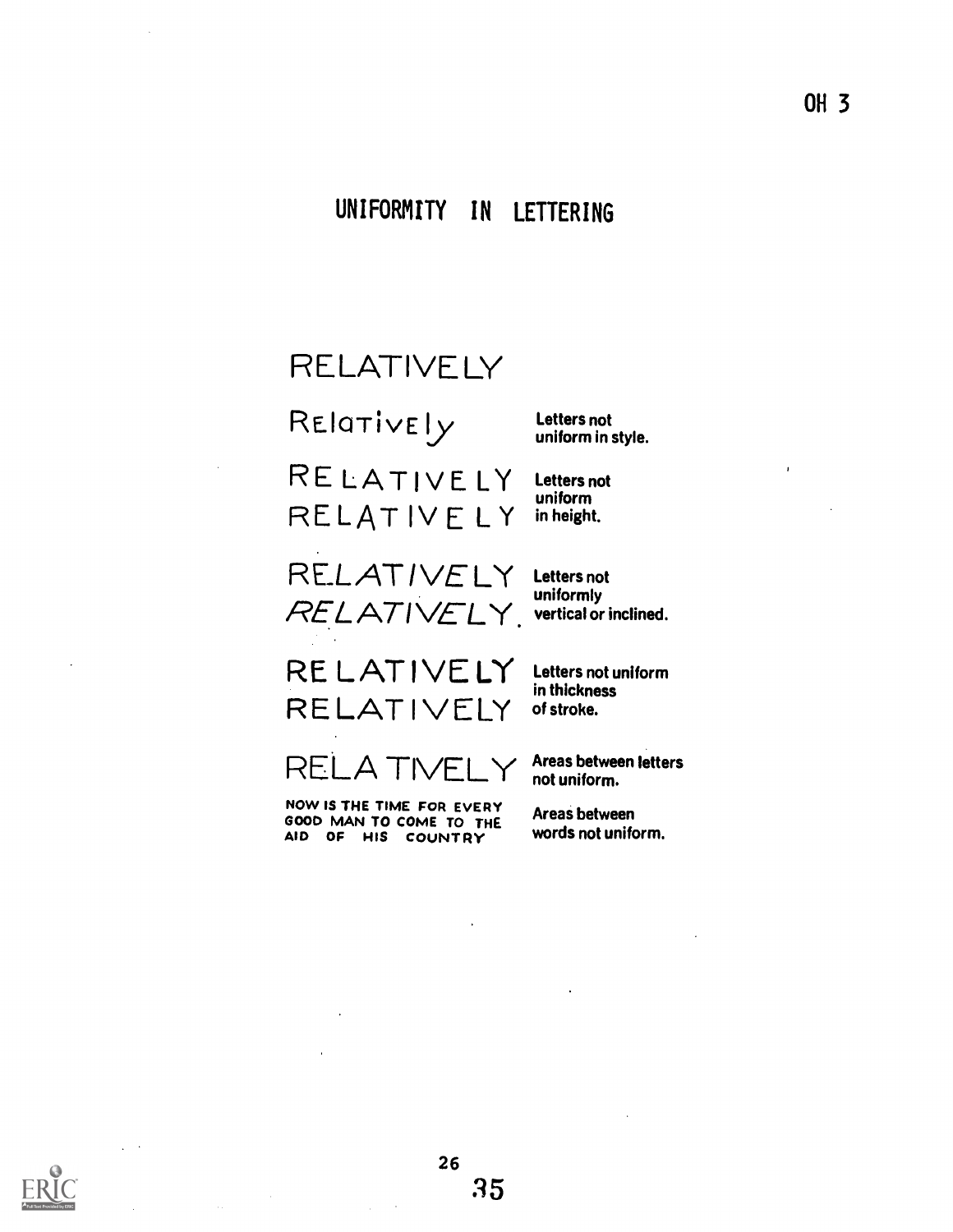

'RACTICE PRINTING THE FOLLOWING NUMBERS AND FRACTIONS: 1 2 3 4 'RACTICE PRINTING THE FOLLOWING LETTERS: THE QUICK RED FOX JUMI

 $\mathcal{L}(\mathcal{L}(\mathcal{L}(\mathcal{L}(\mathcal{L}(\mathcal{L}(\mathcal{L}(\mathcal{L}(\mathcal{L}(\mathcal{L}(\mathcal{L}(\mathcal{L}(\mathcal{L}(\mathcal{L}(\mathcal{L}(\mathcal{L}(\mathcal{L}(\mathcal{L}(\mathcal{L}(\mathcal{L}(\mathcal{L}(\mathcal{L}(\mathcal{L}(\mathcal{L}(\mathcal{L}(\mathcal{L}(\mathcal{L}(\mathcal{L}(\mathcal{L}(\mathcal{L}(\mathcal{L}(\mathcal{L}(\mathcal{L}(\mathcal{L}(\mathcal{L}(\mathcal{L}(\mathcal{$ 

 $\sim 10$ 

 $\sim$   $\sim$ 

| de la composición de la composición de la composición de la composición de la composición de la composición de |
|----------------------------------------------------------------------------------------------------------------|



 $\mathcal{L}^{\text{max}}_{\text{max}}$  , where  $\mathcal{L}^{\text{max}}_{\text{max}}$ 

 $\sim 10^7$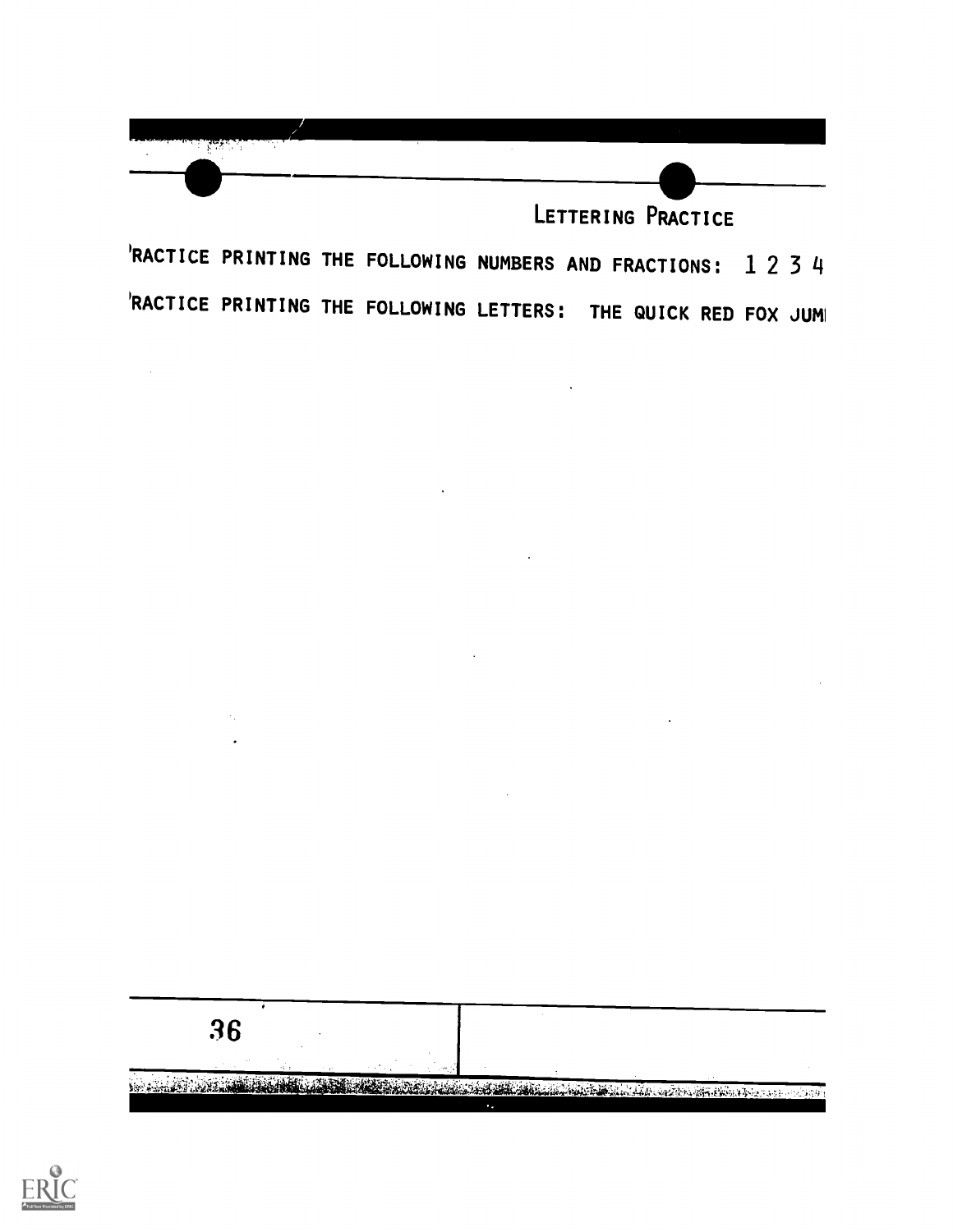UNIT: Drawing and Sketching in Agricultural Mechanics

Lesson 5: Drawing to Scale

Need:

Often, the objects that must be drawn will not fit on the normal size paper if drawn to full size. Furthermore, it would be unrealistic to draw large objects to full scale. By knowing how to use an architect's scale one can save time, space, and prepare neat readable drawings that are easy to follow when building the project.

Reading Assignment:

Modern Agricultural Mechanics, Wakeman

Objectives:

Following the lesson presentation and demonstrations, the students will be able to:

1. Select an appropriate scale for the project being drawn.

2. Demonstrate their ability to read an architect's scale.

#### Interest Approach:

(Use OH 6&7 to review reading of the common ruler.) Show the students a simple, but rather large object or project they will be expected to build. Their task will be to draw the outline of the object or project on an 8 1/2 x 11" piece of paper showing the drawing is properly proportioned. Let them explain how they will do it and what they will use to accomplish the task.

| Key questions, problems |                                  |           | Teaching techniques and                                                                                                                                                                                    |  |
|-------------------------|----------------------------------|-----------|------------------------------------------------------------------------------------------------------------------------------------------------------------------------------------------------------------|--|
| concerns                |                                  |           | information                                                                                                                                                                                                |  |
| 1.                      | What is an architect's<br>scale? | <b>a.</b> | A specially designed scale<br>ruler that is used<br>to to<br>reduce the size of an<br>object so it can be drawn<br>on a standard size paper or<br>enlarge an object that may<br>be too small to interpret. |  |

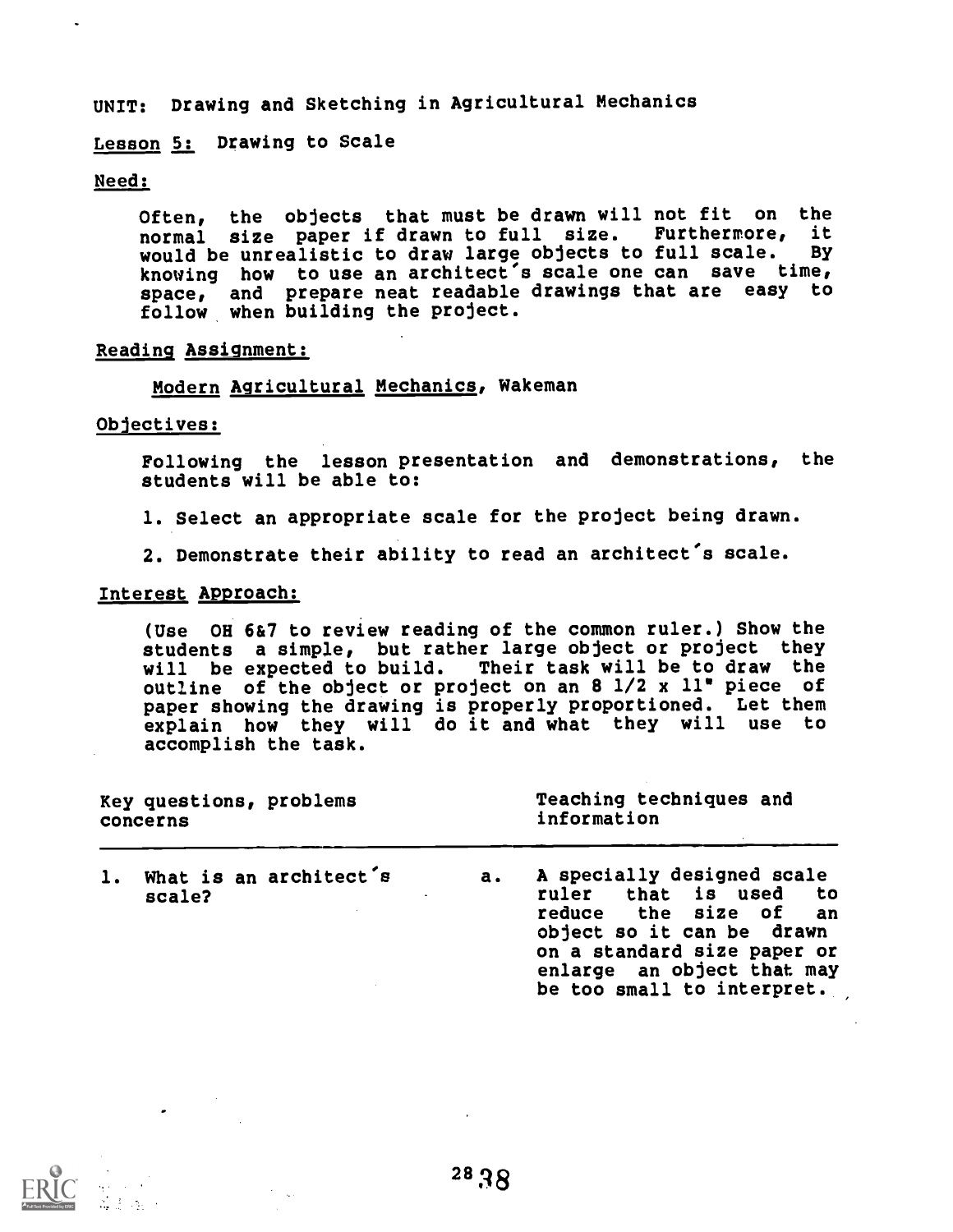2. W.at is the main function of the architect's scale?

- 3. Examine the different<br>types of scales.
- It enables the person to think in relation to the actual size of the object or structure and convert<br>these measurements into these measurements into<br>smaller values for smaller values illustration purposes.
- b. Use OH-1 to explain and discuss the function.
- a. Show the students a triangular architect scale.
	- 1. Point out that the scale has a full scale of 12" which is graduated into 16 parts to an inch.
	- 2. Point out the ten other scales (two on each face) 3/32, 1/8, 3/16, 1/4,  $3/8$ ,  $1/2$ ,  $3/4$ ,  $1$ ,  $1-1/2$ , and 3.
	- 3. Two scales are located on each face.
		- a. One scale reaches from left to right
		- b. The other scale on the same face is twice as large and reaches from right to left.

Example: 1/4" scale and 1/8" scale are on the same face, etc.

Note: When reading a scale, be sure you are reading in the right direction.

c. Illustrate these concepts to the student using an architect's scale.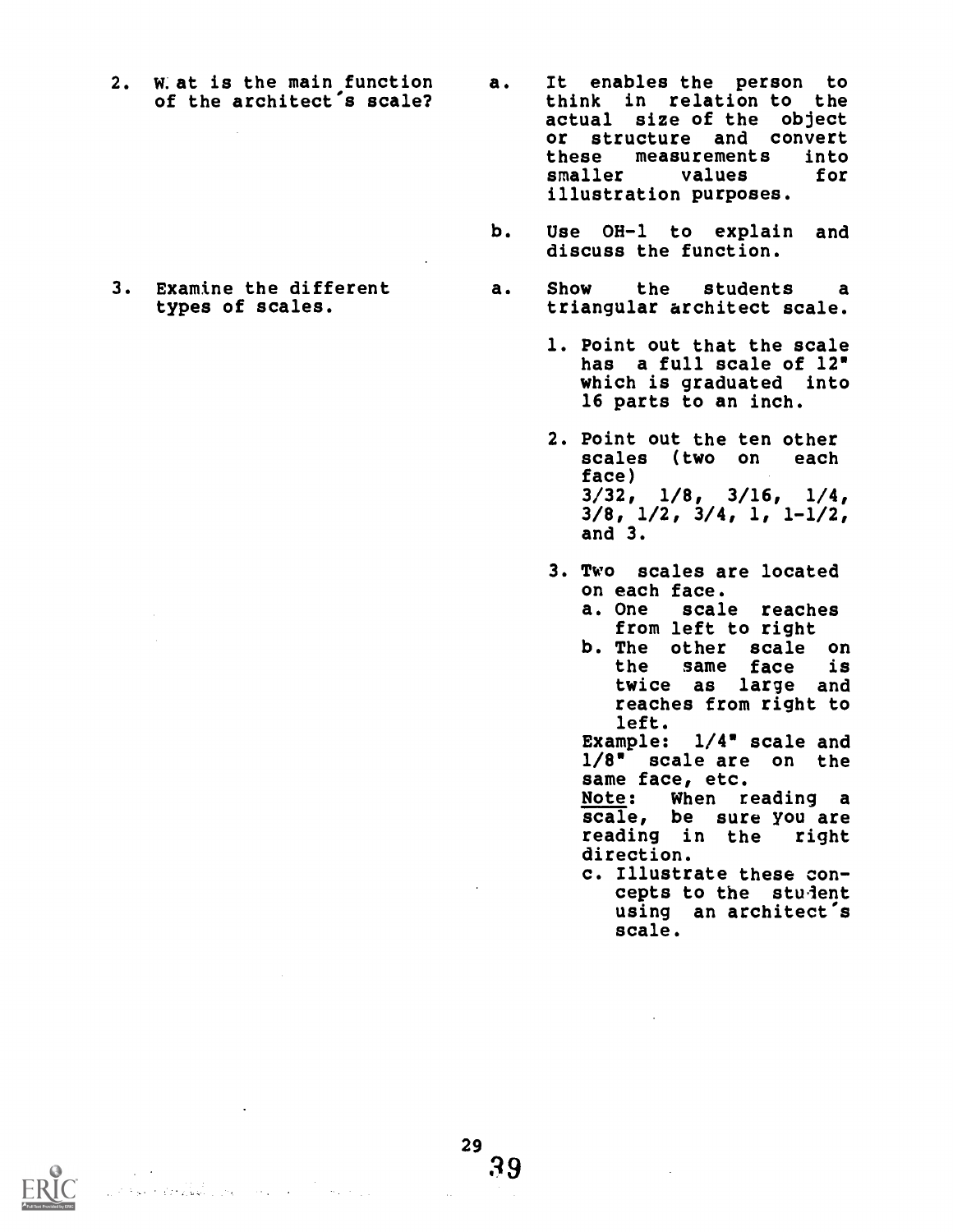4. What factors should we consider when selecting a scale?

- 5. How do you use the architect's scale?
- 6. Key to measuring correctly with a scale.
- Selecting the proper scale is sometimes difficult. Consider:
	- 1. The size of the object.<br>2. The size of paper.
	- 2. The size of paper.<br>3. The details to be
	- The details to be shown.
	- 4. Appearance of the object.
- a. The scale is only as accurate as the person using it and the sharpness of that person's pencil.
- b. Use OH 2 & 3 to illustrate the function of the scale.
	- Start with the zero line, not the fully divided section.
- b. Always start with the number of feet you must measure.
- c. Add additional inches in the subdivided area (Use  $OH-4)$

## Application and Followup:

Prepare handout one for the students to test their skill in using the architect's scale. For additional practice you can prepare other objects to measure.

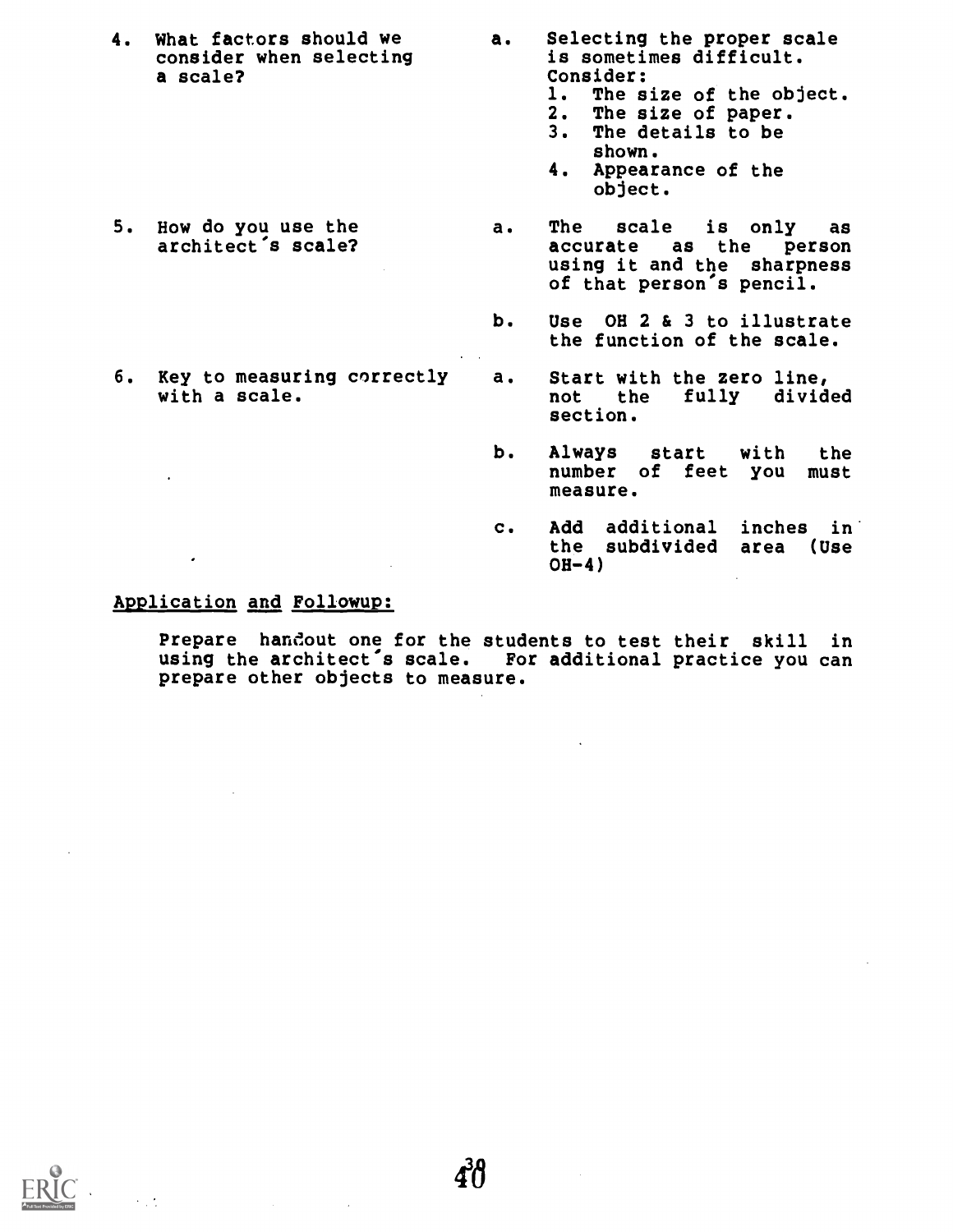

 $\mathbb{R}^2$ 





 $1/4''$  MAY REPRESENT  $1^6 = 0^6$  on a DRAWING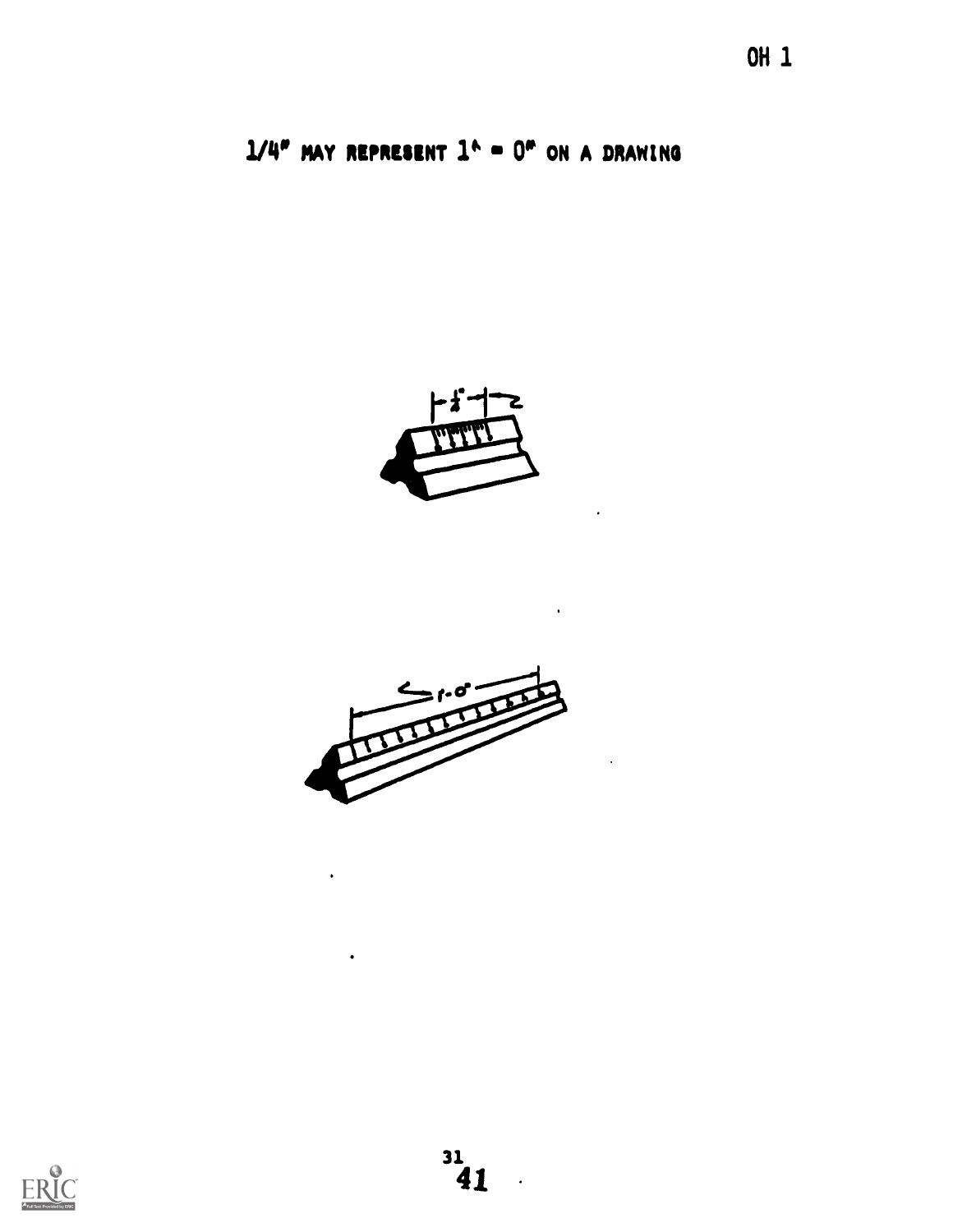# 1' 9" AS IT APPEARS ON SEVERAL ARCHITECT'S SCALER.



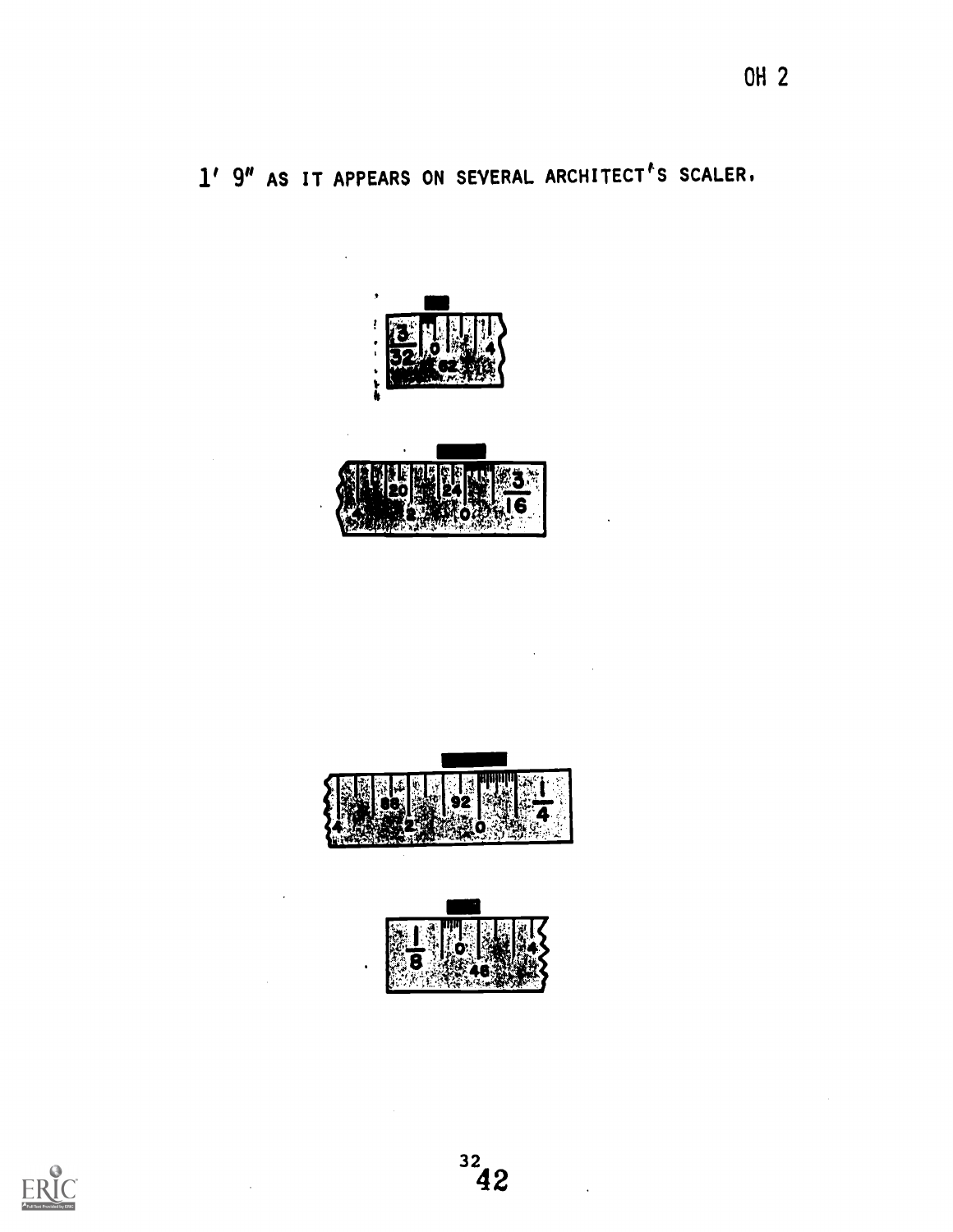1' 9" AS IT APPEARS ON SEVERAL ARCHITECT'S SCALES.



 $\mathcal{F}_{\mathcal{A}}$ 

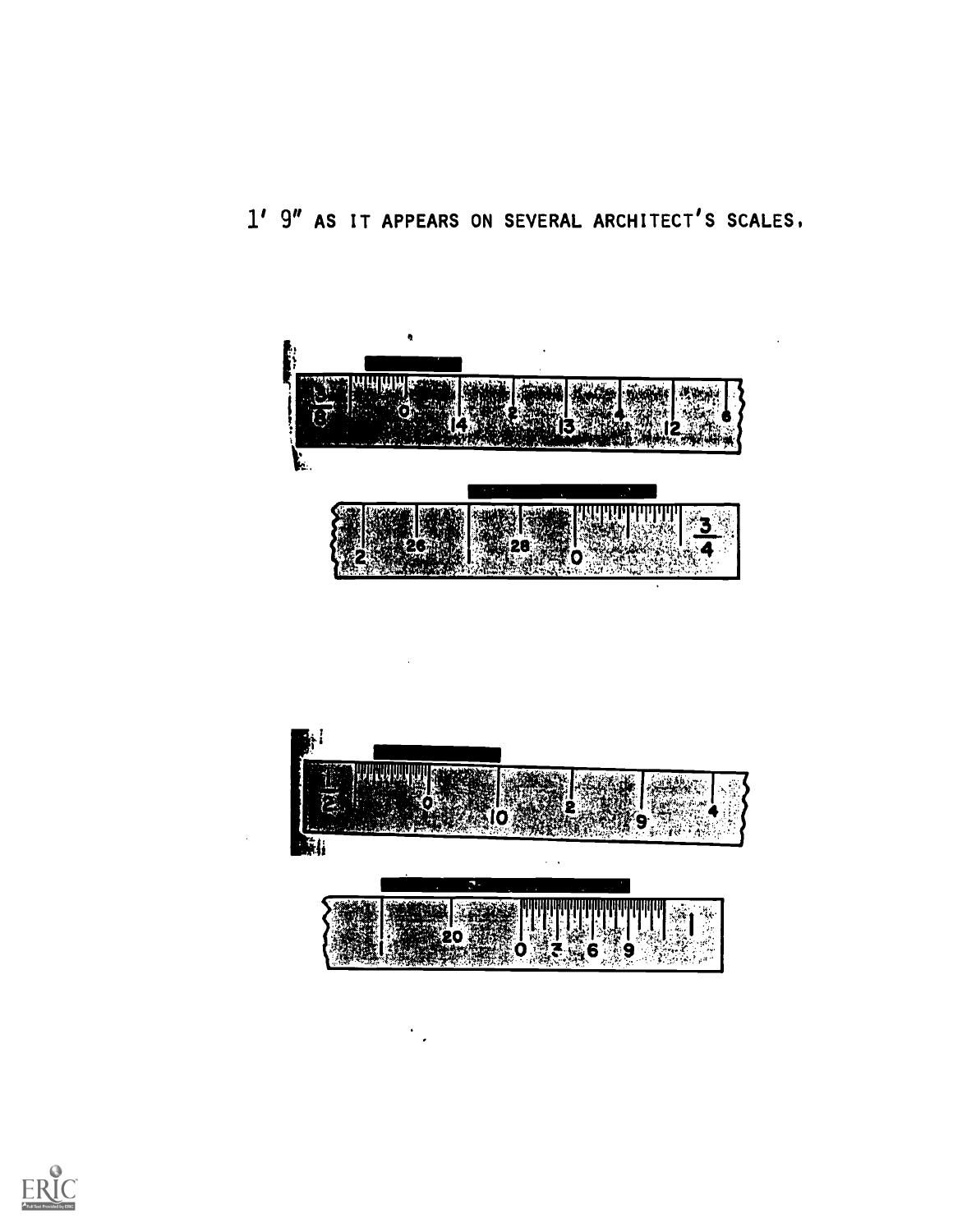OH 4





 $34$ 

 $\psi_{\alpha\beta}^{\alpha\beta}$  is given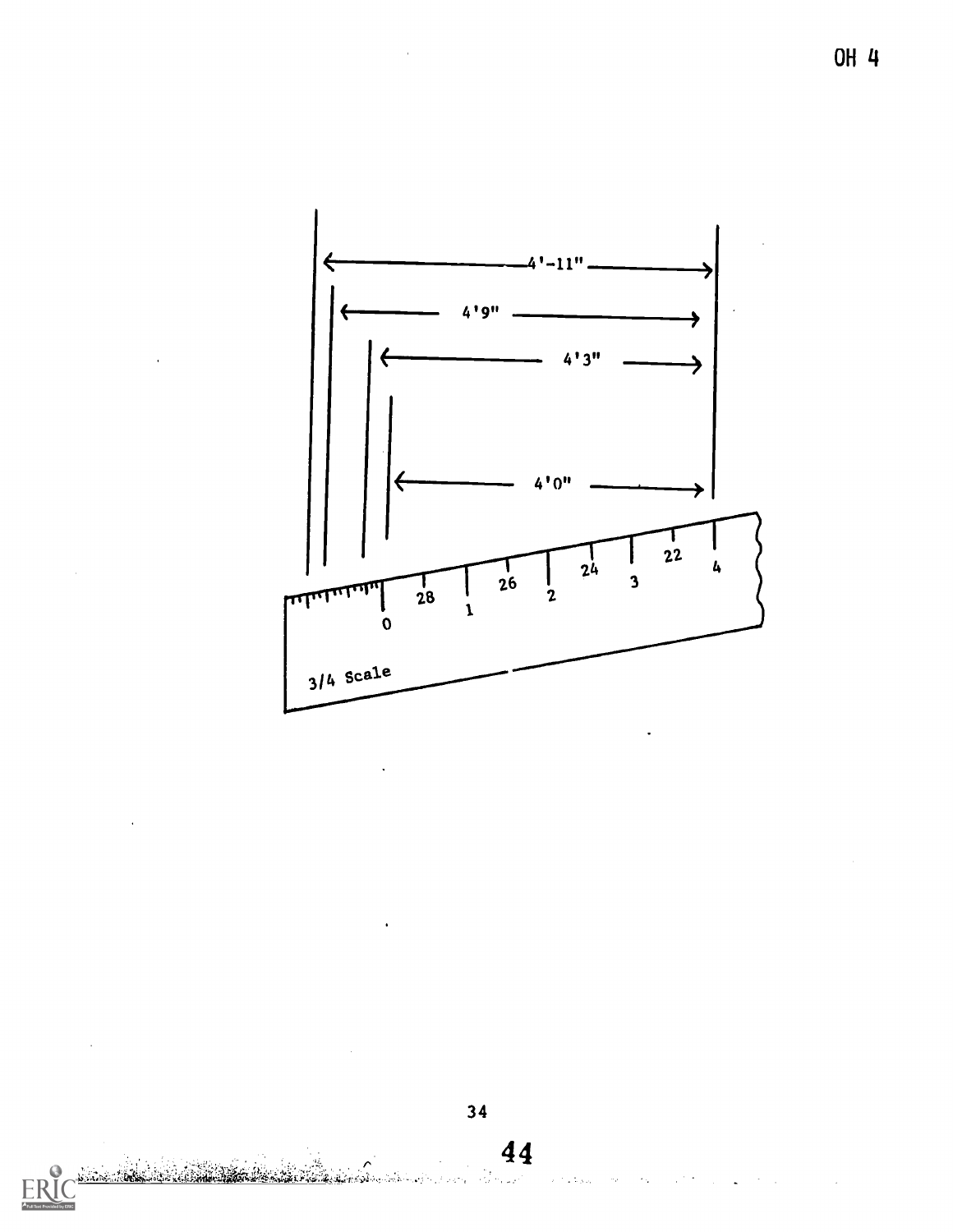# RULER REVIEW

 $\hat{\mathcal{A}}$ 

 $\ddot{\phantom{0}}$ 

 $\mathcal{F}_{\text{max}}$ 





 $\bar{z}$ 

 $\mathcal{L}_{\mathrm{F}}$  and  $\mathcal{L}_{\mathrm{F}}$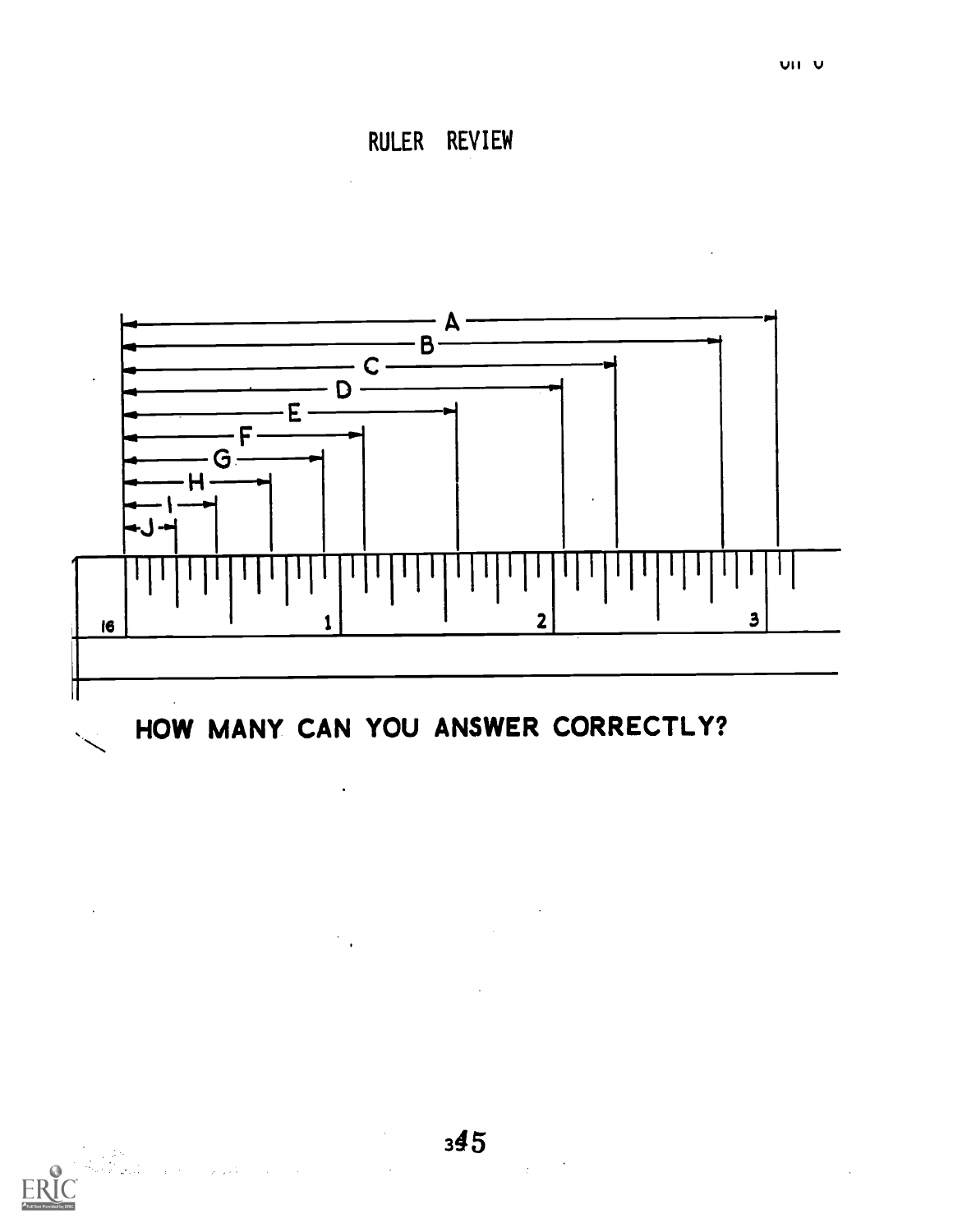

36 

ERIC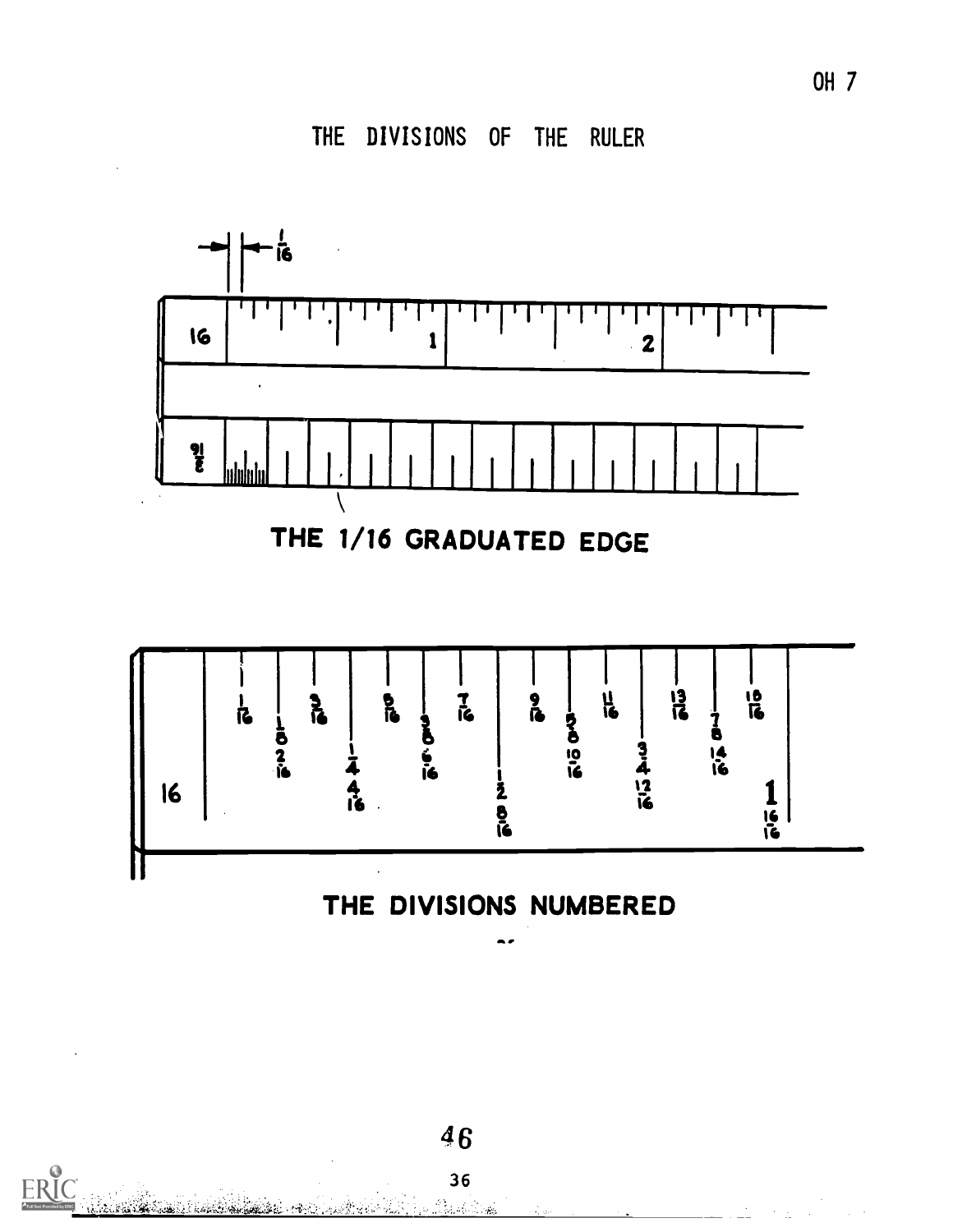# SCALE PRACTICE SHEET

DIRECTIONS: MEASURE CAREFULLY EACH OF THE LINES ACCORDING TO THE SCALE INDICATED. DRAW GUIDE LINES AND LETTERS NEATLY. PLACE ARROWHEADS AT THE END OF EACH LINE. PLACE ACTUAL LENGTH ON THE LINE. DETERMINE THE ACTUAL LENGTH IN INCHES AND FEET.



 $\blacksquare$ 

4 7 37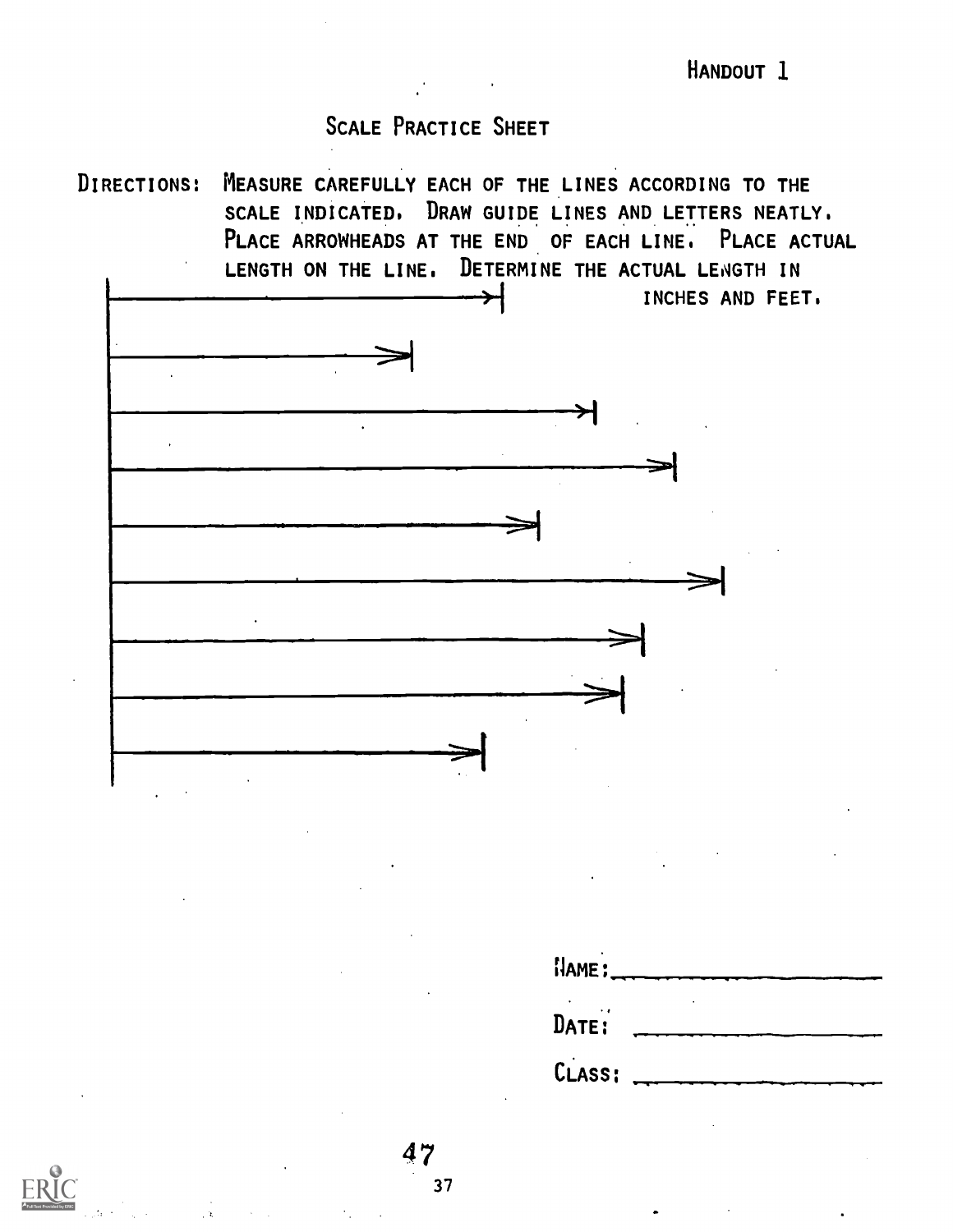### UNIT: Drawing and Sketching in Agricultural Mechanics

## Lesson 6: Multiview Drawings

### Need:

The detail of an object is often difficult to show on a single 3-dimensional picture on a sheet of paper. Every object has six directions of sight. Most objects can be completely dimensioned using three views. Since mechanical drawing is a universal graphic language, knowing how to these views on a drawing will enable you to communicate clearly through drawings.

### References:

Modern Agricultural Mechanics, Wakeman. Working in Agricultural Mechanics, Shinn

### Objectives:

Given the basic drawing equipment, material and several pre-cut dimensioned wooden blocks, the students will be able to:

- a. Center multiview drawing on the drawing sheet.<br>b. Draw and dimension 3-view isometric drawings.
- Draw and dimension 3-view isometric drawings.

### Interest Approach:

Share the sketch on OH 1. Ask the students to locate the 6 possible views. Then have them discuss what the 3-view, front, top and side will look like on a flat sheet of paper. It would be helpful if the students had an actual model to view.

| Key Questions, Problems<br>or Concerns |                                                                        |  | Teaching, Techniques and<br>Procedures                                                               |
|----------------------------------------|------------------------------------------------------------------------|--|------------------------------------------------------------------------------------------------------|
|                                        | 1. How many possible views<br>of an object might we<br>be able to see? |  | a. Front, top, right side, left<br>side, rear and bottom views.                                      |
|                                        |                                                                        |  | b. Refer back to OH 1 or model.                                                                      |
|                                        |                                                                        |  | c. Discuss OH 2. Be sure to<br>explain why three of the<br>views are actually duplicates.            |
|                                        | 2. How should the three<br>views be placed on the<br>drawing sheet.    |  | a. In most cases one, two or<br>three views are sufficient to<br>describe the shape of an<br>object. |

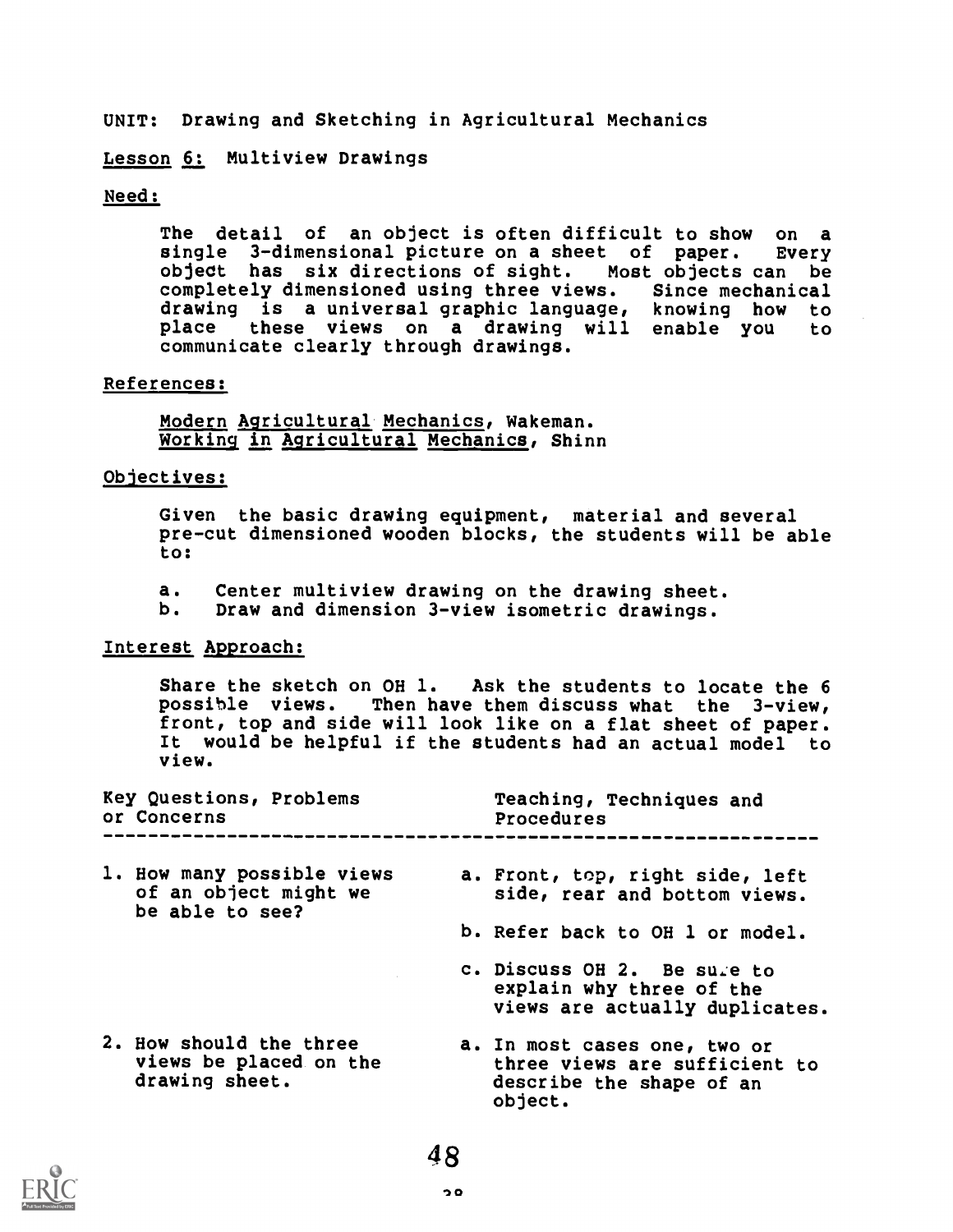- b. Views containing a large number of hidden lines should be eliminated since the hidden lines will make a drawing confusing.
- c. Each view of an object will show a minimum of two dimensions.
- d. Any two views will have at least one dimension in common.
- e. It saves time if we can project from one view to the other instead of measuring.
- f. Construction lines should be used when transferring points.
- g. Discuss OH 3.
- 3. How do you center a 3-view isometric drawing.
- a. Give each student a copy of the Task Operation Sheet entitled, "Centering a 3- View Drawing". Take them through the exercise.

### Application and Followup:

Prepare a large number of wooden blocks of a standard size, but with a variety of configurations. These blocks can be prepared quickly with the table saw and band saw. A suggested size is 4" long, 2" high and 2" wide. These blocks can be given to the students for making their practice drawings. Following their activity, they should be given simple objects to draw, perhaps their projects that they will be building in the shop.



49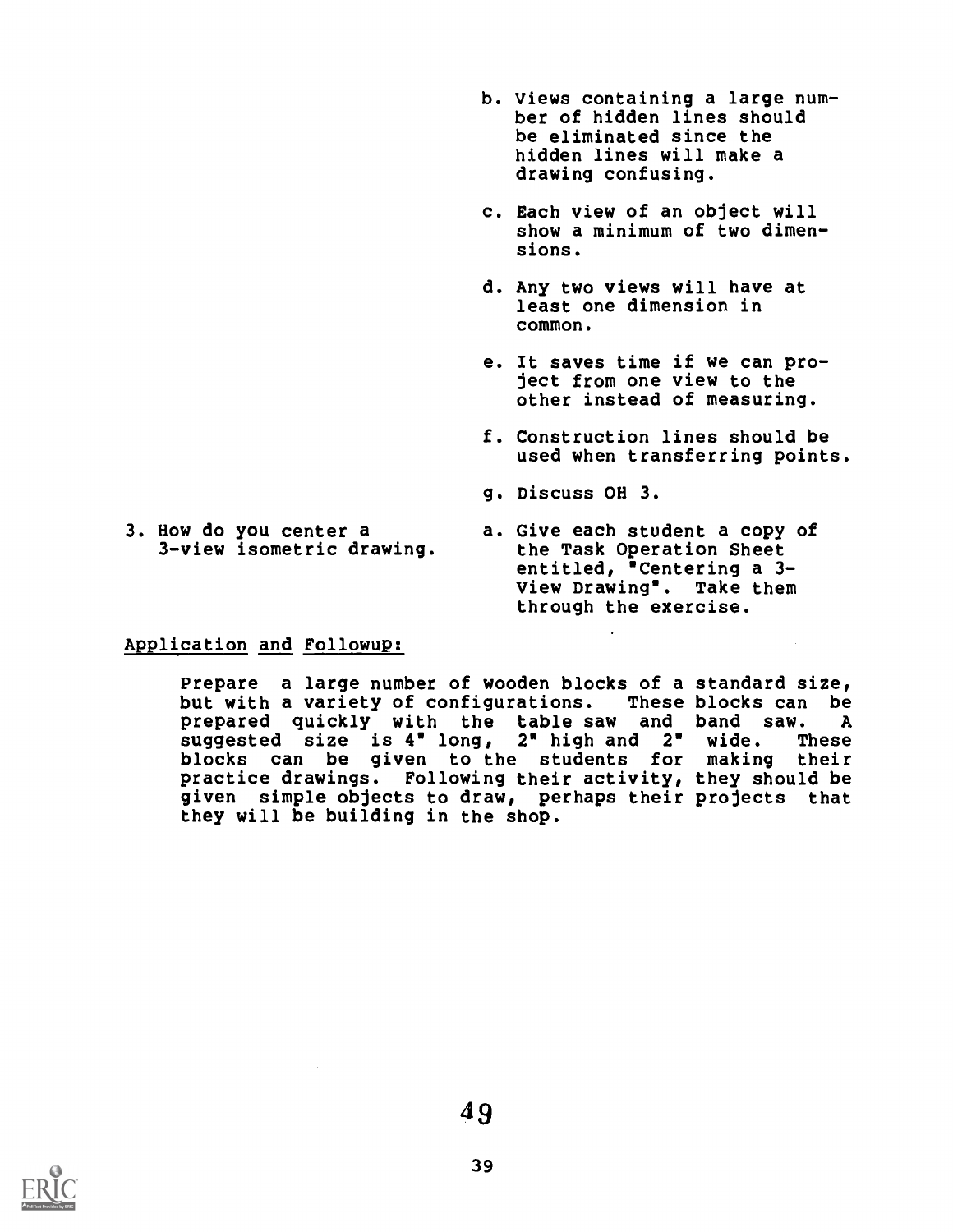## TASK OPERATION SHEET

| Steps                                                     | <b>Standard Operating</b><br>Procedure<br>---------                                                                                                                                                                                                                                                                                                                                                                                                                                                                                                                                                                                                                                                                                                                                        | <b>Safety &amp;</b><br>Key Points                |
|-----------------------------------------------------------|--------------------------------------------------------------------------------------------------------------------------------------------------------------------------------------------------------------------------------------------------------------------------------------------------------------------------------------------------------------------------------------------------------------------------------------------------------------------------------------------------------------------------------------------------------------------------------------------------------------------------------------------------------------------------------------------------------------------------------------------------------------------------------------------|--------------------------------------------------|
| 1. Gather<br>Equipment                                    | a. T-square, pencils,<br>eraser, drawing pen,<br>masking tape, scale.                                                                                                                                                                                                                                                                                                                                                                                                                                                                                                                                                                                                                                                                                                                      |                                                  |
| 2. Examine the<br>object to be<br>drawn.                  | a. Determine its width, a. Determine the<br>depth & height.<br>b. Determine the position the object to<br>in which the object<br>will be drawn.<br>(Figure 1)                                                                                                                                                                                                                                                                                                                                                                                                                                                                                                                                                                                                                              | scale size of<br>be drawn.                       |
| 3. Center the<br>views on the<br>sheet horizon-<br>tally. | a. Measure the area of a. The area should<br>sheet after the title be $7''$ x 10 $1/2''$<br>block and border has when using<br>been drawn.<br>b. Allow 1" between the<br>front and top views.<br>c. Add the width of front<br>view, plus the depth of<br>side view, plus l" space<br>between views (Fig. 1).<br>$(4^m + 1) / 2^m + 1^m =$<br>$6 \frac{1}{2}$<br>d. Subtract this total from<br>the horizontal width of<br>the working surface and<br>divide by 2. $(10 \t1/2" -$<br>$6 \frac{1}{2} = 3 \frac{3}{4} - 2 =$<br>$17/8$ .<br>e. Measure in $1 \frac{7}{8}$ from<br>the left border line &<br>draw a vertical construc-<br>tion line.<br>f. Measure over the distance<br>equal to the width of the<br>front view and draw a<br>second vertical construc-<br>tion line (Fig. 2). | $8 \frac{1}{2}$ x $11$<br>paper.                 |
| 3. Center the<br>views on the<br>sheet verti-<br>cally.   | a. Allow 1" space to<br>separate the views.<br>b. Add the height of the<br>front view plus the<br>width of the top view<br>plus l" space. (Fig. 1)<br>$(2^{\pi} + 1) / 2^{\pi} + 1^{\pi} =$<br>$4 \frac{1}{2}$                                                                                                                                                                                                                                                                                                                                                                                                                                                                                                                                                                             | a. Use the same<br>area of the<br>drawing paper. |

 $40^{50}$ 

ERIC

 $\frac{1}{2}$  ,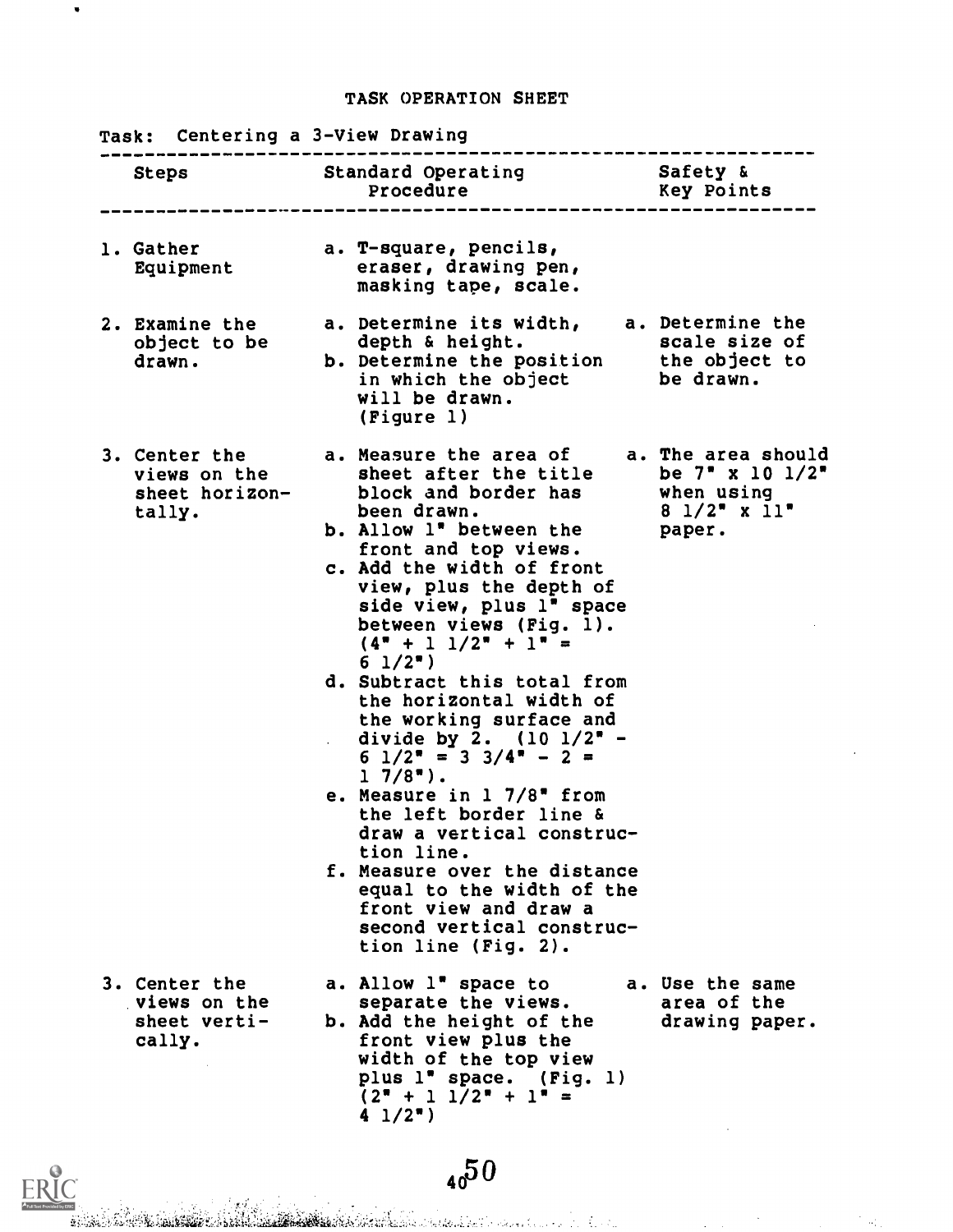c. Subtract this total from the vertical height of the working surface and divide by two.  $(7 - 4 \frac{1}{2} = 2 \frac{1}{2} 2 = 1$   $1/4$ <sup>\*</sup>)

 $\bar{\mathbf{V}}$ 

- d. Measure the 1 1/4" from bottom and top border line and draw construction lines. (Fig. 3)
- 4. Locate the end a. Draw a 45 degree angle<br>view. from the upper left co from the upper left corner of the front view. (Fig. 4)

 $\bullet$ 

- b. Complete the border lines for the end view.
- 5. Complete the drawing. a. Complete the object lines, hidden lines, center lines, etc. for the block shown in Fig. 5.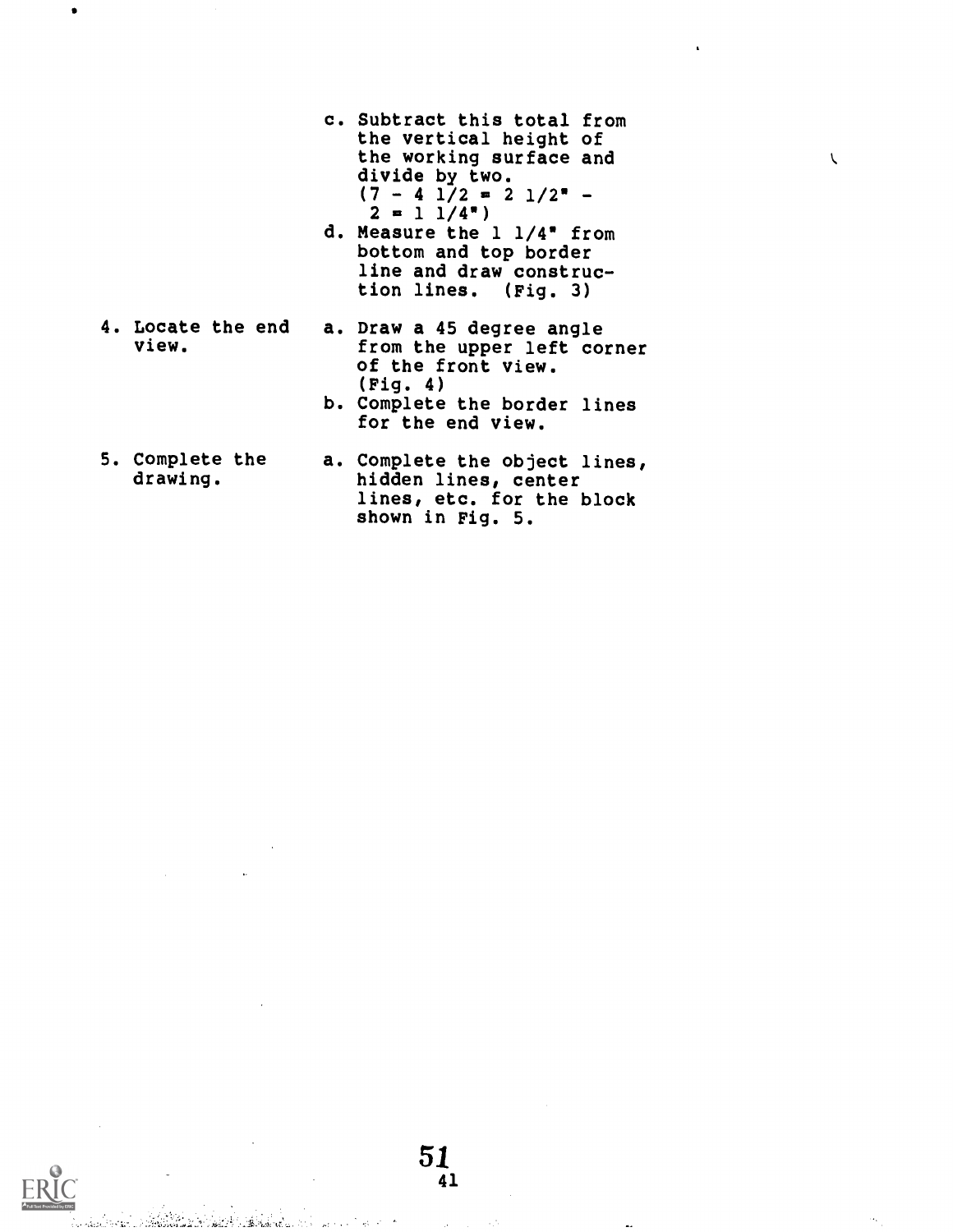# THE SIX DIRECTIONS OF SIGHT

 $\sim 10$ 



DRAW A LINE TO THE CORRECT VIEW,

TOP VIEW LEFT SIDE VIEW REAR VIEW BOTTOM VIEW FRONT VIEW RIGHT SIDE VIEW

 $132$ 

ERIC

OH 1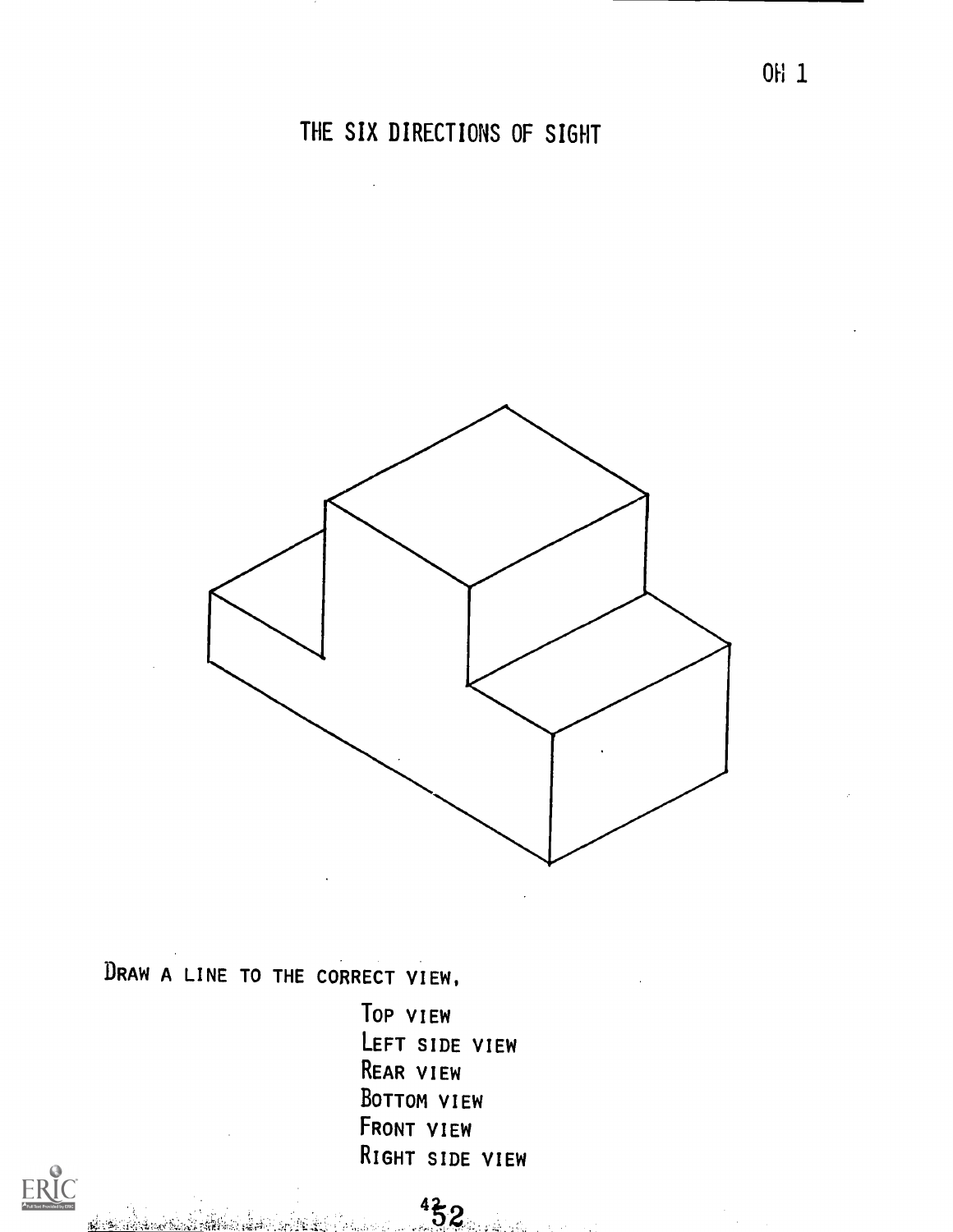SIX POSSIBLE VIEWS



BOTTOM VIEW





 $\ddot{\phantom{a}}$  .



 $\sim$   $\alpha$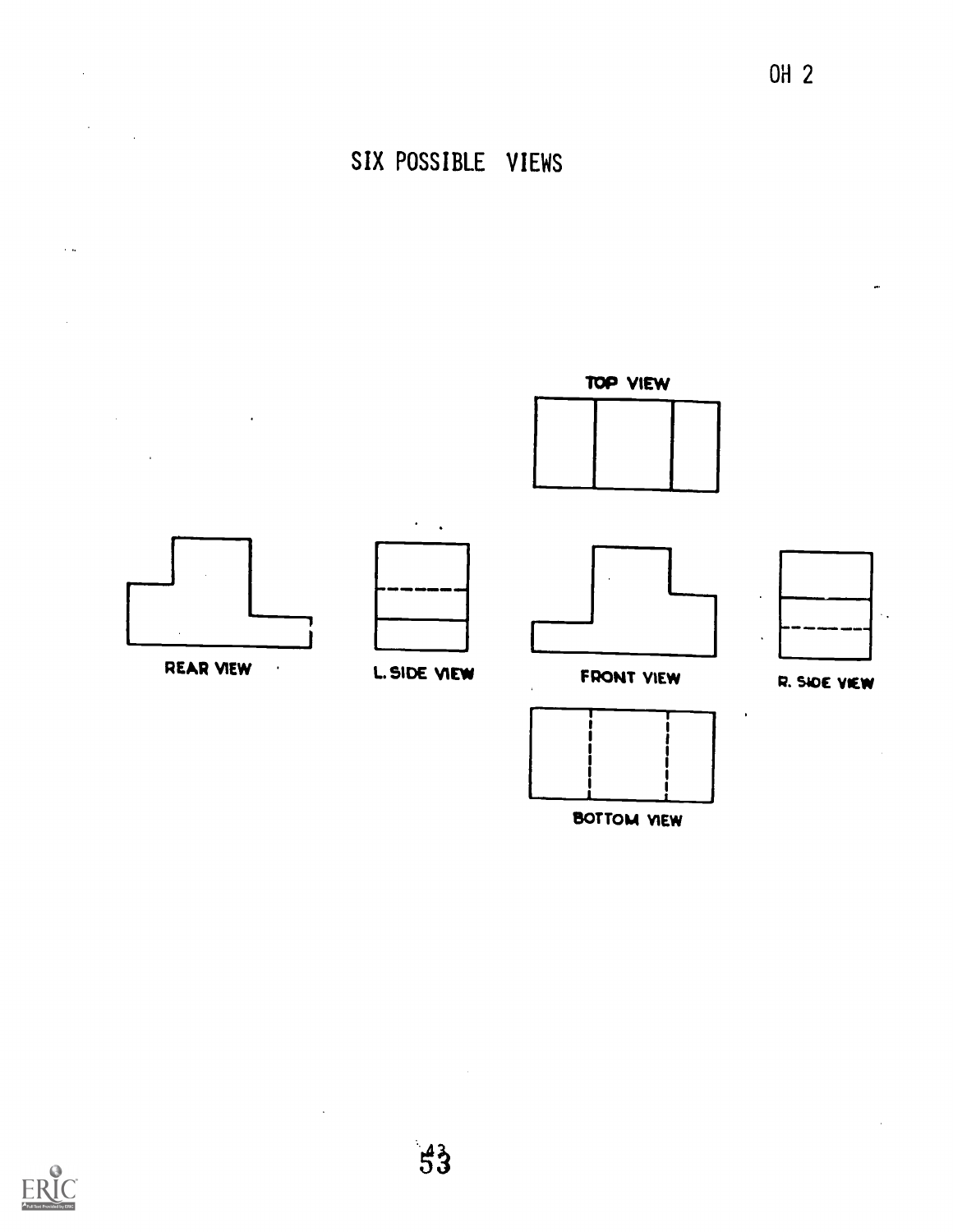TRANSFERRING POINTS





 $\cdot$ Ŷ,

 $\frac{1}{2} \sum_{i=1}^{n} \frac{1}{2} \sum_{j=1}^{n} \frac{1}{2} \sum_{j=1}^{n} \frac{1}{2} \sum_{j=1}^{n} \frac{1}{2} \sum_{j=1}^{n} \frac{1}{2} \sum_{j=1}^{n} \frac{1}{2} \sum_{j=1}^{n} \frac{1}{2} \sum_{j=1}^{n} \frac{1}{2} \sum_{j=1}^{n} \frac{1}{2} \sum_{j=1}^{n} \frac{1}{2} \sum_{j=1}^{n} \frac{1}{2} \sum_{j=1}^{n} \frac{1}{2} \sum_{j=1}^{n$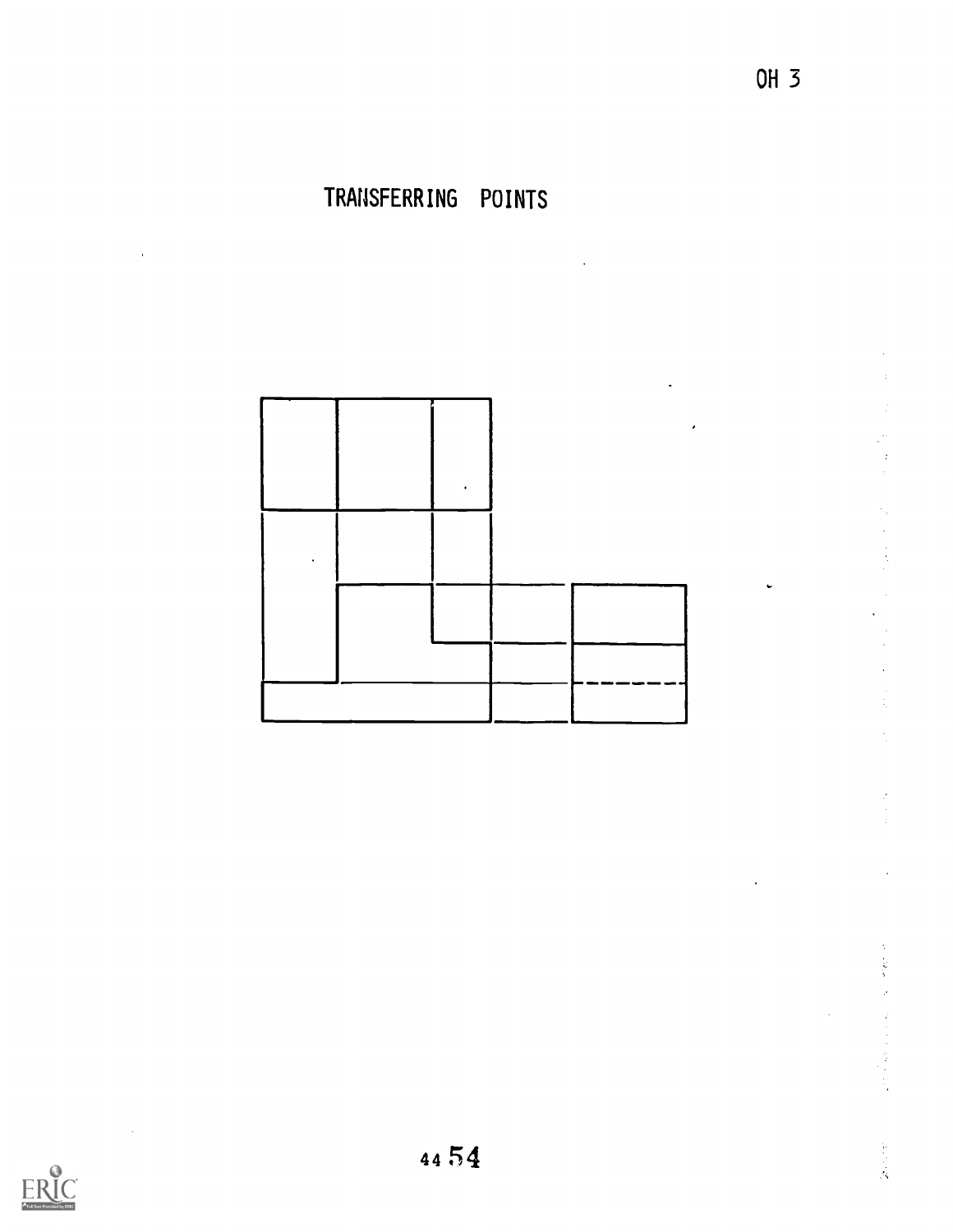Fig. 1







55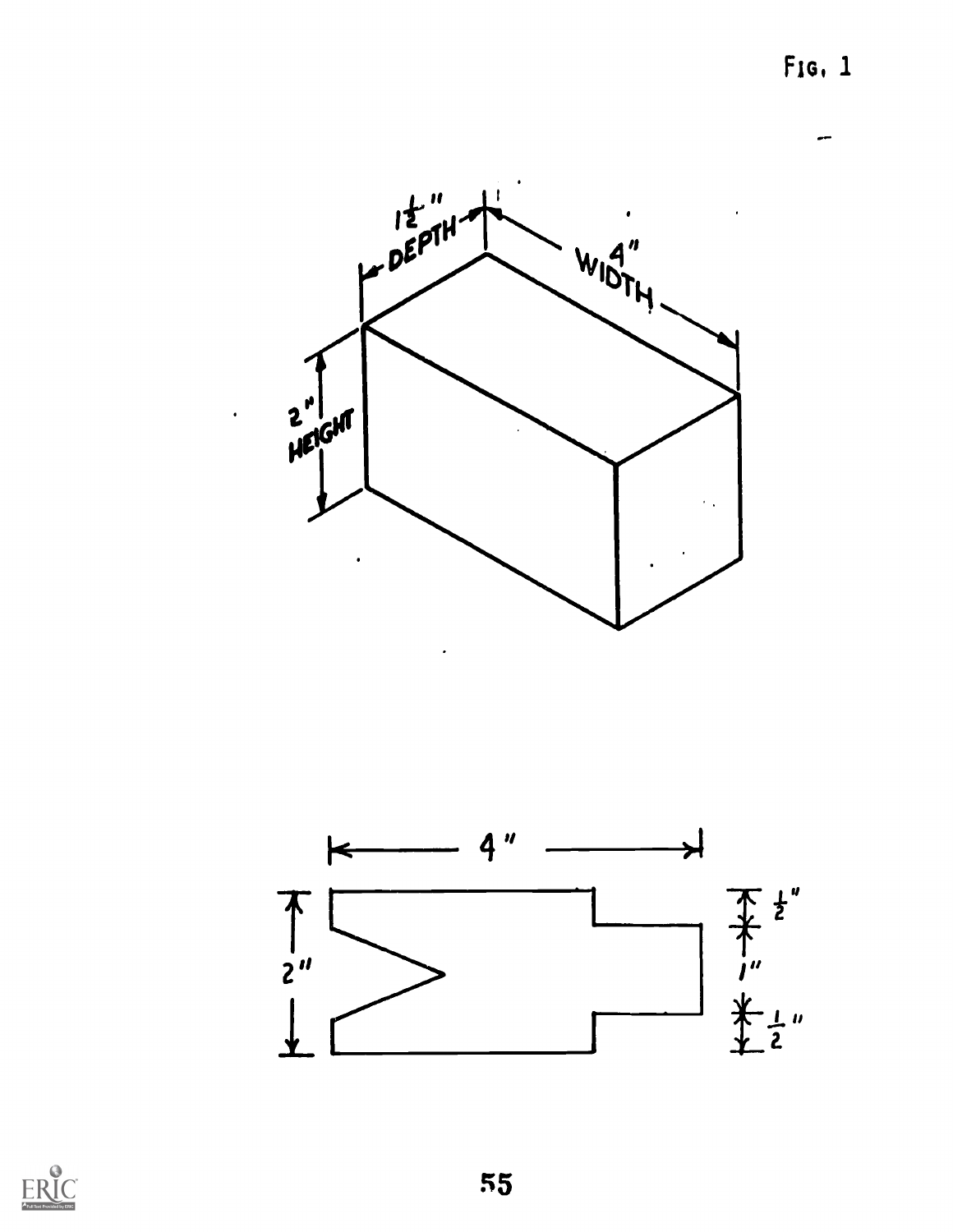





46  $56$ 

 $\mathbf{r}$ 

 $\overline{\phantom{a}}$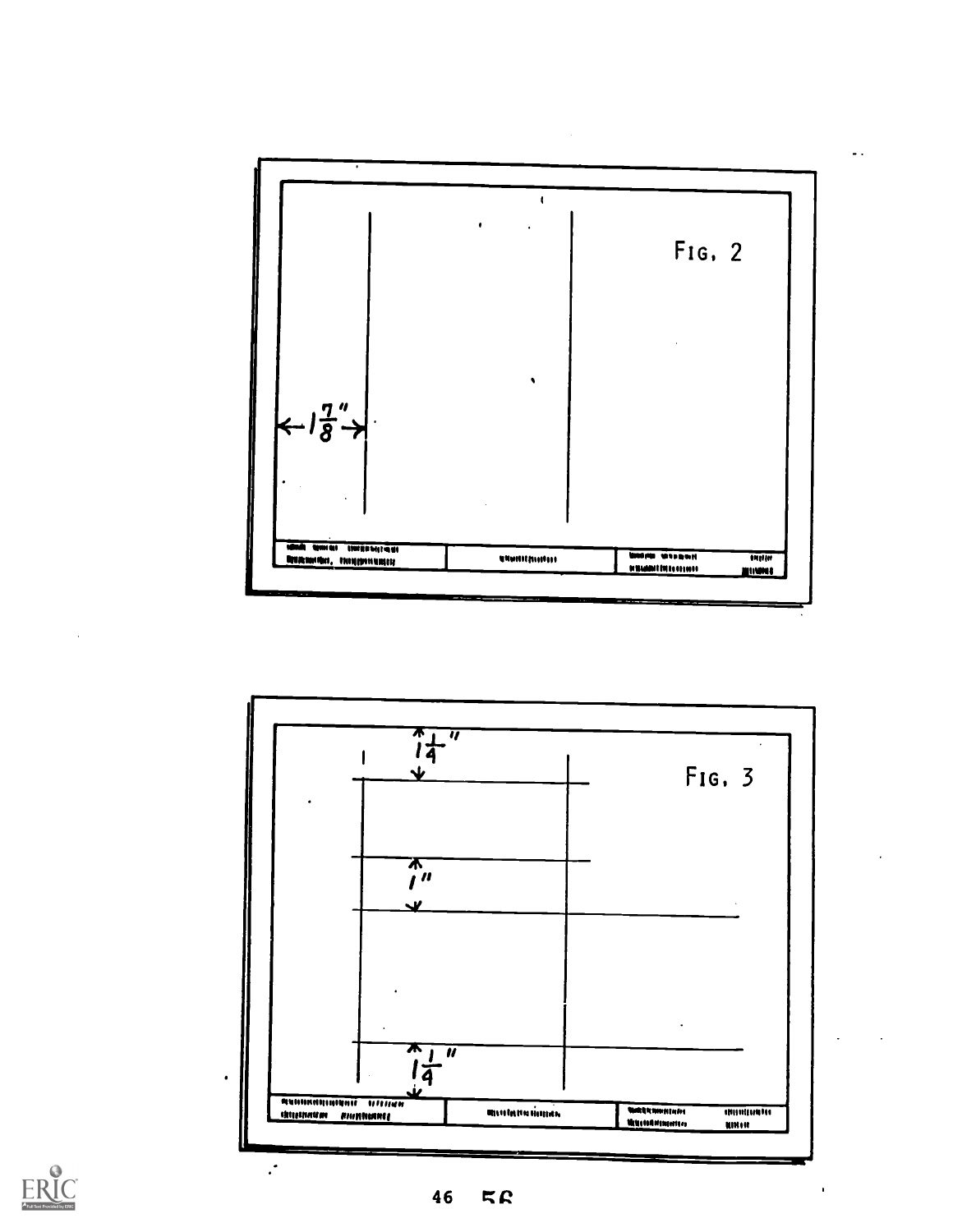





 $\bar{\mathcal{A}}$ 

 $\frac{1}{2}$  and

 $\frac{1}{4}$ 

 $\ddot{\phantom{0}}$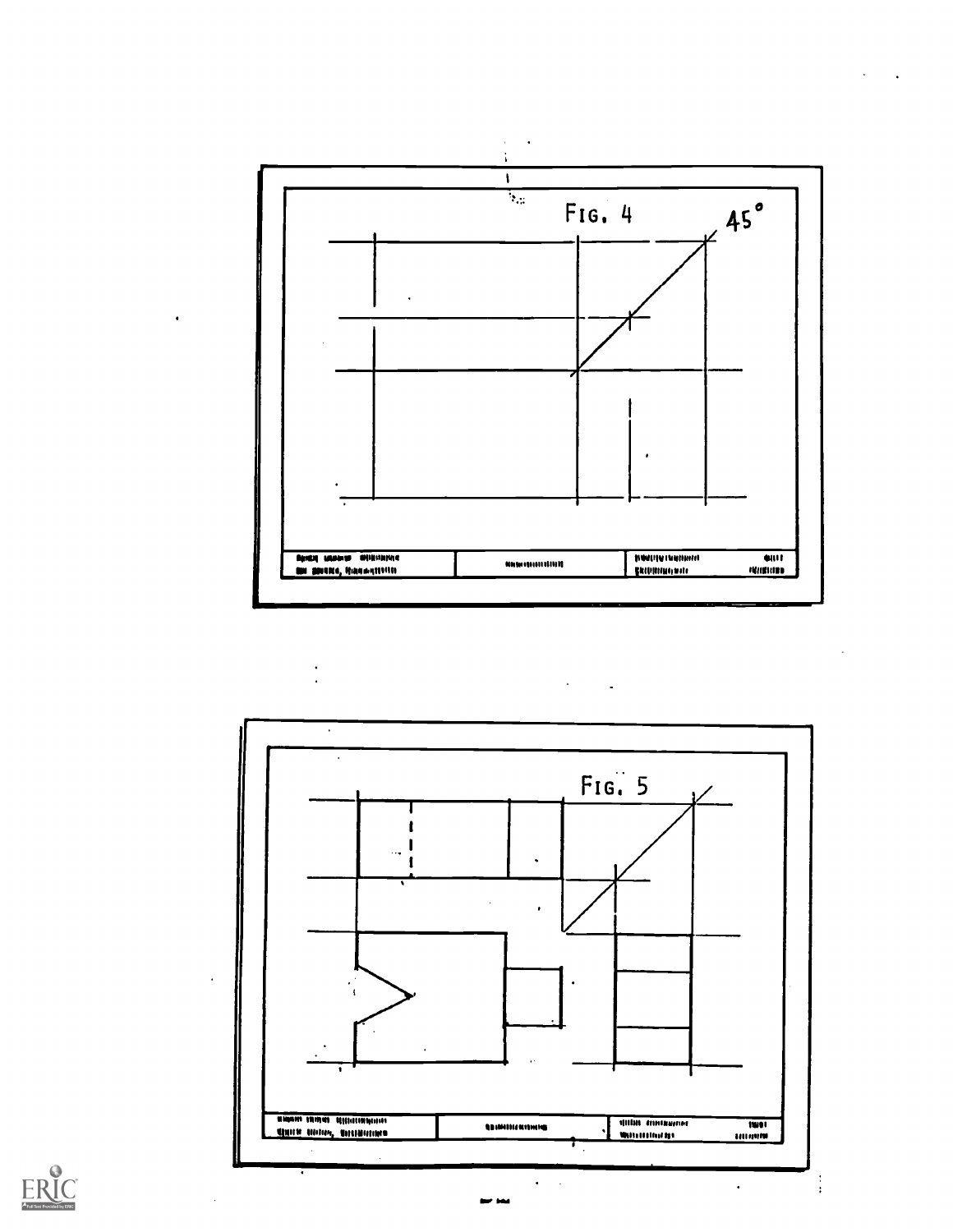### UNIT: Drawing and Sketching in Agricultural Mechanics

Lesson 7: Dimensioning of a Drawing

### Need:

This skill is one of the most important in drawing and sketching. The proper use of dimension lines is necessary to avoid confusion throughout the entire process.

#### References:

Modern Agricultural Mechanics, Wakeman

### Objectives:

Given the basic drawing equipment, materials and a simple object, the students will be able to:

- 1. Center the object on the drawing paper.
- 2. Dimension the drawing properly.<br>3. Dimension a drawing of a single
- Dimension a drawing of a single project.

### Interest Approach:

Give the students a complete drawing of a simple project such as a sawhorse. With the completed project visible, have the students identify the dimensions of the various parts of the sawhorse without measuring.

| Key Questions, Problems,<br>and Concerns                                     | Teaching Techniques and<br>Practices                                                                   |
|------------------------------------------------------------------------------|--------------------------------------------------------------------------------------------------------|
| 1. There are two generally<br>approved ways of dimen-<br>sioning a drawing.  | a. Letter the dimension<br><b>SO</b><br>they are read from the<br>bottom or the right of the<br>sheet. |
|                                                                              | b. Dimensions are easier to<br>read from the bottom of<br>the sheet. (OH 1)                            |
| 2. What are some generally<br>accepted procedures for<br>drawing dimensions? | a. Extension lines<br>1. They should extend 1/8"<br>beyond the last dimen-<br>sion line.               |

- 2. They do not touch the drawing.
- 3. The smaller or detail dimensions are nearest the view.

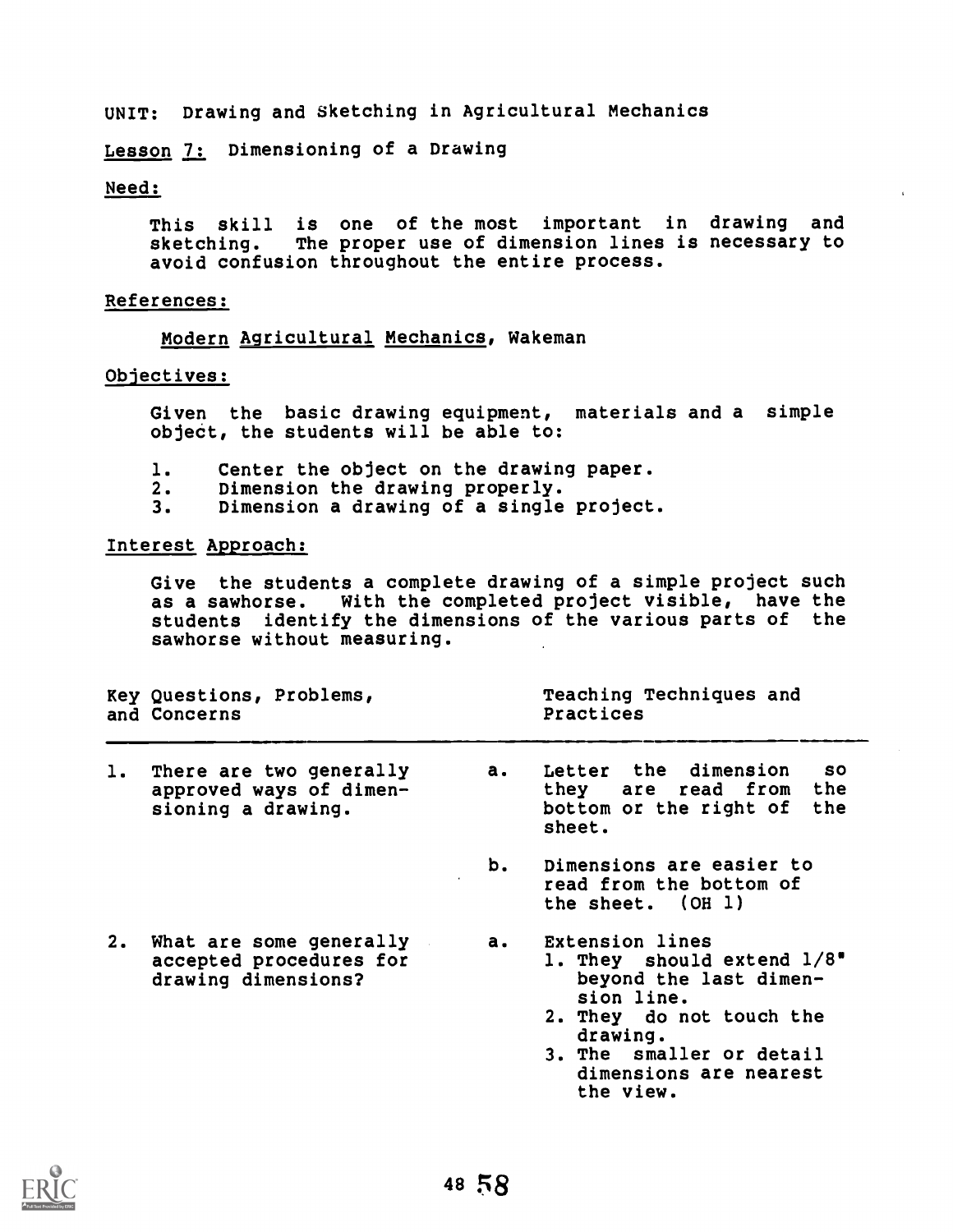- 4. Unless absolutely necessary, dimensions should not be placed within the views (OH #2).
- b. When dimension lines are capped with arrowhead, they should be carefully drawn. (OH #3)
- c. If possible, all dimensions should be grouped together<br>rather than scattered scattered about the drawing.  $(OH #4)$
- d. Circles or holes are dimensioned by dividing the diameter. (OH #3)
- e. Arcs are dimensioned by giving the radius. (OH #6)
- f. Plan your work carefully to eliminate repeating dimensions. (OH #7)
- g. Angles are dimensioned according to their size. (OH #8)
- h. When the space between<br>extension lines is too extension lines is too small to place both the arrowhead and the numeral, dimensions may be indicated in various ways. (OH #9)
- i. Be sure to include detail and overall dimensions. (OH #10)
- j. Numerals and fractions must be drawn in proper relation to one another (OH #11)

### Application and Followup:

 $\sim 10$ 

There are two worksheets that accompany this lesson. These worksheets will enable the students to apply the principles of dimensioning presented in this lesson. The teacher could construct both objects and/or give some of the dimensions depending on the ability of the numbers of the class.

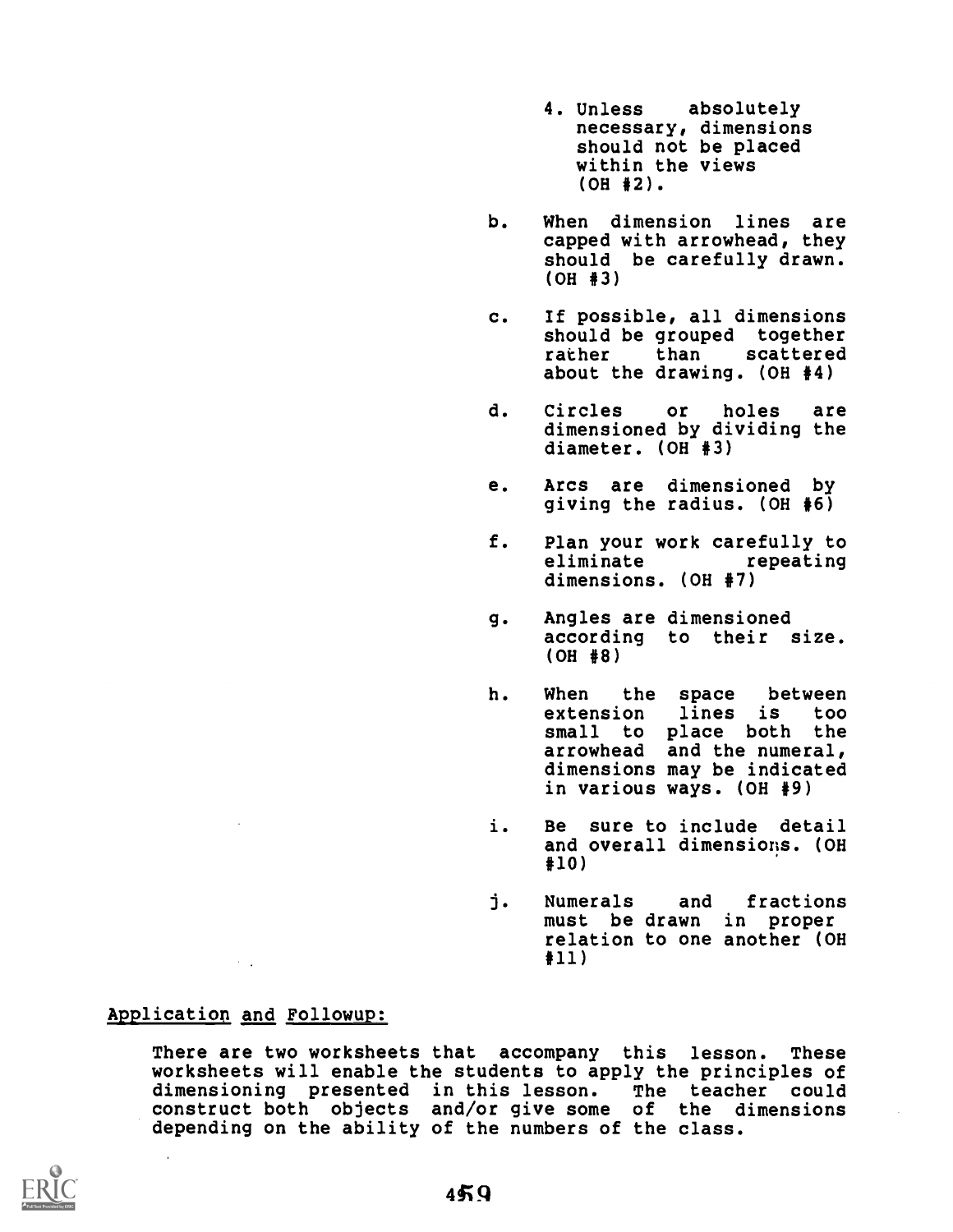# READING DIMENSIONS

 $\ddot{\phantom{a}}$ 







LIKE THIS DIMENSION LETTERED TO READ FROM THE BOTTOM

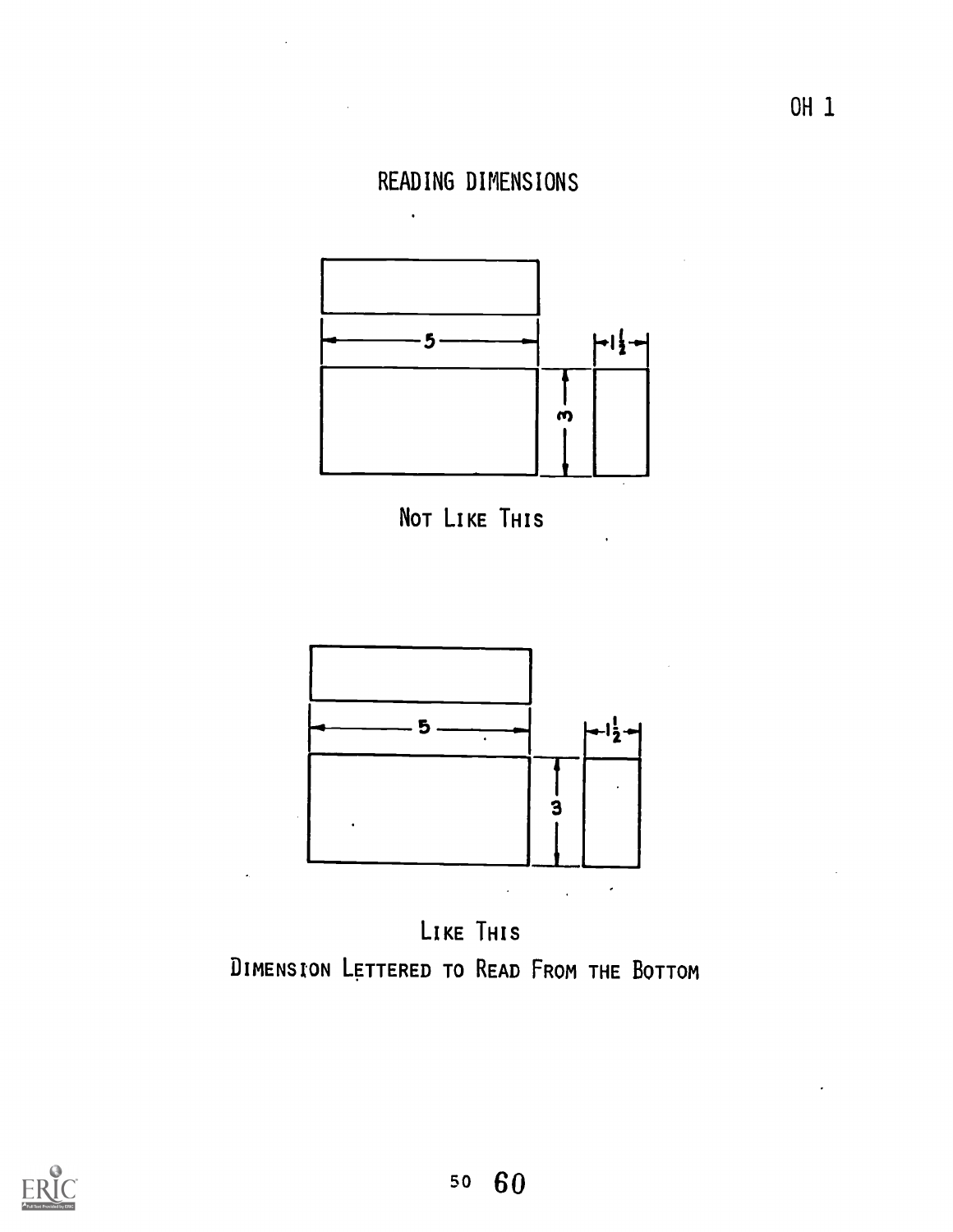# DRAWING EXTENSION LINES



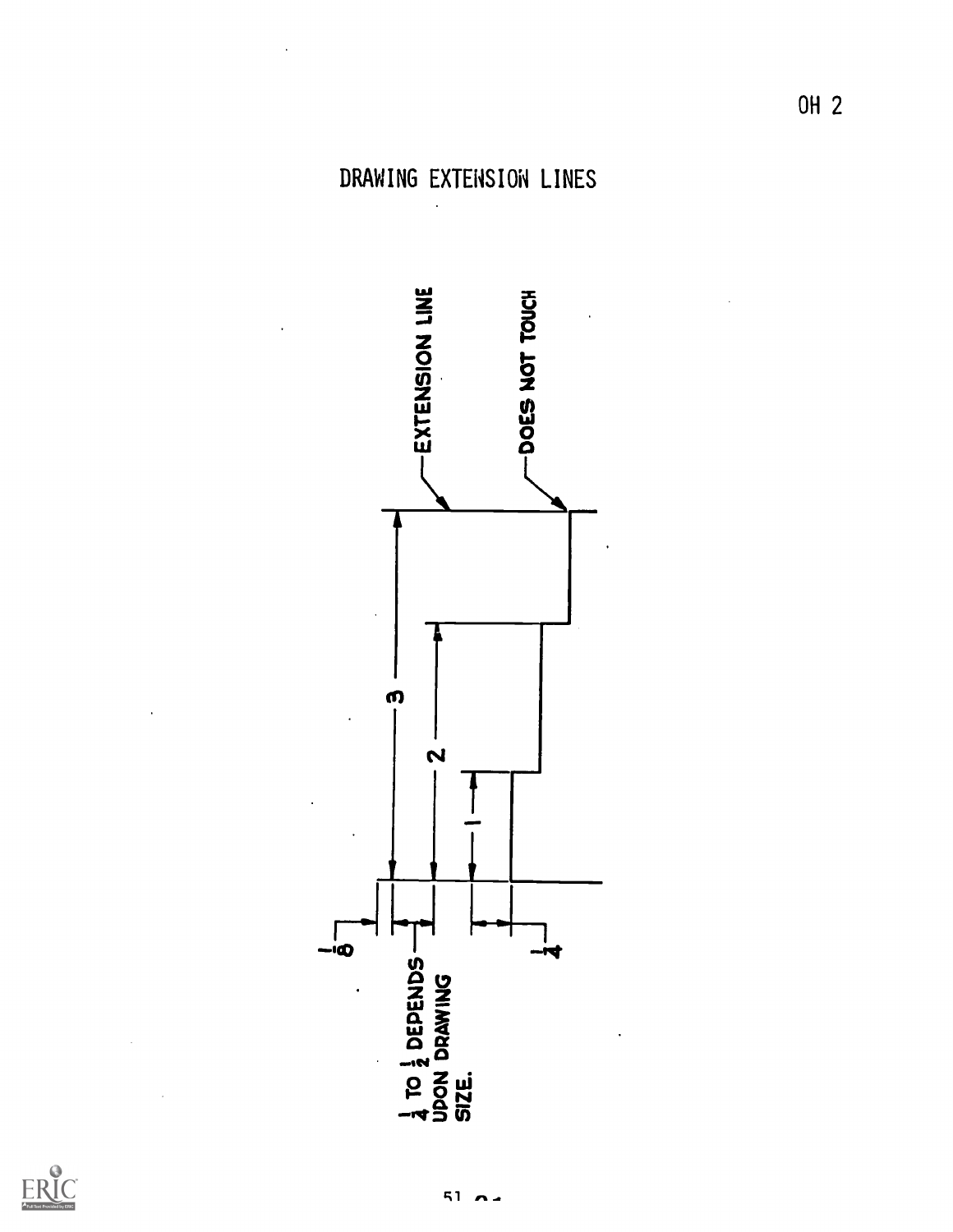## CAPPED WHEN DIMENSION LINES ARE WITH ARROWHEADS



Do This



Not This



OR THIS



OR THIS

5262

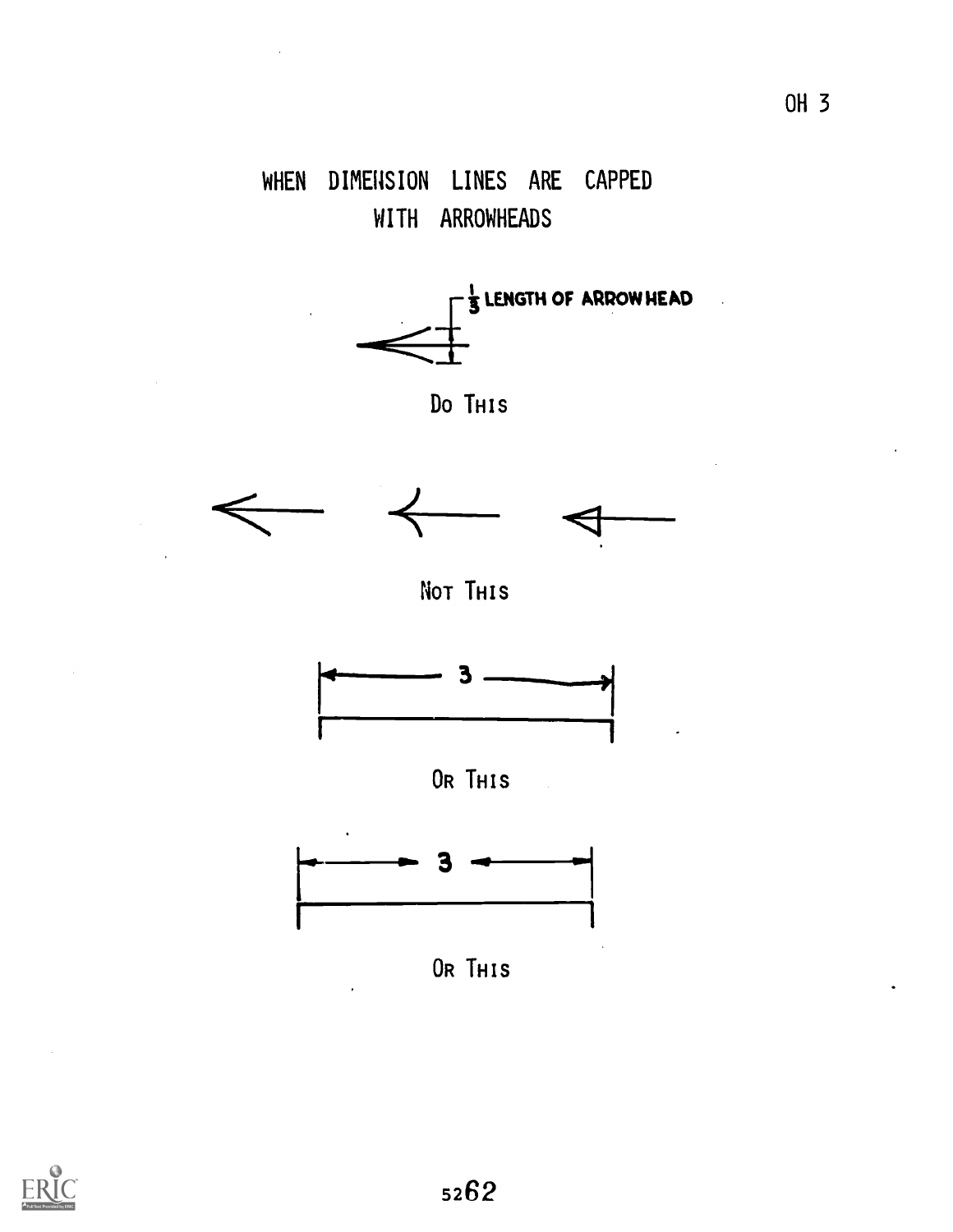# GROUP DIMENSION LINES

 $\ddot{\phantom{0}}$ 

 $\ddot{\phantom{0}}$ 









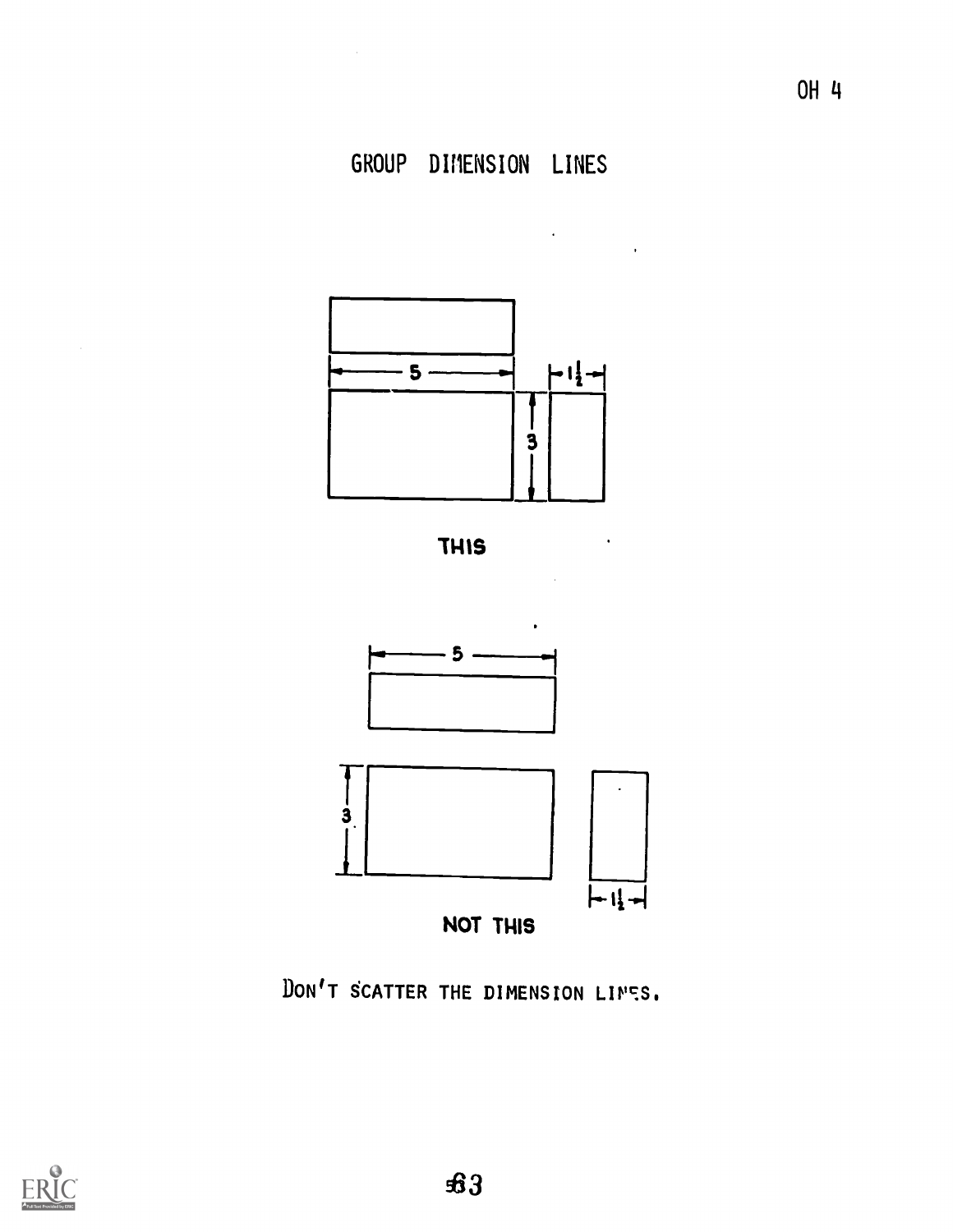# DIMENSIONING CIRCLES







CIRCLES AND HOLES ARE DIMENSIONED BY GIVING THE DIAMETER.



OH 5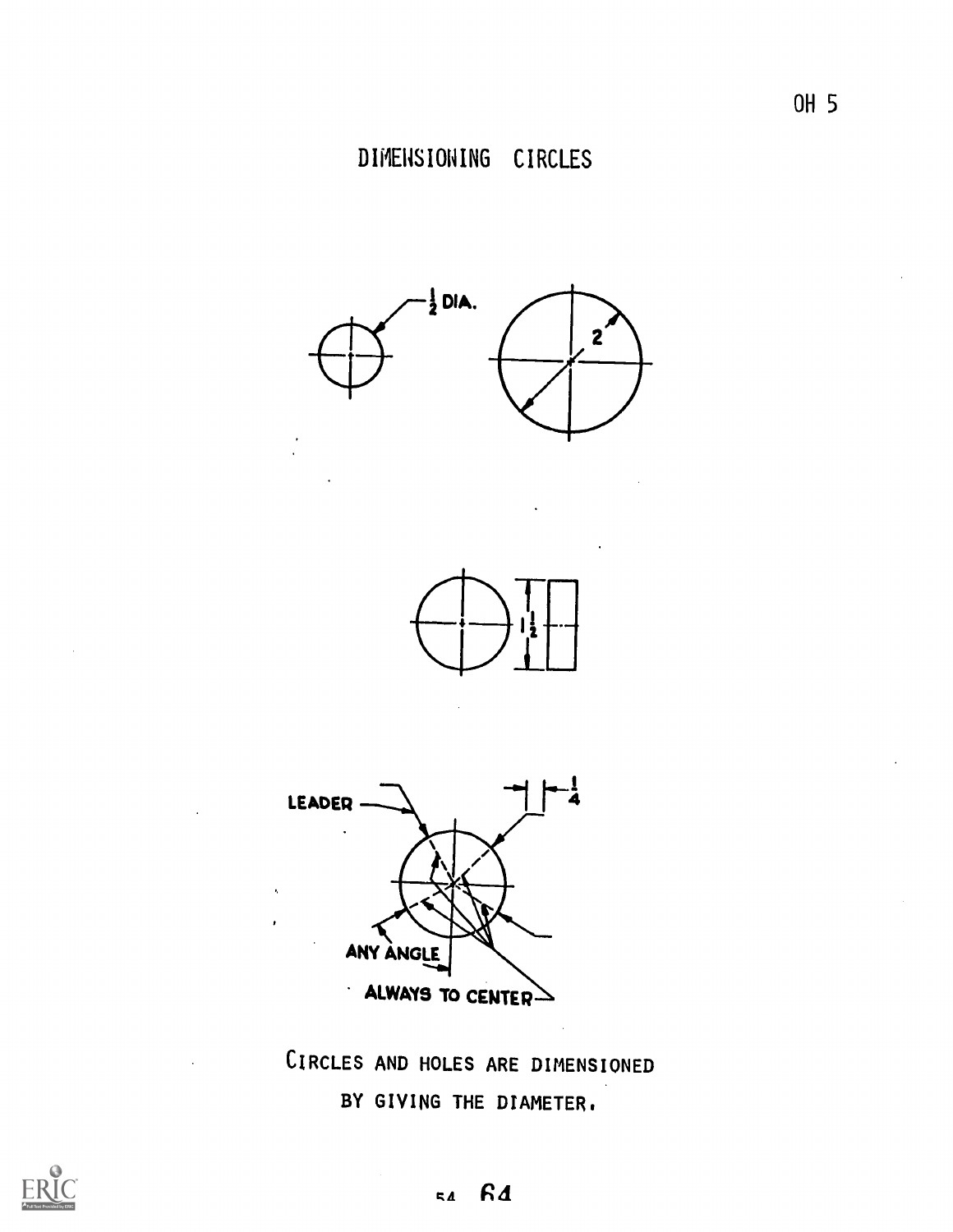# DIMENSIONING ARCS







ARCS ARE DIMENSIONED BY GIVING THE RADIUS.

 $\ddot{\phantom{0}}$ 



 $\ddot{\phantom{0}}$ 

OH 6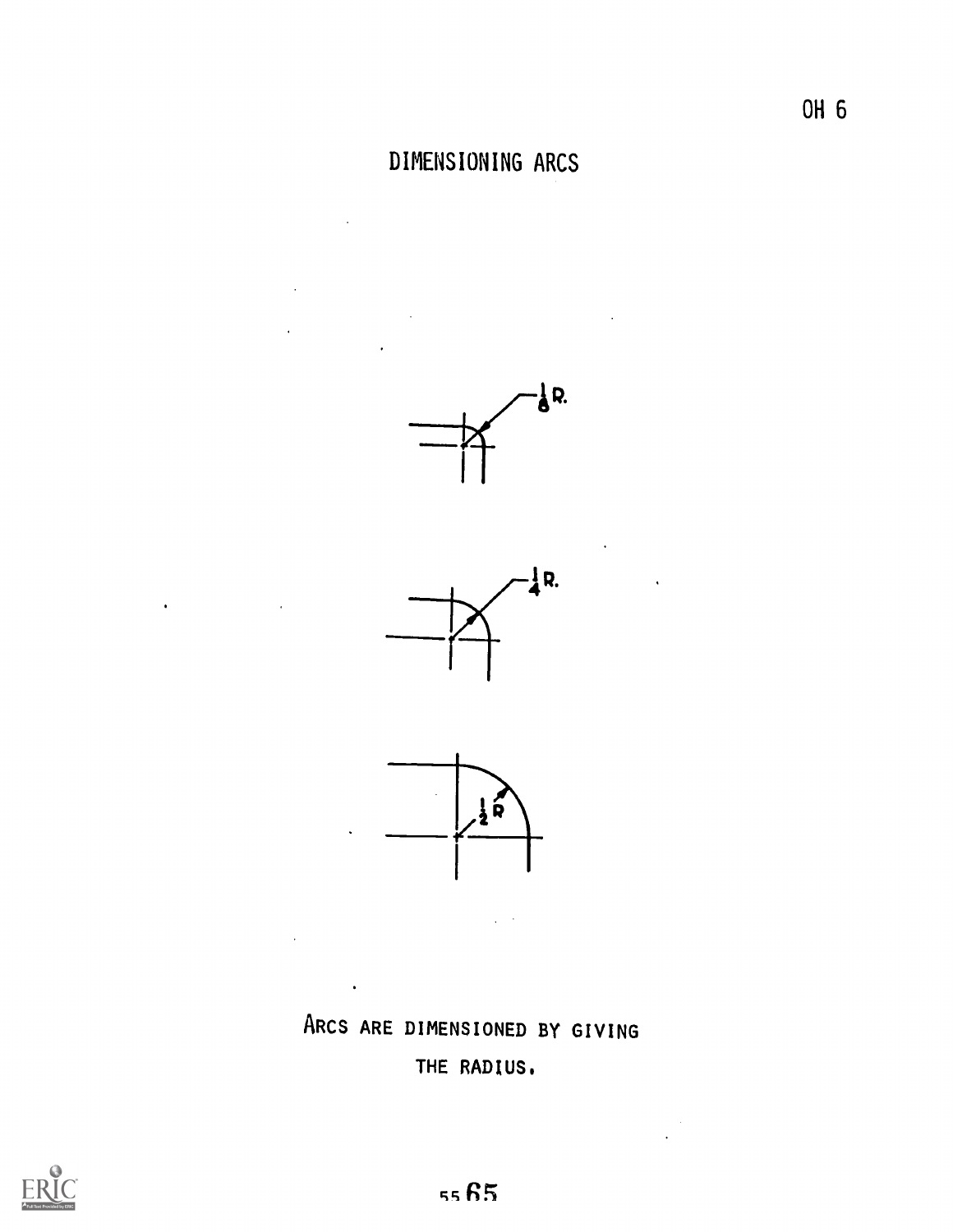



ELIMINATE REPEATED DIMENSION LINES  $\ddot{\cdot}$ 



 $c$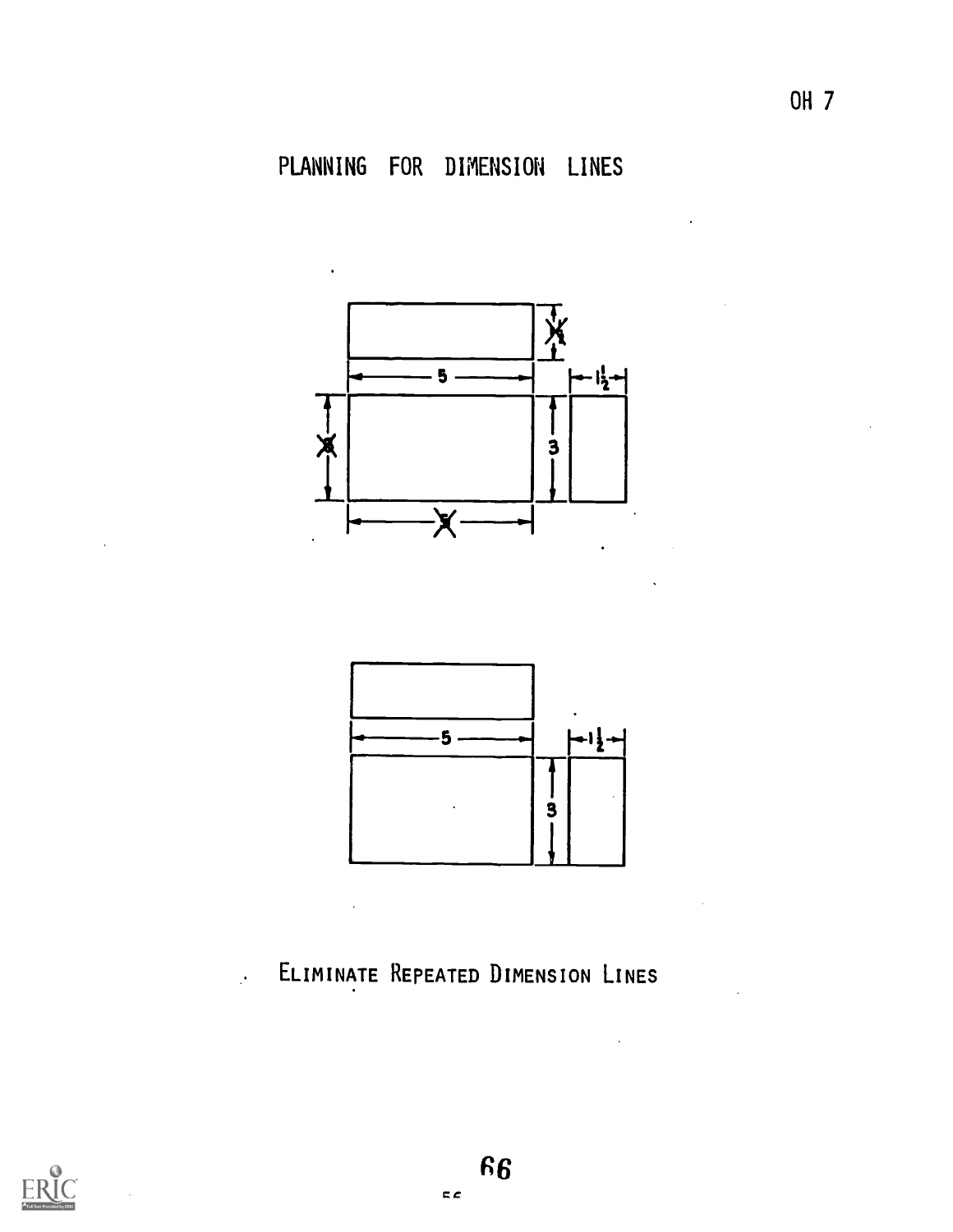# DIMENSIONING ANGLES





ACUTE ANGLE OBTUSE ANGLE

DIMENSION ANGLES ACCORDING TO THEIR SIZE

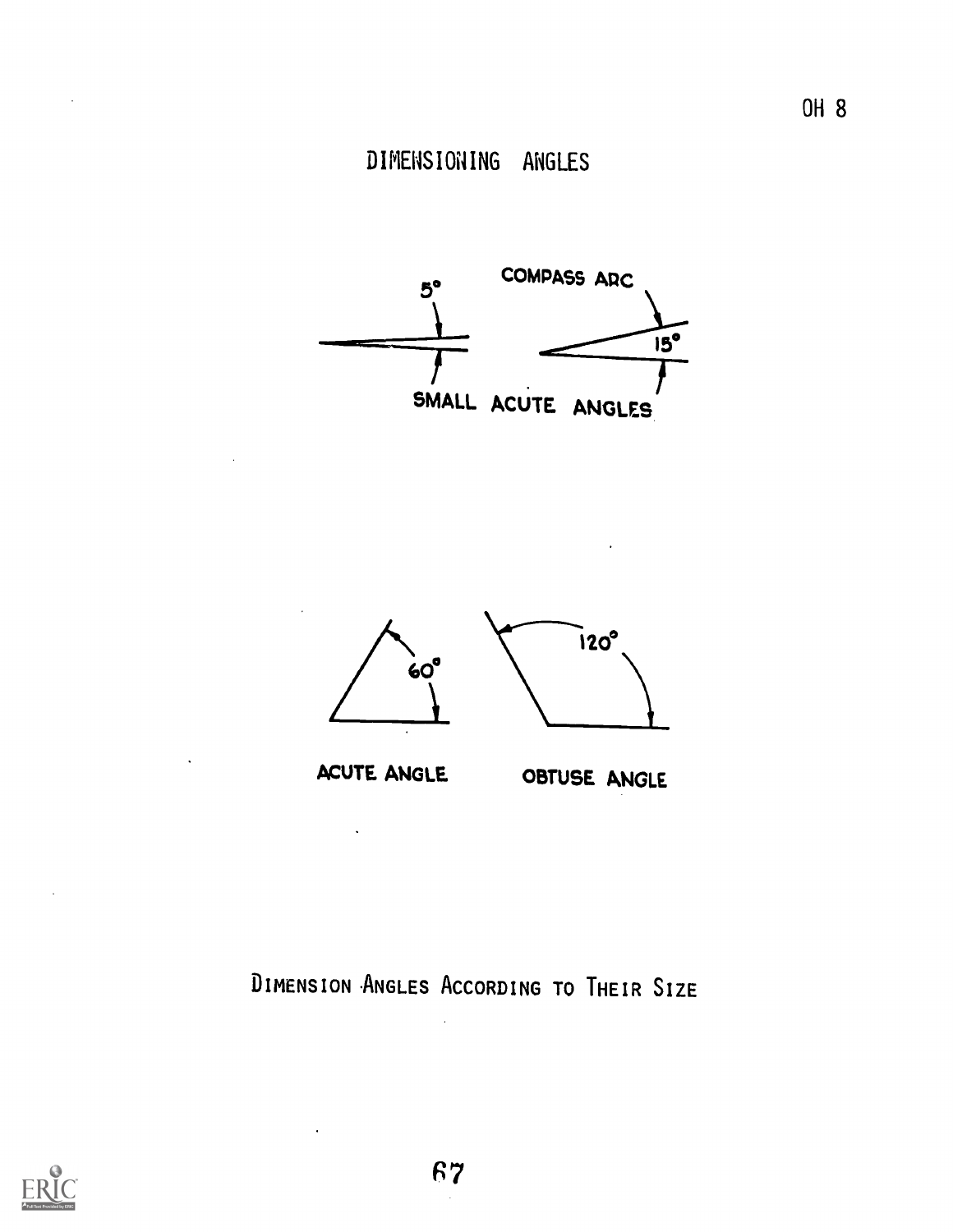



68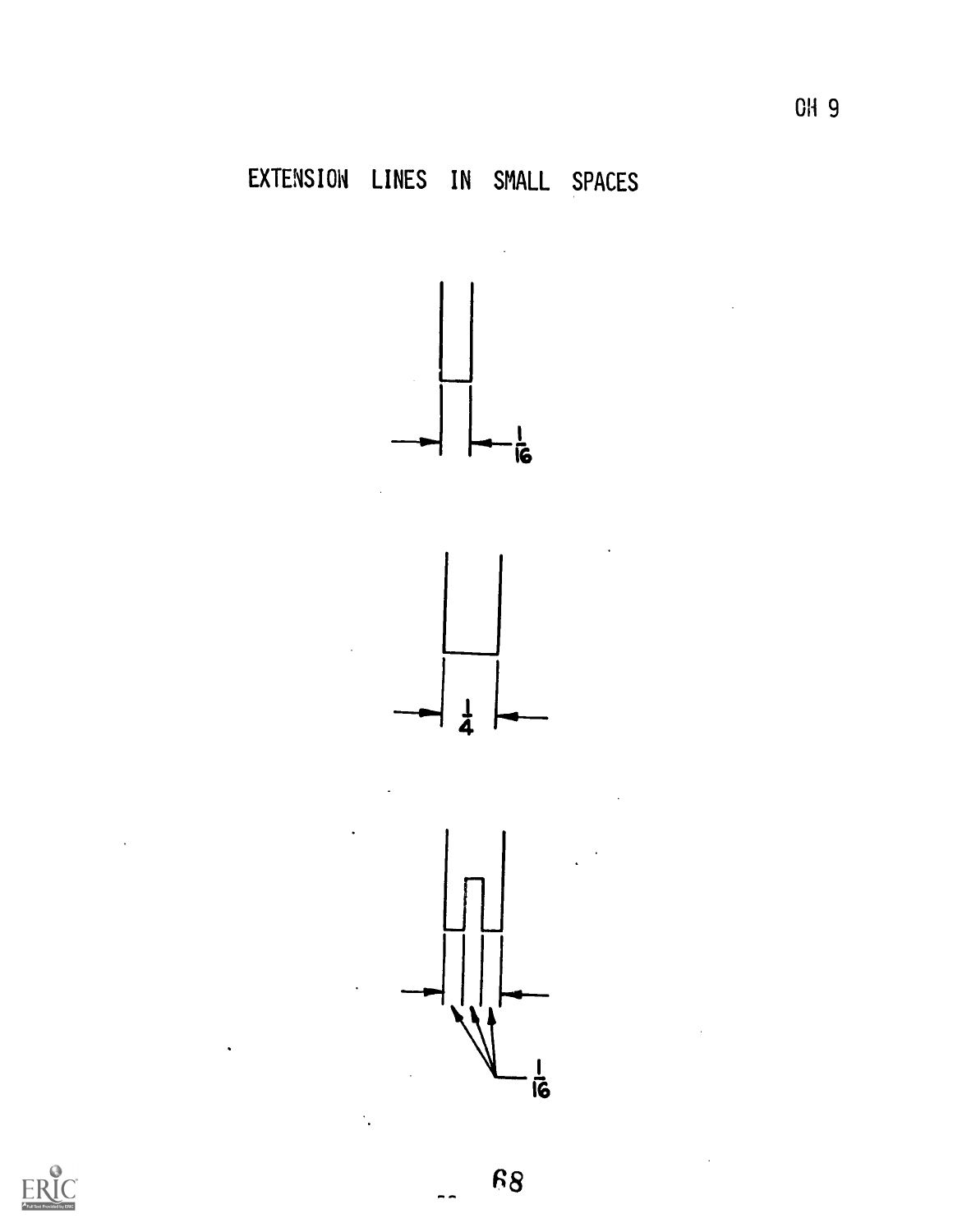# DETAIL AND OVERALL DIMENSION





69 59

 $\ddot{\phantom{0}}$ 

 $\sim 10^{11}$  km s  $^{-1}$ 

 $\mathcal{L}(\mathbf{x})$  , where  $\mathcal{L}(\mathbf{x})$  is a set of  $\mathbf{x}$  . For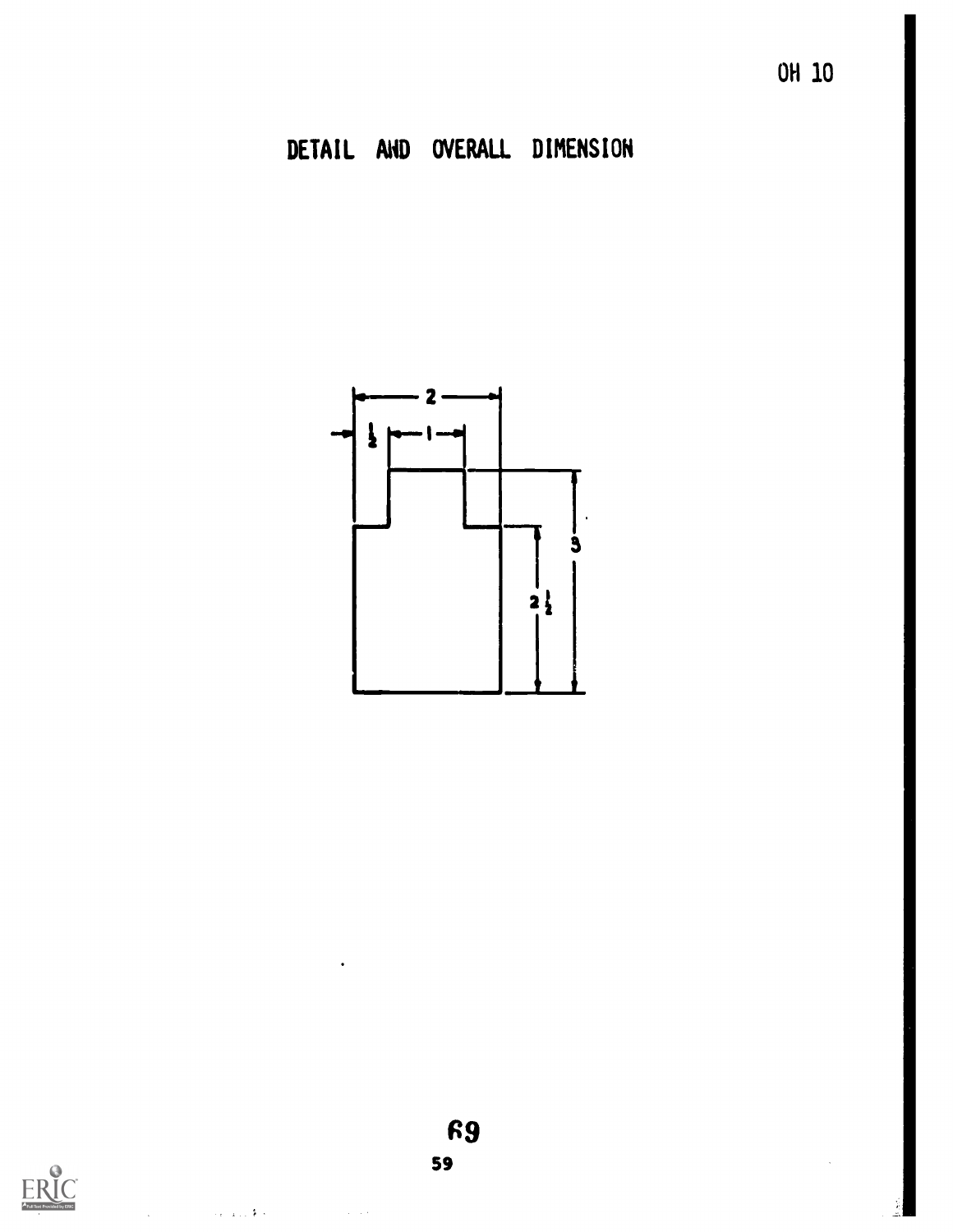# DIMENSIONING NUMBERS AND FRACTIONS





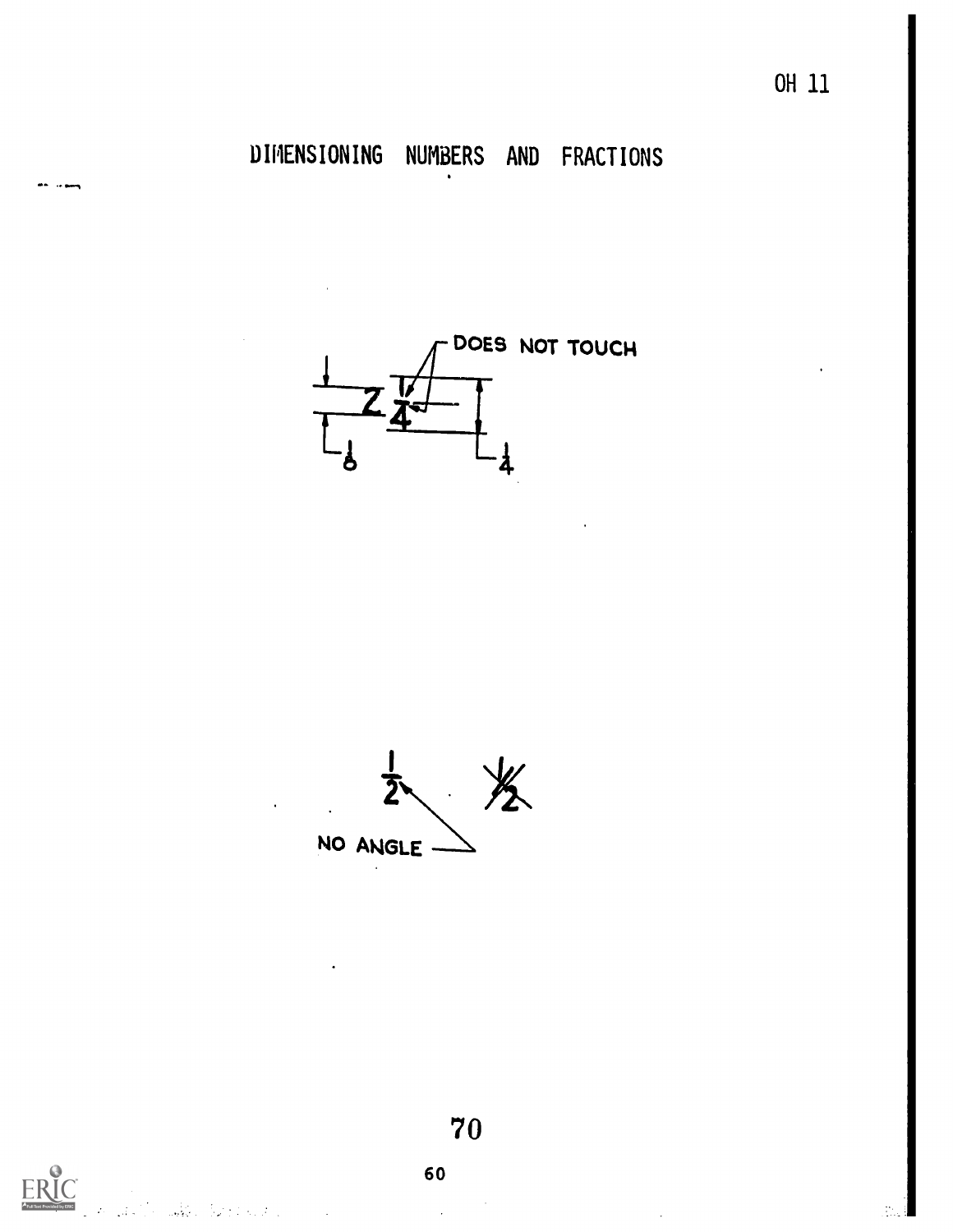



71 61

 $\hat{\mathbf{x}}$  .

 $ERIC$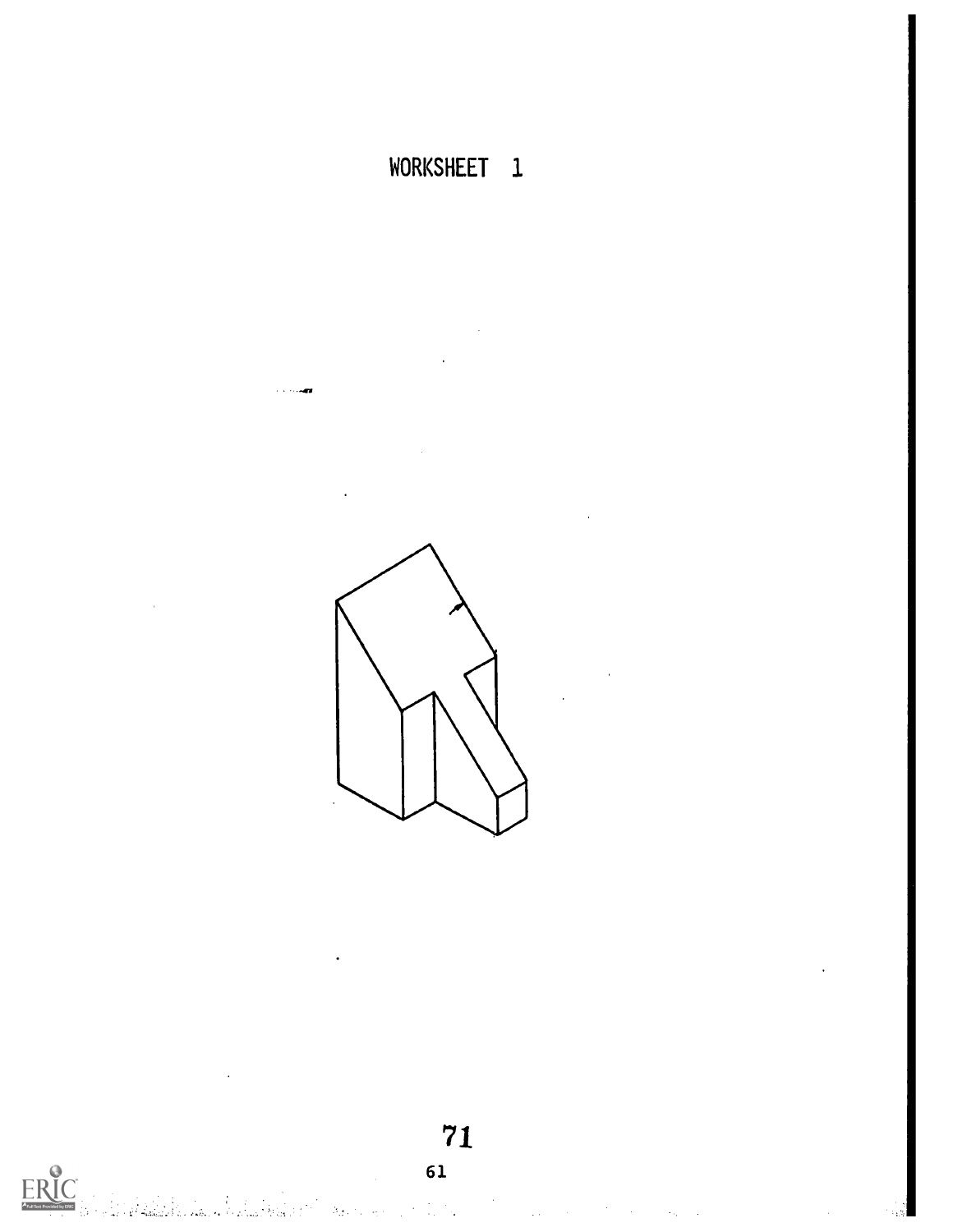WORKSHEET 2



 $\frac{1}{2}$  $\frac{1}{2}$ 

 $\hat{\mathcal{A}}$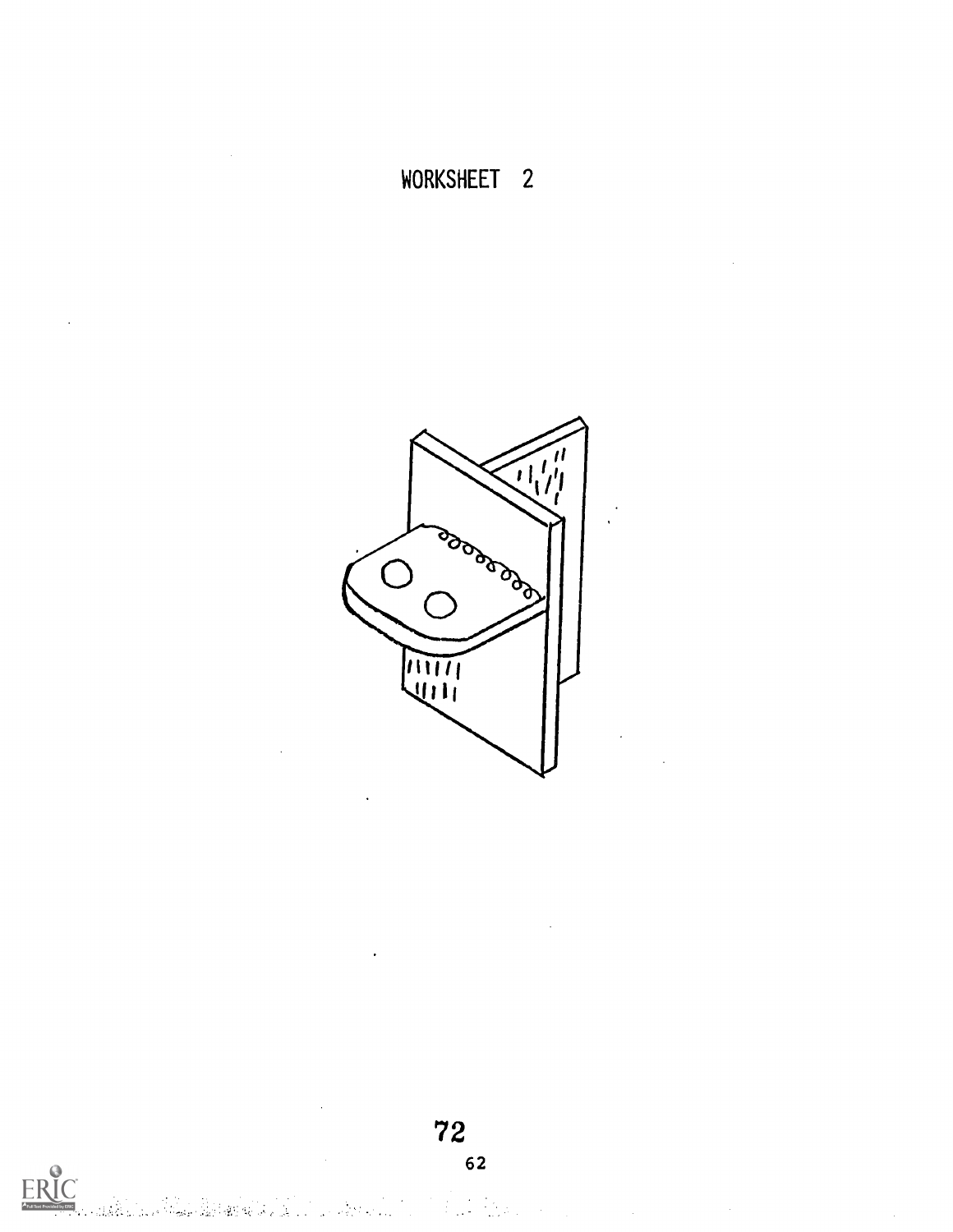UNIT: Drawing and Sketching in Agricultural Mechanics

Lesson 8: Reading and Interpreting Plans

#### Need:

Often, plans that we use have been drawn by others. Since an area (surface) on a drawing can be interpreted in several different ways, it is necessary for the builder to observe other views in order to determine which interpretation is correct. To be accurate in reading plans one must practice.

#### References:

Modern Agricultural Mechanics, Wakeman Working in Agricultural Mechanics, Shinn, Weston

#### Objectives:

Given several different simple working drawings the students will be able to identify the shape, dimensions and material used to construct the object.

#### Interest Approach:

Give the students a 3-view drawing of a simple project. Don't let them see the actual object. Have them form or make the object out of clay. After a period of time show them the actual object.

Key questions, problems, Teaching techniques<br>or concerns and procedures

and procedures

- 
- 1. Reading Plans a. Read the title carefully. a. Glance over the drawing to get general idea of the shape.
	- b. Study the view that shows the most characteristic shape.
		- 1. Look at the other views to determine what each line represents.<br>2. A line
		- line indicates the intersection of two surfaces, the edge view of a receding surface or a contour.





63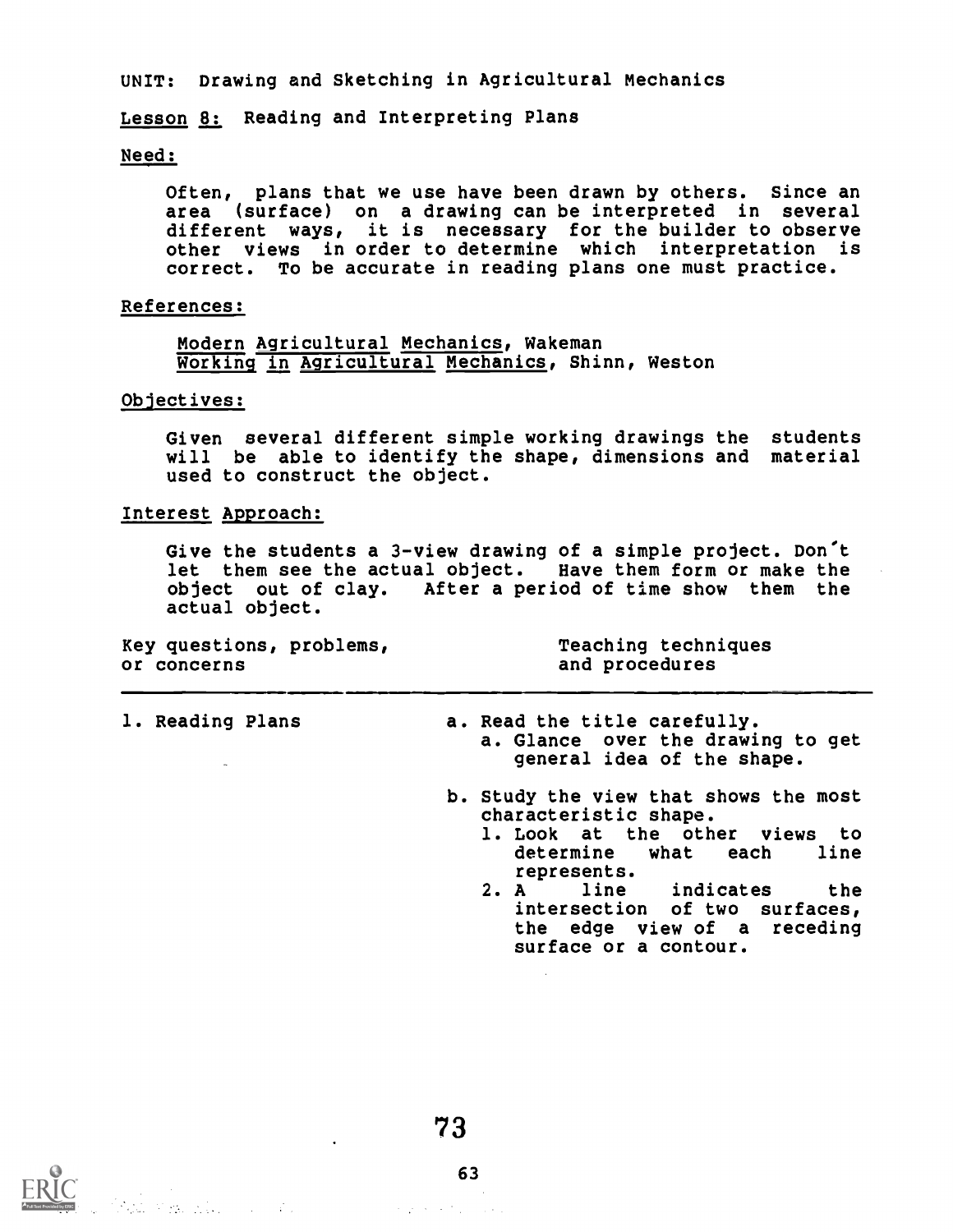- 3. When looking at a view always<br>try to picture the object to picture the itself. a. Read the drawing one line at
	- a time.

2. Interpreting Lines a. Give each student <sup>a</sup> copy of student exercise one. Identify the following types of lines and tell what they mean or what parts of the object they represent:  $(OH-1)$ 

- 1. Visible lines in all views.
- 2. Hidden or invisible lines in the top and side views.
- 3. Center lines in all views.
- 4. Dimension lines in all views.
- 5. Broken lines to shorten the section in the front and top views.

- 3. Steps in Reading Dimension
- a. The following procedures will be helpful in reading and understanding the dimensions of a drawing.
	- 1. Determine the scale and size of object.
	- 2. Read individual dimensions. If a dimension does not appear in one view look in some other view.
- to represent common<br>materials?
- 4. What symbols are used a. Use OH-2 when discussing the to represent common various symbols.

#### Application and Followup

Stander og den skilder og de andere en stander steder og

Provide the students with a series of single working draw-<br>ings. Preselect certain dimensions for them to locate and<br>describe.

74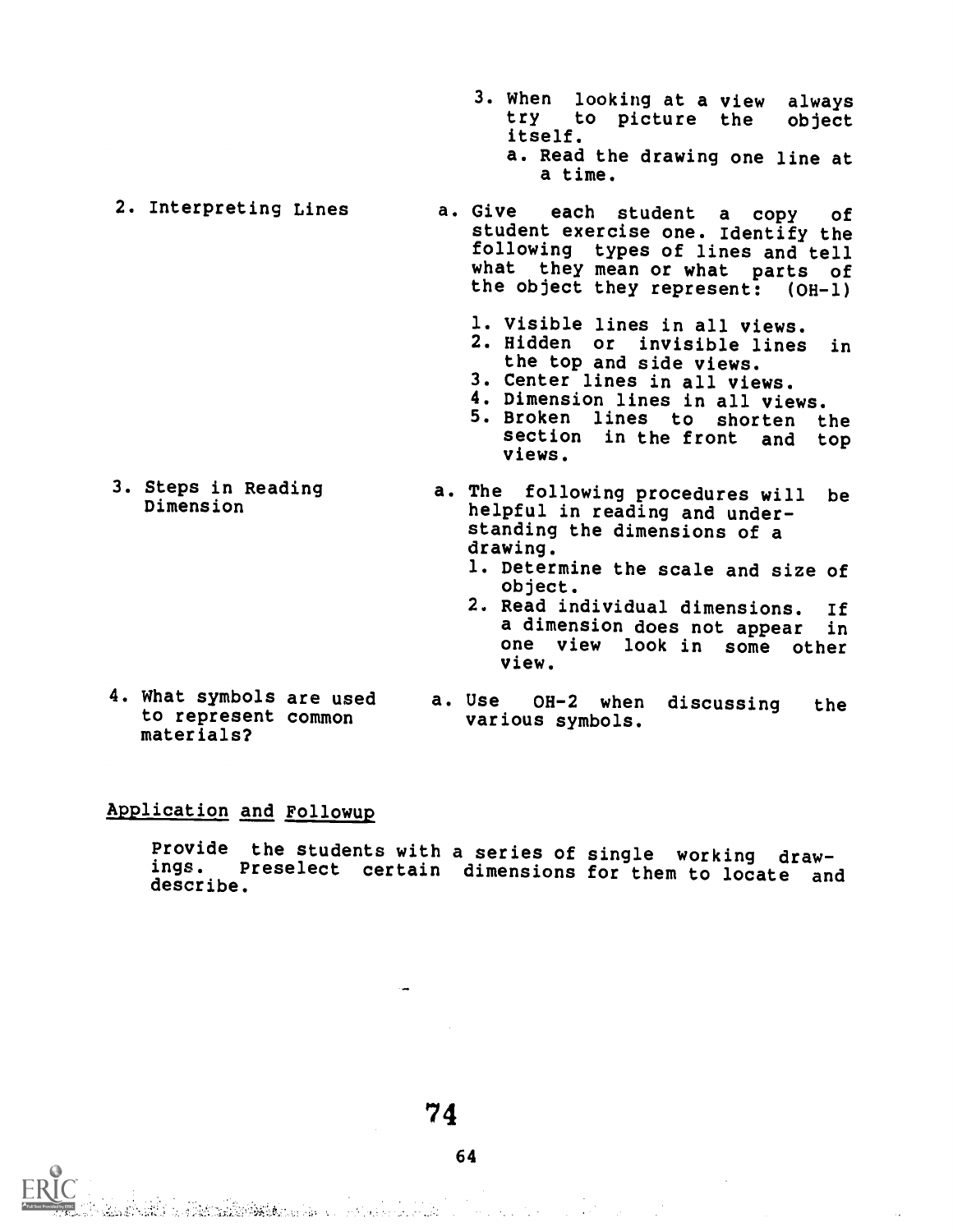# WORKING DRAWING



Sangai juga

65

**OH 1** 

 $\label{eq:2} \frac{1}{2}\sum_{i=1}^n\frac{1}{2}\sum_{i=1}^n\frac{1}{2}\sum_{i=1}^n\frac{1}{2}\sum_{i=1}^n\frac{1}{2}\sum_{i=1}^n\frac{1}{2}\sum_{i=1}^n\frac{1}{2}\sum_{i=1}^n\frac{1}{2}\sum_{i=1}^n\frac{1}{2}\sum_{i=1}^n\frac{1}{2}\sum_{i=1}^n\frac{1}{2}\sum_{i=1}^n\frac{1}{2}\sum_{i=1}^n\frac{1}{2}\sum_{i=1}^n\frac{1}{2}\sum_{i=1}^n\frac{$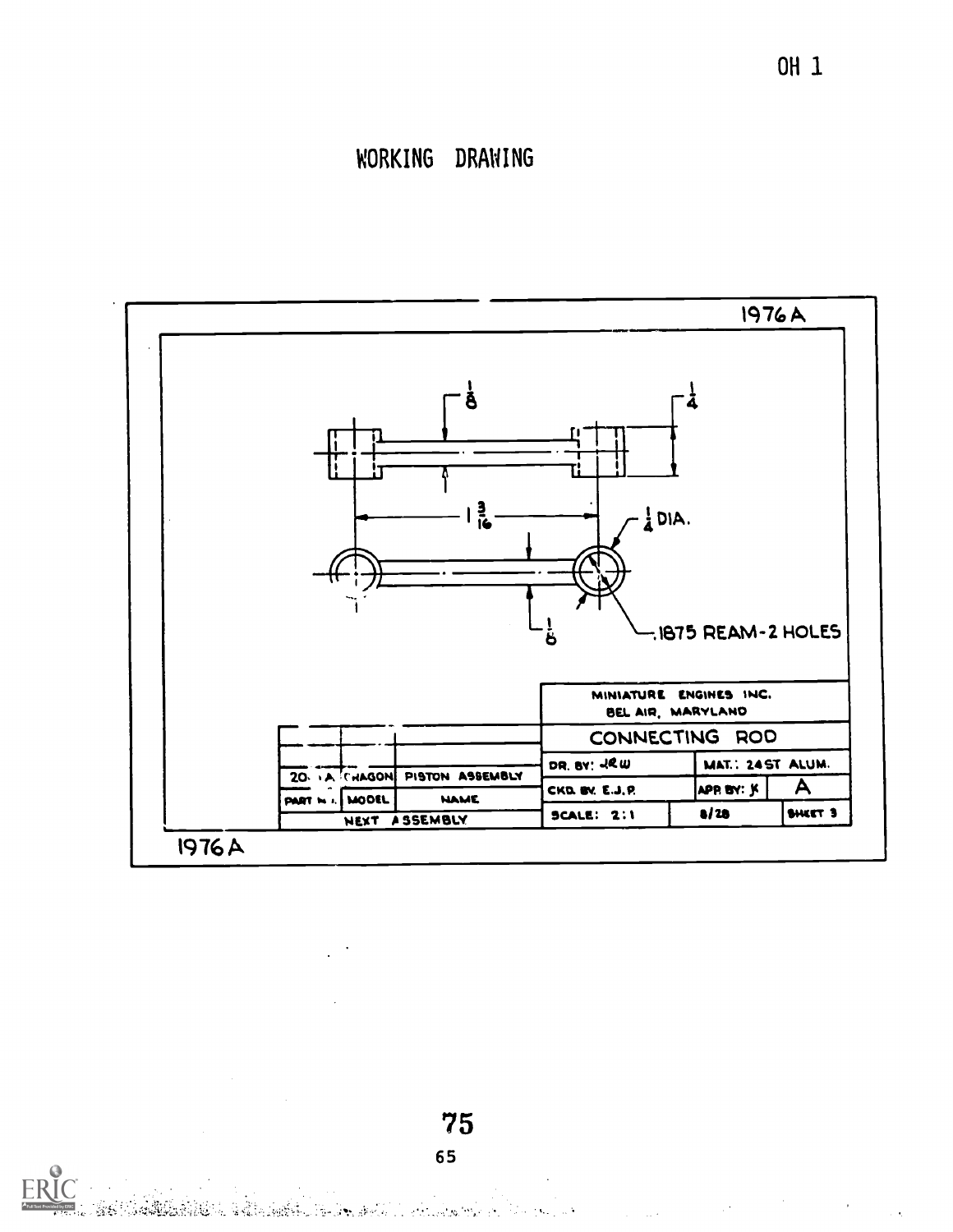# CONVENTIONAL BREAKS



SQUARE WOOD SECTION





 $\mathcal{A}^{\mathcal{A}}$ 

PIPE AND TUBING



SQUARE SECTION



ROUND SECTION



66

 $\ddot{\phantom{a}}$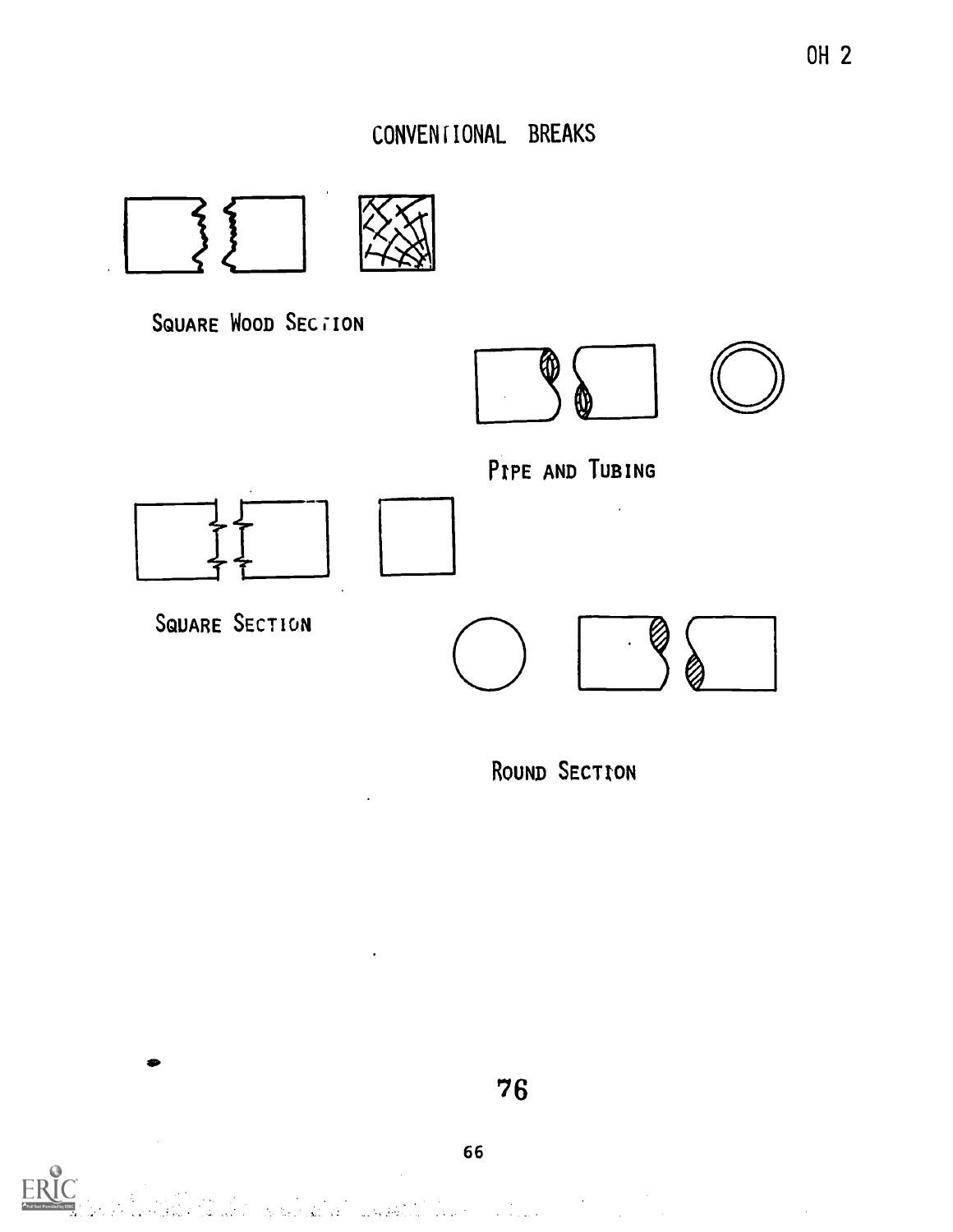COMMON SYMBOLS USED FOR CONSTRUCTION SYMBOLS



STEEL



BRICK & STONE



GLASS



BUILDING BLOCK



**Rock** 



SAND





WATER WOOD



**CONCRETE** 

77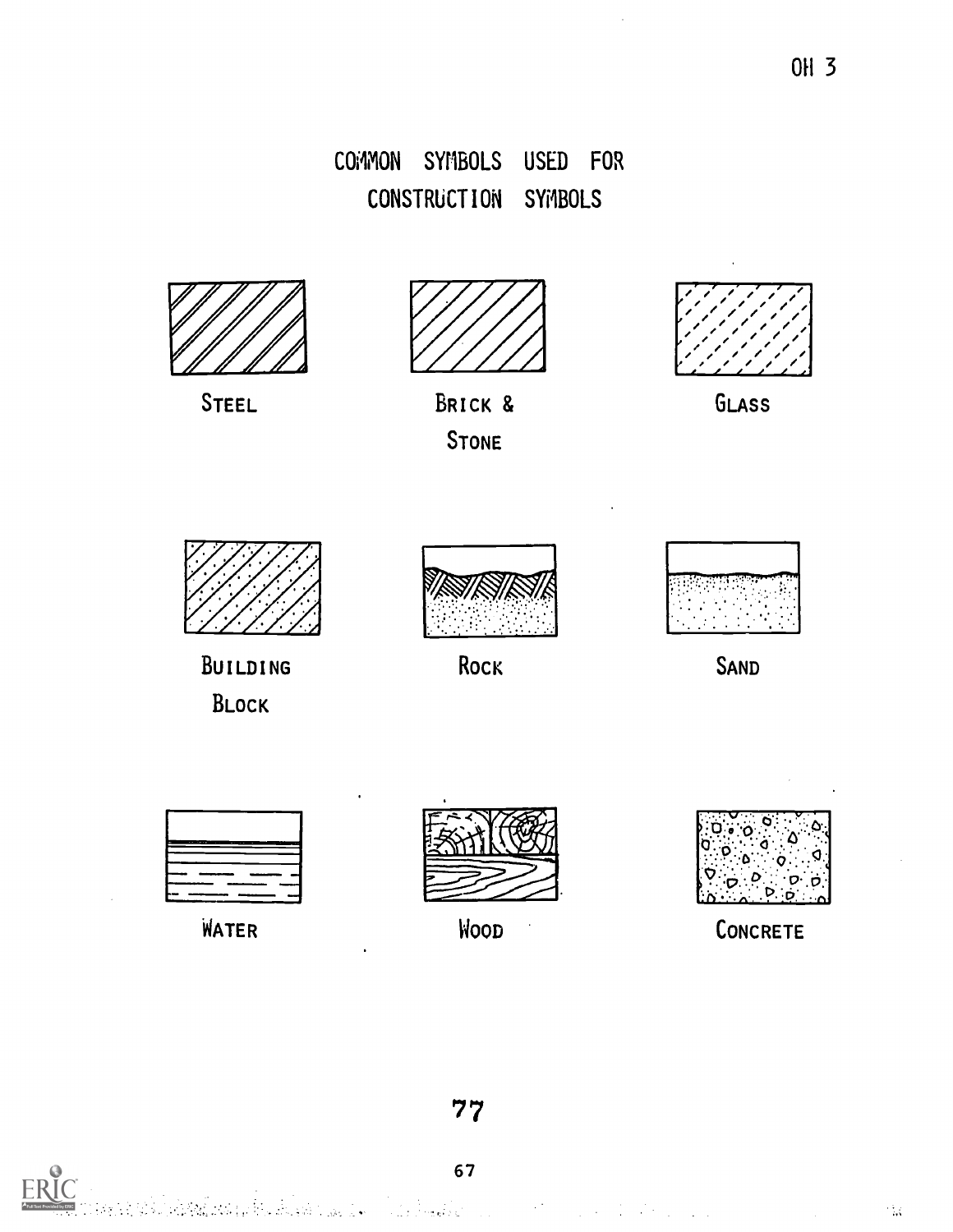UNIT: Drawing and Sketching in Agricultural Mechanics

Lesson 9: Figuring a Bill of Material

Need:

An important part of any construction project large or small is the determination of the material costs. All projects, regardless of their size or complexity should first be drawn on paper and the cost determined. Many projects are started and never completed because the worker failed to calculate the cost.

### References:

Modern Agricultural Mechanics, Wakeman Working in Agricultural Mechanics, Shinn and Weston Mechanics in Agriculture, Phipps

## Objectives:

Given a 3-view orthographic drawing or perspective drawing of a common shop project, the students will be able to calculate an accurate cutting bill and order bill for that project.

#### Interest Approach:

Have <sup>a</sup> student project available. Give the class <sup>a</sup> few minutes to list all the specific items that will need to be considered to figure the final cost. Have the group estimate the cost of the project.

| Key Questions, Problems<br>or Concerns                                    | Teaching Techniques and<br>Procedures                                                                                                                                                                                                          |
|---------------------------------------------------------------------------|------------------------------------------------------------------------------------------------------------------------------------------------------------------------------------------------------------------------------------------------|
| 1. Why is a bill of material<br>so important.                             | a. Avoid waste.<br>b. Reduce cost<br>c. Save time.<br>d. For planning purposes.<br>e. Etc.                                                                                                                                                     |
| 2. What is the difference<br>between a Cutting Bill<br>and an Order Bill. | a. Cutting Bill: A list of each<br>item needed and its exact<br>length. (Give examples)<br>b. Order Bill: This bill is pre-<br>pared by combining materials<br>and arranging them in a list<br>with the largest materials<br>heading the list. |

78 68

<u>, akademia de portuguese de la provincia de la provincia de la provincia de la provincia de la provincia de la</u>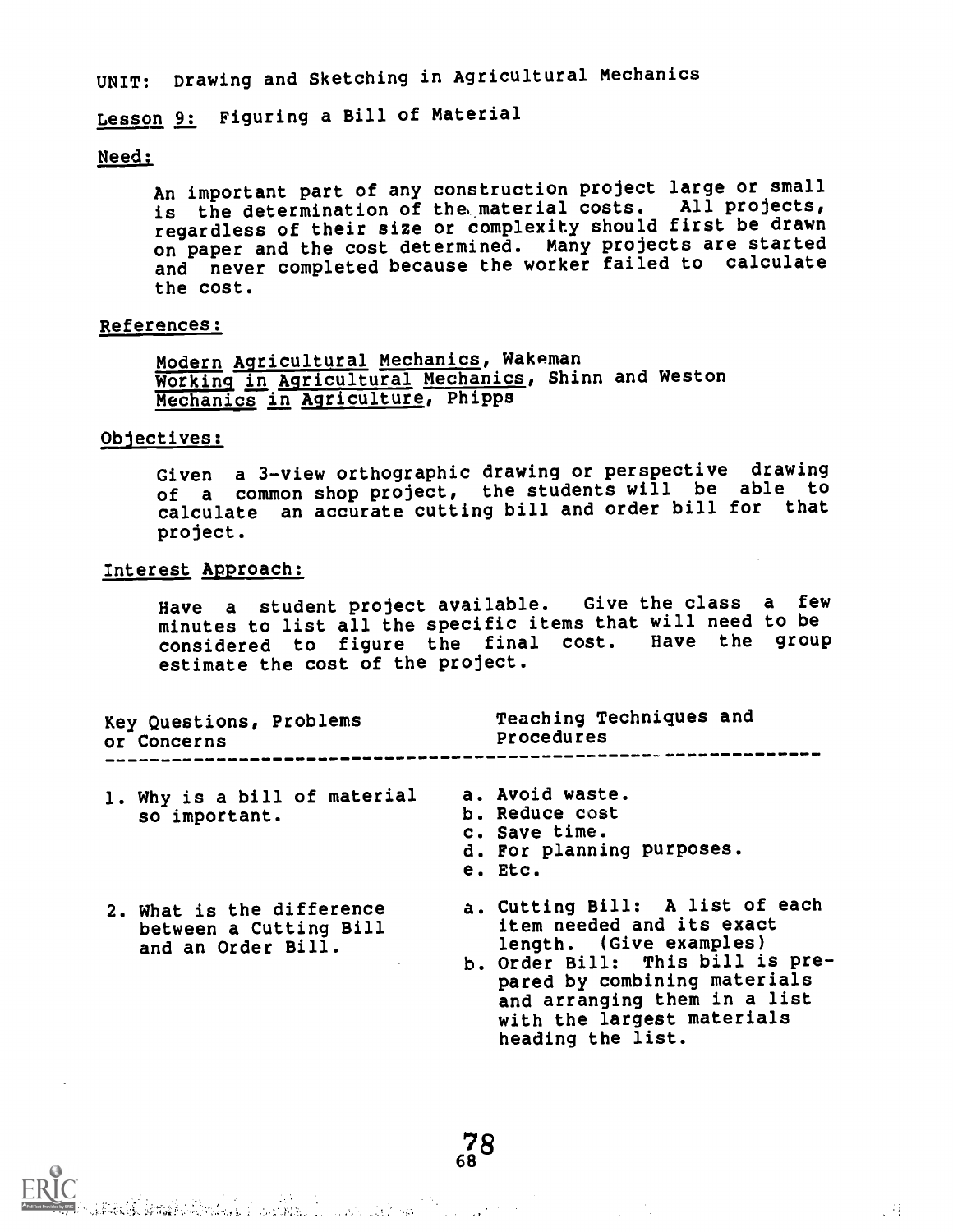- 1. Example: The cutting bill may call for five (5) 2" x 4" x 5' pieces of lumber. However, the lumber yard does not sell odd lengths. In this case it may be best to order 10' lengths and cut them to avoid waste.
- 2. The order bill also combines hardware items.
- a. Dimension lumber is sold in standard lengths and priced by the board foot.
- b. Plywood material is sold by the square foot.
- c. Trim is sold by the running foot.
- d. Dimension lumber is priced by the 1000 board foot.  $(S/M)$
- a. Board foot formula.  $Bd. Ft. =$ No. Pcs. x T" x W" x L' 12 or  $Bd$   $Fd$ . = No. pcs. x T" x W" x L'
- 144 b. Work a couple of practice problems with the students. Problem worksheet is included.

### Application and Followup:

A perspective drawing of an open type sawhorse is included in this lesson. Have the students prepare a cutting bill and an order bill for the sawhorse. The teachers should be prepared to supply the material prices.

79

3. Key things to remember when ordering lumber.

4. How do you calculate board feet?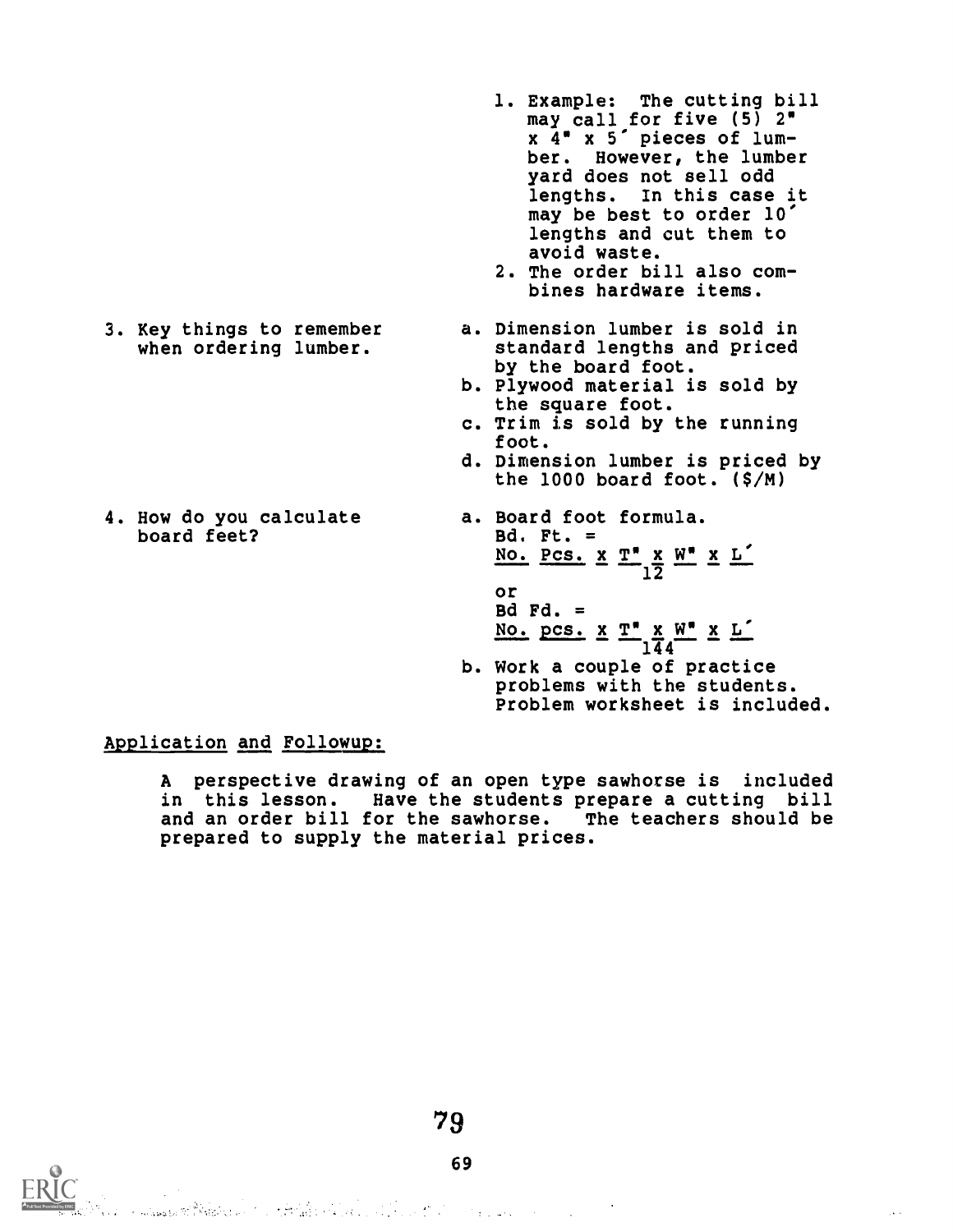# BOARD FOOT PROBLEMS

| Name: | SCORE<br>________ |
|-------|-------------------|
|-------|-------------------|

1, AT \$750 A THOUSAND BOARD FEET, HOW MUCH WILL ONE BOARD FOC COST?

a

- 2, AT \$578 A THOUSAND, HOW MUCH WILL 100 BOARD FEET COST?
- 3. How MUCH WILL 125 BOARD FEET COST AT \$800 A THOUSAND?
- 4, How MANY BOARD FEET ARE THERE IN A 2 x 6 MEASURING 12 FEET LONG
- 5. How MANY BOARD FEET ARE THERE IN EIGHTEEN 16 FOOT 2 x 4's?
- 6, How MANY BOARD FEET ARE THERE IN 350 LINEAL FEET OF 2 x 8?
- 7. A BOARD MEASURES  $3\frac{1}{2}$ " THICK,  $7\frac{1}{4}$ " WIDE, AND  $16'$  LONG, A. WHAT DIMENSION LUMBER WILL YOU BE CHARGED FOR?
	- B, How MANY BOARD FEET WILL THERE BE IN 60 OF THESE BOARDS?

 $\mathcal{L}^{\text{max}}$ 

c. How MUCH WILL THIS COST AT \$575 A THOUSAND?

80

an<br>Santa telephone (1987) et le partie de la

ahlan talah t